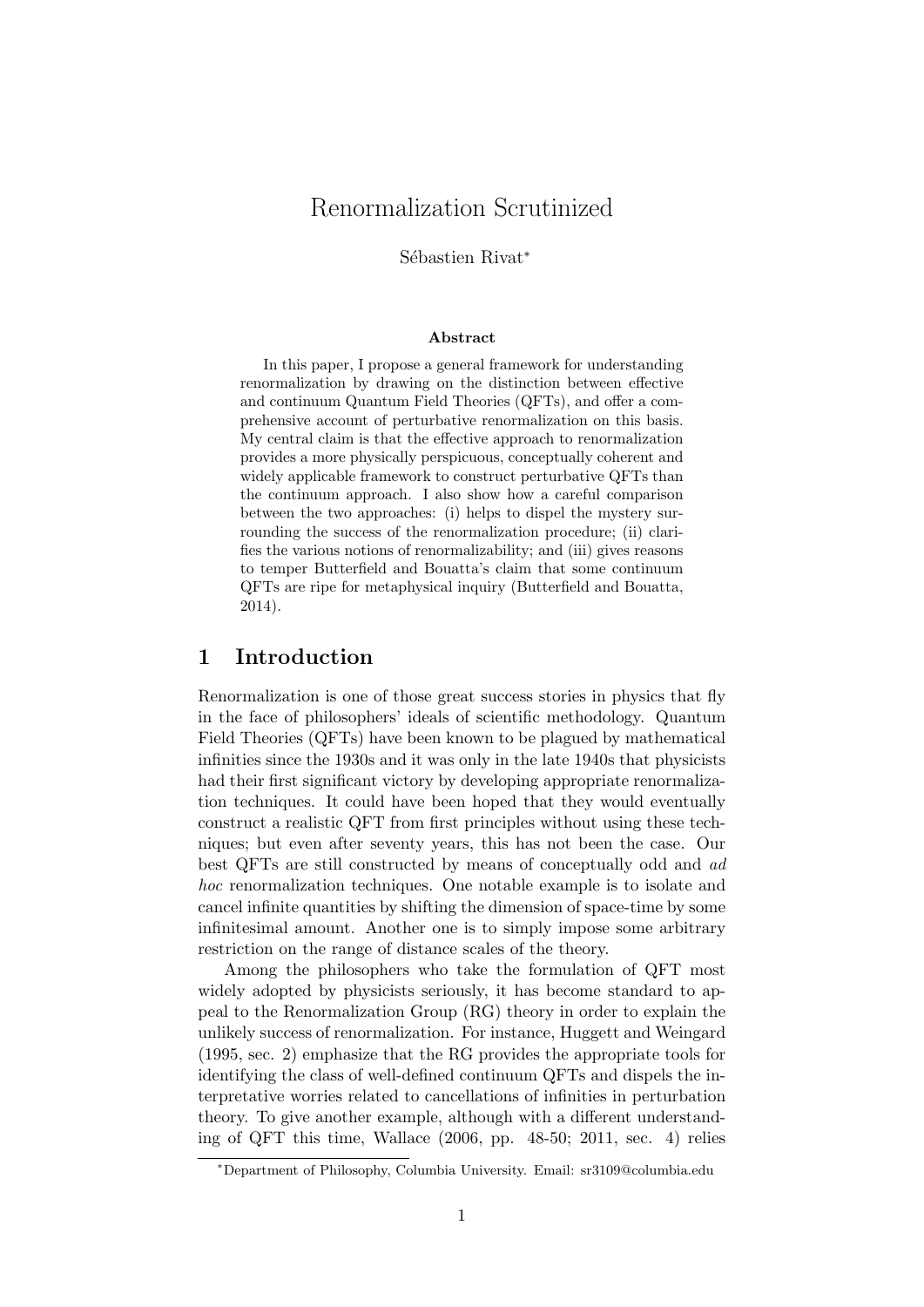on RG-based considerations to dispel the interpretative worries related to the crude and arbitrary implementation of a physically meaningful cut-off.

Those philosophers are right to emphasize the role and the importance of the RG in contemporary physics. But there are reasons to be dissatisfied. Of central importance is the failure to appreciate the existence of conceptually distinct modern formulations of renormalization, RG included. Consider for instance Huggett and Weingard's attempt at clarifying renormalization in the case of continuum QFTs. If by 'RG' they mean the Gell-Mann & Low RG, then their account does not really dissolve the methodological worries that physicists had in the 1940s. The delicate fine-tuning of theories in the infinite cut-off limit is nothing but the old-fashioned cancellation of infinities in a different guise. On the other hand, if by 'RG' they mean the Wilsonian RG, then their account does not properly deal with continuum QFTs. At least as we traditionally understand it, the Wilsonian RG is built on the idea of integrating out high energy degrees of freedom and restricting the applicability of the resulting theories to sufficiently large distance scales (e.g., Weinberg, 1995, sec. 12.4; Schwartz, 2013, chap. 23).

To give another example, Cao and Schweber (1993) somewhat overstate the triumph of the modern Wilsonian renormalization programme. Many renormalization techniques conceptually akin to the approach of the late 1940s are still the "industry standard" in high energy physics, as Hollowood (2013, p. 3) felicitously puts it. These techniques include modern regularization methods such as dimensional regularization in standard QFTs and regularization by dimensional reduction in supersymmetric QFTs. More importantly perhaps, the Wilsonian RG does not fully dispel the traditional mathematical, conceptual and methodological worries associated with renormalization. With regard to methodology, for instance, one might be concerned about the infinite number of independent parameters typically required to compensate for the uncertainty associated with the exact value of a physically meaningful cut-off.

The main goal of this paper is to offer a more accurate and systematic way of understanding the overall conceptual structure of renormalization. For this purpose, I will distinguish between the "effective" and the "continuum" approach to renormalization and show that all the important features of perturbative renormalization can be understood along this distinction. The idea is simple: current working QFTs in high energy physics are understood and formulated either as continuum QFTs or as effective QFTs, and each of these two types of QFTs is associated with a specific methodology of theory-construction—or at least, given the diversity of renormalization techniques, each of them is most conceptually consistent with a specific methodology. In the effective approach, the domain of applicability of the theory is restricted by a physically meaningful short distance scale and the structure of the theory adjusted by including the appropriate sensitivity to the physics beyond this scale. Here, the goal is to focus on the appropriate low energy degrees of freedom. In the continuum approach, the theory is defined across all dis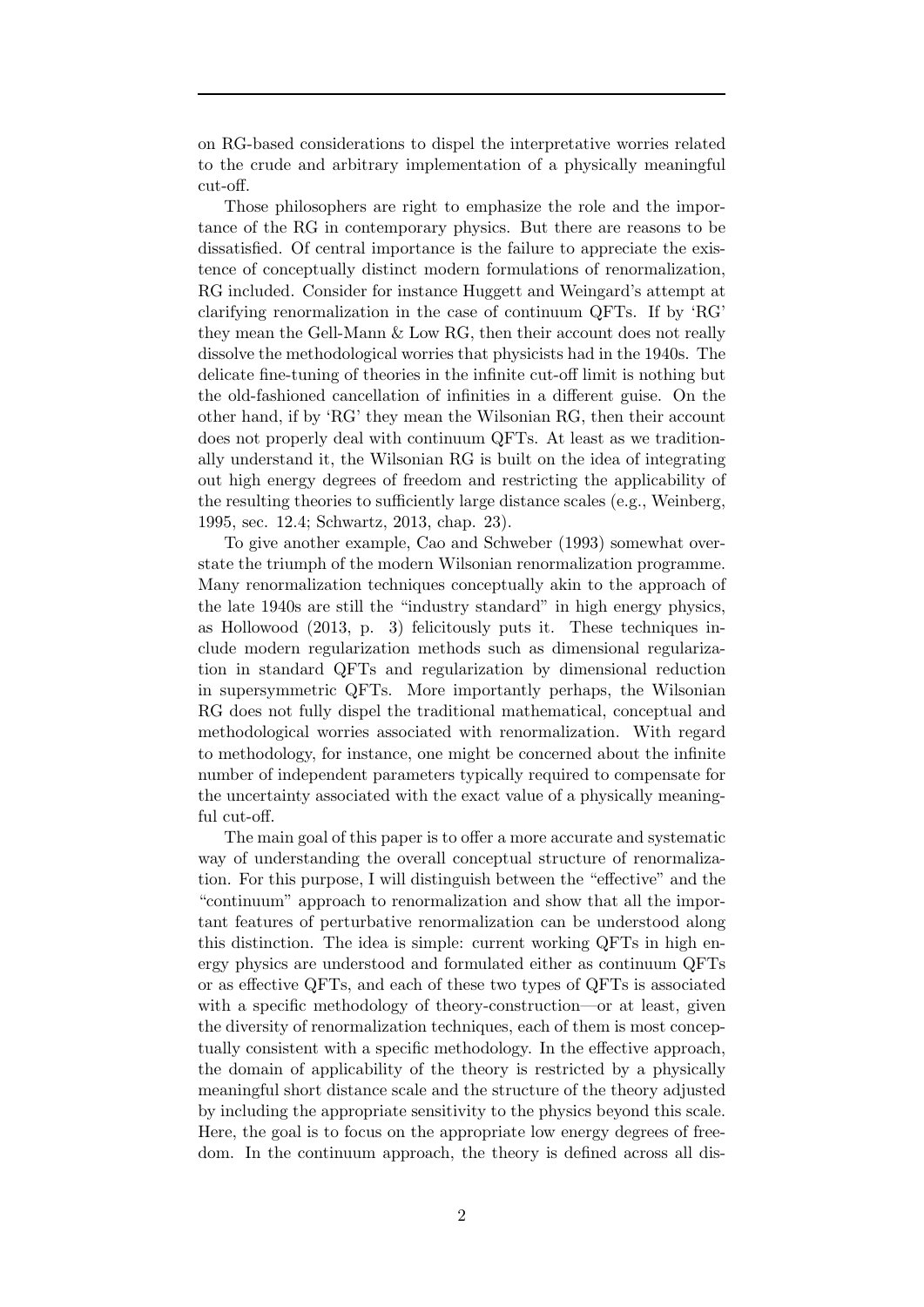tance scales and its structure adjusted according to the physical scale of interest. Here, the goal is to define a putatively fundamental QFT and resist the suggestion that realistic QFTs are ultimately to be understood and formulated as phenomenological theories restricted to some limited range of distance scales.

The central claim of this paper is that the effective approach provides a more physically perspicuous, conceptually coherent and widely applicable framework to construct perturbative QFTs than the continuum approach. I will defend this claim by showing, in detail, how the steps underlying the perturbative construction of an effective QFT are physically justified and how the resulting parts of the theory are physically meaningful, unambiguously characterized and coherently related to one another—and this independently of the particular local QFT considered. And I will show how a careful comparison between the two approaches: (i) helps to dispel the mystery surrounding the success of the renormalization procedure discussed early on (e.g., Teller, 1988, 1989; Huggett and Weingard, 1995, 1996) but never fully dispelled in my sense, not even in the most recent literature (e.g., Butterfield and Bouatta, 2015; Crowther and Linnemann, 2017; Fraser J., 2017; 2018); (ii) helps to clarify the various notions of renormalizability; and (iii) gives reasons to temper Butterfield and Bouatta's claim that some continuum QFTs are ripe for metaphysical inquiry (Butterfield and Bouatta, 2014; Butterfield, 2014).

The paper is organized as follows. Section 2 introduces the QFT framework and the problem of ultraviolet divergences. Section 3 compares the effective and the continuum approach to the renormalization procedure. Section 4 disentangles the effective and continuum notions of perturbative renormalizability. Sections 5 and 6 briefly compare the effective and the continuum approach to the RG and clarify the scope of the continuum approach.<sup>1</sup> Section 7 examines the implications of the discussion in sections 3-6 for Butterfield and Bouatta's defense of continuum QFTs.

Three important clarifications before I begin. First, I do not think that the methodological superiority of the effective approach to renormalization offers a sufficient reason to take effective QFTs to be the correct way of understanding QFTs. It is a good step forward. But it needs to be supplemented with a careful analysis of the theoretical virtues of effective QFTs, and this goes beyond the scope of the present paper. Second, I do not mean to claim that the distinction between the effective and the continuum approach is absolutely perfect and exhaustive. All I aim to capture is a set of salient conceptual differences that do not reduce to mere practical differences (e.g., computational simplicity and efficiency). Third, unless otherwise indicated, I will follow Butterfield (2014, pp. 30-31) and understand 'theory' in its specific sense throughout the paper, that is to say as given by a particular action, a Lagrangian or a Hamiltonian.

<sup>1</sup>For two recent and insightful reviews of the Wilsonian RG, see Williams (2018) and Fraser J. (2018).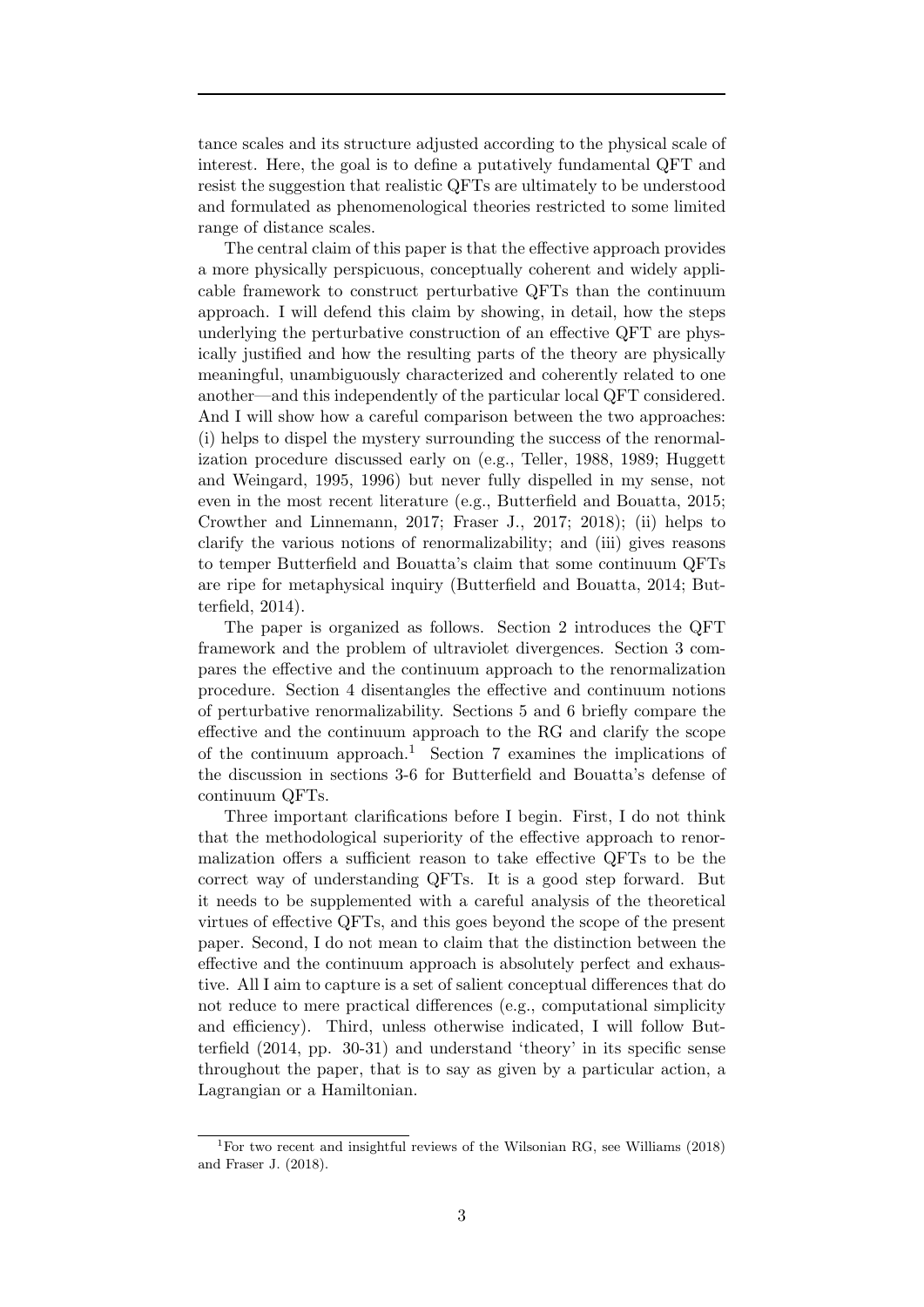# 2 Relativistic QFT and the Problem of Ultraviolet Divergences

Relativistic Quantum Field Theory (QFT) is the mathematical framework developed by physicists since the late 1920s to extend the tools of quantum mechanics to classical electromagnetism (and more) and to overcome the failure of quantum mechanics to account (among other phenomena) for the creation and annihilation of particles observed in decay experiments.

As its name suggests, a QFT describes the quantum analogue of classical fields, and the simplest way to think about a quantum field is to treat it as a continuous physical system composed of one individual quantum system at each space-time point. Each individual quantum system is associated with at least one independent variable quantity (a "degree of freedom") determining the set of its possible states, and the possible states of the quantum field over space-time are obtained by combining the state spaces of these individual quantum systems together. From there, things work exactly as in quantum mechanics. A sum of states of the field (a "state superposition") also defines a possible state of the field. Each state of the field is associated with a possible configuration or "history" of the field specifying a set of values that the field can take over space-time: for instance, one real number  $\phi(x)$  at each space-time point for a simple scalar field. The probability for the quantum field to be found in the configuration state  $|\phi(x)\rangle$  is given by the absolute square value of the wave functional  $\psi[\phi(x)]$  (assuming that we could measure the whole state of the field). And the possible energy excitation states of the field are obtained by representing the possible configuration states of the field in momentum space. One odd thing, however, is that in this picture, a "particle" corresponds to a localized pattern of energy excitations.

Quantum fields are also dynamical physical systems. They vary smoothly over space-time and interact locally at space-time points with other fields and often with themselves too. Physicists typically describe the dynamics of fields by a Lagrangian functional density  $\mathcal L$  and the strength of interactions by coupling parameters  $g_i$ . I will take the  $\phi^4$ theory as my main example in what follows:

$$
\mathcal{L}[\phi(x)] = -\frac{1}{2}\partial_{\mu}\phi(x)\partial^{\mu}\phi(x) - \frac{m^2}{2}\phi^2(x) - \frac{\lambda}{4!}\phi^4(x)
$$
 (1)

with  $\phi(x)$  an arbitrary field configuration of a scalar field, m a mass parameter, and  $\lambda$  a quartic self-interaction coupling (using the Euclidean metric for simplicity). Of crucial importance are the action  $S[\phi] = \int d^4x \mathcal{L}$  and the path integral  $\mathcal{Z} = \int d[\phi(x)]e^{S[\phi]}$  which give us the different weights  $e^{S[\phi]}$  associated with each possible field configuration  $\phi(x)$ <sup>2</sup>

Finally, the correlations between the states of the field at  $n$  different

<sup>&</sup>lt;sup>2</sup>Of course, the difficulty is that we do not yet have a mathematically rigorous definition of the path integral for realistic continuum QFTs in four dimensions, but I will ignore this problem for now.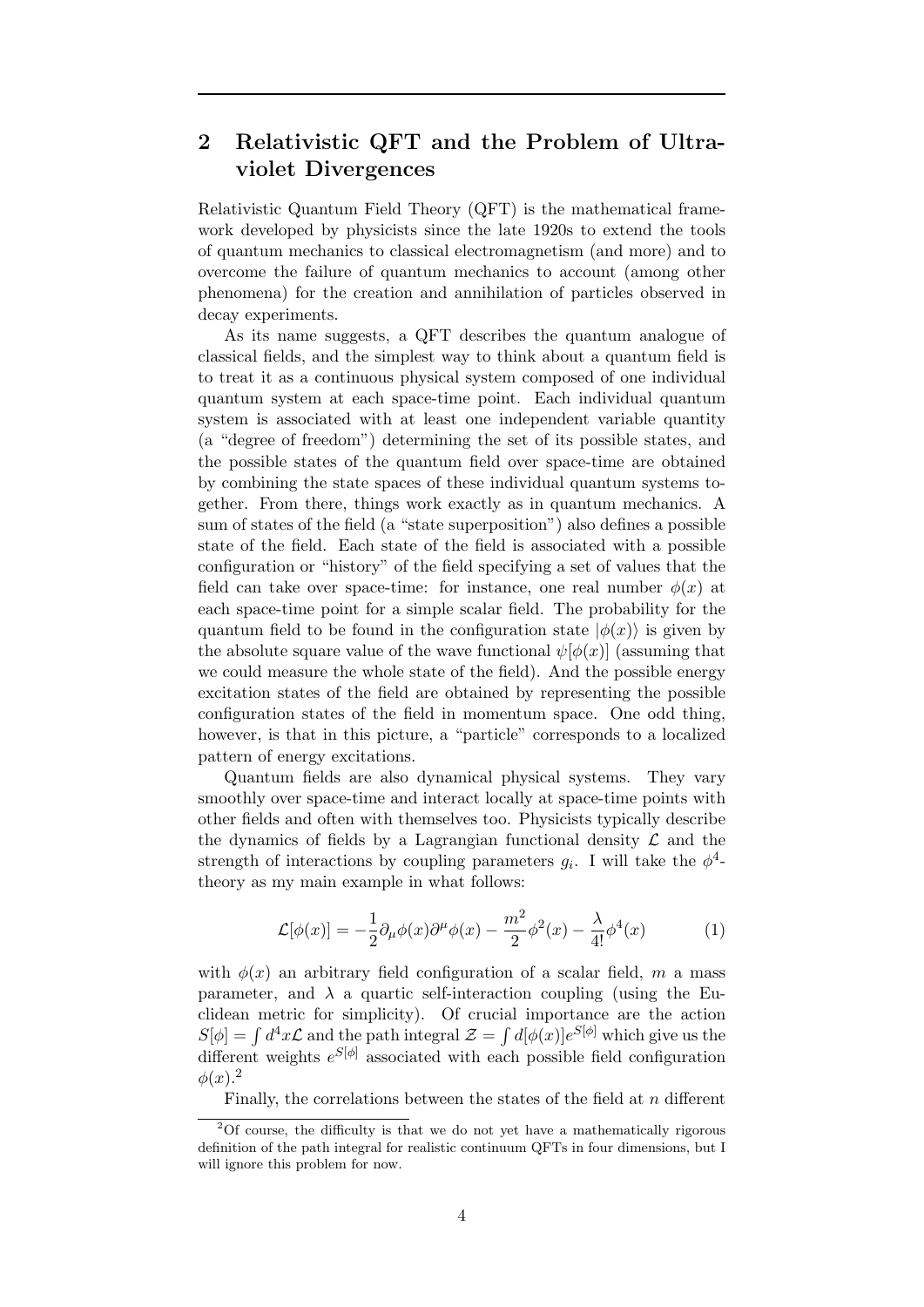space-time points are given by *n*-point correlation functions  $\langle \phi(x_1)...\phi(x_n)\rangle$ . Roughly speaking, these correlation functions tell us the degree to which the different "parts" of the field are sensitive to one another, i.e., here, the probability (once these functions are squared) that the field is found in a certain state at some space-time points  $x_1, ..., x_k$  given its state at other space-time points  $x_{k+1},...,x_n$  ( $1 \leq k \leq n-1$ ). We compute empirical predictions—say, about the probability that two incoming particles decay into two outgoing particles—by calculating the absolute square value of the scattering amplitude  $\Gamma$  between the appropriate asymptotic particle states of the field, with  $\Gamma$  obtained by taking into account all the possible correlations between these states.

These are the basic tools to define and test any QFT. Unfortunately, we face two immediate problems with this "naive" schematic construction if we want to make predictions. The least severe is that realistic QFTs are highly non-linear interacting theories and therefore not exactly solvable by current mathematical means. We can still work out approximate solutions and predictions thanks to perturbation theory: provided the (dimensionless) couplings are small (e.g.,  $\lambda \ll 1$ ), scattering amplitudes can be expanded perturbatively as follows:

$$
\Gamma = \lambda + \lambda^2 \Gamma_2 + \lambda^3 \Gamma_3 + \dots \tag{2}
$$

where each sub-amplitude  $\lambda^n \Gamma_n$  represents field correlations between the incoming and outgoing particles given n possible interaction points.<sup>3</sup>

The most severe, the so-called problem of "ultraviolet" (UV) divergences, is that a large majority of the sub-amplitudes  $\Gamma_n$  actually diverge when we attempt to compute them.<sup>4</sup> This is clearly a disaster (at least at this stage) since it means that most empirical predictions in QFT are infinite. If we keep all the other assumptions of the theory in place (e.g., four space-time dimensions and standard types of fields, symmetries and interactions), the problem naturally originates from what is known as the continuum assumption:

Continuum assumption: For any extended region of spacetime no matter how small, quantum fields have infinitely many interacting degrees of freedom.

In practice, the continuum assumption forces us to take into account correlations over arbitrarily short distances (or, equivalently, over arbi-

<sup>4</sup>I will leave aside the problem of low energy or "infrared" (IR) divergences.

<sup>&</sup>lt;sup>3</sup>Here one might worry about two things. First, one should be wary not to interpret too quickly these perturbative terms as representing distinct real sub-processes (the so-called "virtual processes") since they might be interpreted as mere mathematical artifacts of the decomposition of Γ. Let me briefly offer one reason to resist this worry: as we will see shortly, the renormalized coupling  $\lambda$  is a function of an arbitrary mass scale  $\Lambda$  which can be interpreted as the experimental energy E at which we probe the system. Since each  $\lambda^{n}(E)\Gamma_{n}(E)$  does not vary with the same rate with respect to  $E$ , we can evaluate them separately by making successive measurements at different experimental energy scales  $E$ . If this succeeds, each term receives independent empirical confirmation. Second, the perturbative series diverges in realistic cases for arbitrarily small but non-zero  $\lambda$  (see Helling, 2012, pp. 1-13, and Duncan, 2012, chap. 11, for more details, and Miller, 2016, for a philosophical discussion). I will ignore this problem too.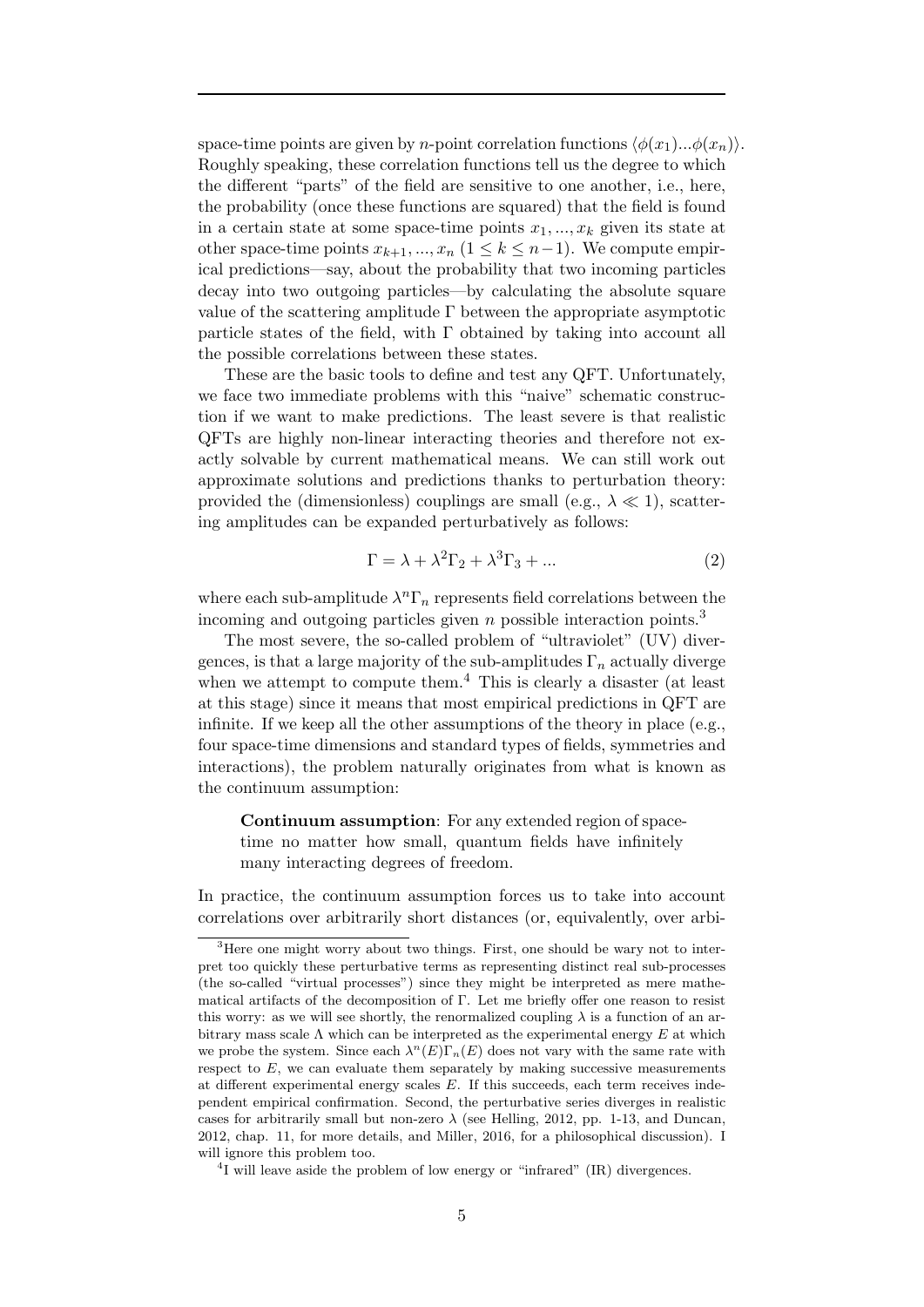trarily high energies) when calculating a correlation function between any two states of the field. Consider for instance the scattering amplitude  $\Gamma(p_1, ..., p_4)$  in  $\phi^4$ -theory describing the scattering event of two incoming particles decaying into two outgoing particles. Then, for example, the second order perturbative term  $\lambda^2 \Gamma_2$  describes a specific set of correlations which diverge logarithmically in the high energy domain of integration:

$$
\Gamma_2 \approx \int^{\infty} d^4k / k^4 \tag{3}
$$

with  $k$  a momentum variable. So the problem is that we have to take into account the correlations of the field over arbitrarily short distances and that the values of these correlations are small but sufficiently important once summed up to make  $\Gamma_n$  diverge.<sup>5</sup> What does it mean physically? To give a rough analogy, it is as if two distinct macroscopic parts of a table were sensitive enough to the individual particles constituting the table for the slightest movement of a particle to significantly affect on average the distance between these two parts. The sensitivity is even more dramatic in the present case. The theory is not just empirically inadequate but also inconsistent as it predicts measurement outcomes with infinite probability (i.e., here,  $|\Gamma(p_1,..,p_4)|^2$  diverges).

The claim that the problem of UV divergences originates from the continuum assumption is in fact controversial, and physicists have come up with three main types of responses which I will respectively call the "continuum", the "effective" and the "axiomatic" approach to the problem of UV divergences. According to the continuum approach, the problem arises because we are not working with the correct type of QFT or because we have not appropriately parametrized the QFT at hand in the first place. The hope is that the continuum assumption holds for a specific class of QFTs and that all that needs to be done is to sensibly fine-tune their parameters with the tools of renormalization theory. According to the effective approach, the problem arises because the continuum assumption is false. The solution is to impose explicit restrictions on the domain of energy scales of QFTs and adjust the sensitivity to high energy phenomena with the tools of renormalization theory.<sup>6</sup> According to the axiomatic approach, the problem arises because the mathematical structure of the QFT framework is ill-defined in the first place. The solution is to develop a rigorous mathematical formulation of QFTs with explicitly stated axioms—so that, if anything goes wrong, we can at least clearly identify the origin of the problem.<sup>7</sup>

7 In this context, the problem of UV divergences is usually associated with the fact that the product of distributions at a point is ill-defined (see, e.g., Steinmann,

 $5$ Note that the problem does not arise in the case of non-interacting theories since there is no non-trivial correlation between distinct states in this case (i.e.,  $\Gamma_n = 0$ ) for  $n \geq 1$ ). Note as well that in typical interacting QFTs, some contributions to the perturbative expansion are finite (e.g., box diagram integrals).

 ${}^{6}$ Here I will ignore the specific technicalities of Effective Field Theories (EFTs) and lattice QFTs and regroup them under the category of effective QFTs together with cut-off QFTs (see, e.g., Bain, 2013; Williams, 2015; Franklin, 2018 for recent philosophical discussions about effective theories). Note, however, that lattice QFT is often understood as a specific non-perturbative regularization framework and, in this context, the goal is usually to take the continuum limit.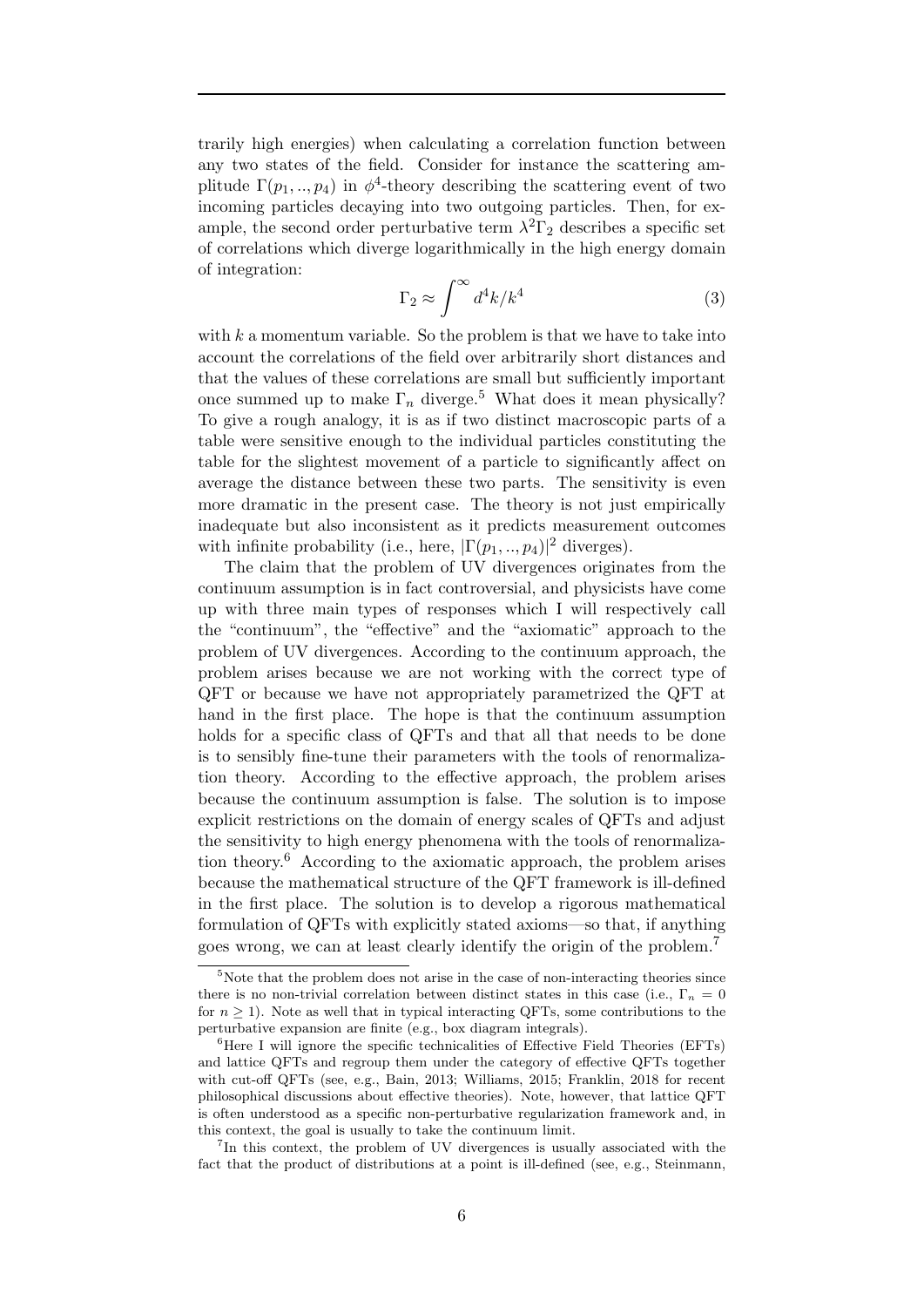The crucial point is that physicists have only been able to formulate empirically successful and realistic QFTs by making extensive—if not indispensable—use of renormalization theory. It is beyond the scope of this paper to examine the axiomatic approach, but it is worth noting here that, even after seven decades, there has not yet been any finite, exact and mathematically rigorous formulation of a realistic continuum QFT in four dimensional space-time. If we want to understand the structure of our current best theories, a natural starting point is to look carefully at the details of renormalization.

Before delving into the details, it is instructive to start with the general idea of renormalization. Originally, renormalization was introduced as a set of techniques in high energy physics to isolate the divergent parts of scattering amplitudes and make them disappear from the final predictions by absorbing them into the formal expression of the couplings of the theory. In practice, the mathematical trick works because we never directly measure the value of couplings and we can already see a similar trick at work in the simpler and more vivid case of classical electromagnetism.

Consider for instance the standard example of an electrostatic field produced by an infinitely long and straight wire with uniform charge density  $\lambda$  (per unit length), lying along the z axis of a three dimensional Euclidean space. The measurable value of the field at some distance  $r > 0$  from the wire in the xy plane orthogonal to the z direction is finite  $(E \propto \lambda/r)$ . In contrast, the potential  $V(r)$  obtained by summing up the contributions from each infinitesimal part of the wire diverges logthe contributions from each infinitesimal part of the wire diverges log-<br>arithmically  $(V(r) \propto \lambda \int_{-\infty}^{+\infty} dz/\sqrt{z^2 + r^2})$ . But since we only measure differences in the values of the potential (e.g., the field  $\vec{E}(x) = -\vec{\nabla}V(x)$ ), it makes no physical difference to subtract or add some infinite quantity in the formal expression of the potential and work with the resulting finite "renormalized" expression. One way to make this precise and well-defined is to limit ourselves to a finite portion of the wire of arbiwen-defined is to finite ourselves to a finite portion of the wife of arbi-<br>trary length  $L_0$   $(V_{L_0}(r) \propto \lambda \int_{-L_0/2}^{+L_0/2} dz/\sqrt{z^2+r^2})$ . Subtracting the value of  $V_{L_0}(L)$  for some fixed constant L to  $V_{L_0}(r)$  leaves us with the finite function  $-\lambda \ln(r/L)/2\pi$  and a finite residue depending on  $L_0$  which vanishes if we take  $L_0$  to infinity. The resulting renormalized expression of the potential is given by  $V_R(r) = \lim_{L_0 \to \infty} V_{L_0}(r) - V_{L_0}(L)$ .

More generally, the term 'renormalization' designates a set of techniques used to transform the kinetic and the interacting structure of theories. On the more practical side, one finds (among others) the renormalization procedure where the main goal is to generate finite and accurate predictions. On the more theoretical side, one finds the Renormalization Group (RG) theory where the main goal is to analyze the scale-dependent structure of QFTs. As we will see in section 5, it is also

<sup>2000,</sup> p. 73). The axiomatic criterion of rigor typically demands that the theory satisfies Wightman's axioms (equivalently, Osterwalder-Schrader axioms) or Haag-Kastler axioms. For instance, the former includes assumptions of relativistic quantum theory, locally smeared fields, micro-causality, cyclicity and the existence of a unique vacuum state (see Streater and Wightman, 2000). And these axioms are usually considered to be significant to the extent that they are satisfied by toy-model theories.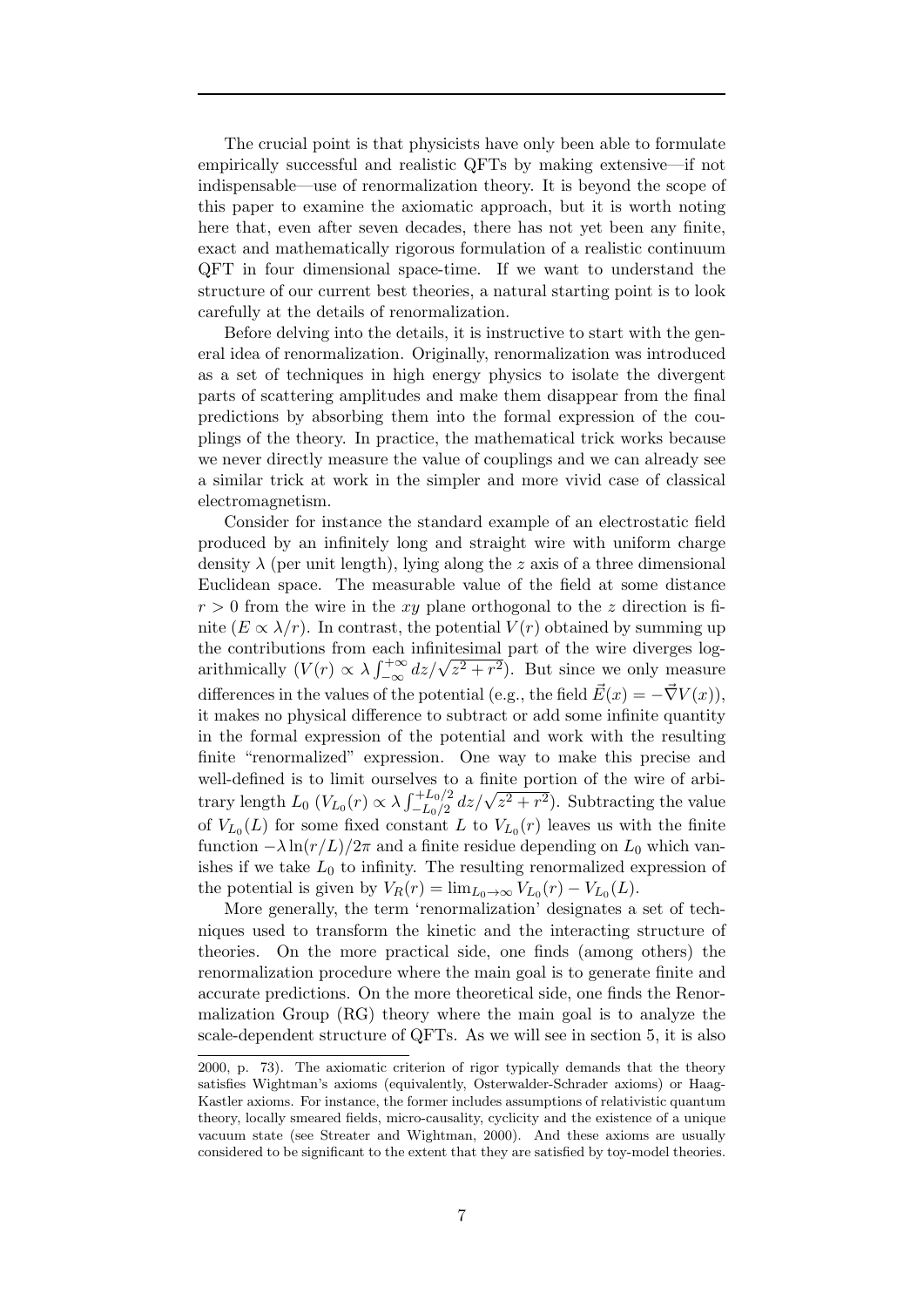useful to distinguish between perturbative and non-perturbative renormalization methods, even if renormalization theory is, in large part, a set of techniques specified and used in the context of perturbation theory.<sup>8</sup> And, finally, other areas in physics have specific renormalization techniques that I will not discuss here, such as: (i) the discretized versions of the RG in condensed matter physics and (ii) the holographic RG in the context of gauge/gravity dualities.

### 3 Understanding the Renormalization Procedure

I argue in this section that the effective approach to renormalization offers a more physically perspicuous and conceptually coherent framework for constructing perturbative QFTs. By 'physically perspicuous' and 'conceptually coherent', I mean that the steps involved in the perturbative construction of the theory are physically justified, that the parts of the theory have a clear physical meaning and that they are coherently related to one another. I will focus on the renormalization procedure since the main differences between the two approaches are most clearly visible at this level. The upshot is, I believe, considerable: the contrast helps dissolve the much-discussed mystery of renormalization, i.e., the issue of explaining the unlikely success of the renormalization procedure (e.g., Teller, 1988; 1989; Huggett and Weingard, 1995; 1996; Fraser J., 2017). Here, again, I should emphasize that there are many different ways to implement the renormalization procedure. I will present the steps that are most conceptually consistent with the appropriate type of perturbative QFT in each case.

### 3.1 The Effective Approach

The effective approach to the renormalization procedure is a two-step maneuver.

(i) One first *regularizes* the divergent sub-amplitudes  $\Gamma_n$  by introducing a limiting high energy scale  $\Lambda_0$ , called the "cut-off" or "regulator". If we look at Eq. 3 and disregard potential trouble in the IR (i.e.,  $k \to 0$ ),  $\Gamma_2(\Lambda_0) \approx \int^{\Lambda_0} d^4k/k^4$  is now a mathematically well-defined and manipulable finite quantity. But one might worry about the arbitrary choice of cut-off. A sharp cut-off separates low energy and high energy scales in a crude way, and we do not have enough information at this stage to decide whether an exponentially decreasing cut-off (e.g.,  $\int^{+\infty} d^4k \, e^{-k/\Lambda_0}/k^4$ ), a Gaussian cut-off (e.g.,  $\int^{+\infty} d^4k \ e^{-k^2/\Lambda_0^2}/k^4$ ) or what have you is the appropriate regulator.

(ii) The renormalization step compensates for this lack of constraint: one *renormalizes* the sub-amplitudes  $\Gamma_n(\Lambda_0)$  by analyzing the relevant sensitivity to high energies and absorbing it into the couplings. The best way of implementing this idea is to include contributions to  $\Gamma_n$ 

<sup>8</sup>For (various versions of) the Non-Perturbative Renormalization Group (NPRG) Theory, see Bagnuls and Bervillier (2001), Polonyi (2003) and Delamotte (2012) for introductory reviews. Note also the existence of axiomatic renormalization methods (e.g., Scharf, 1995).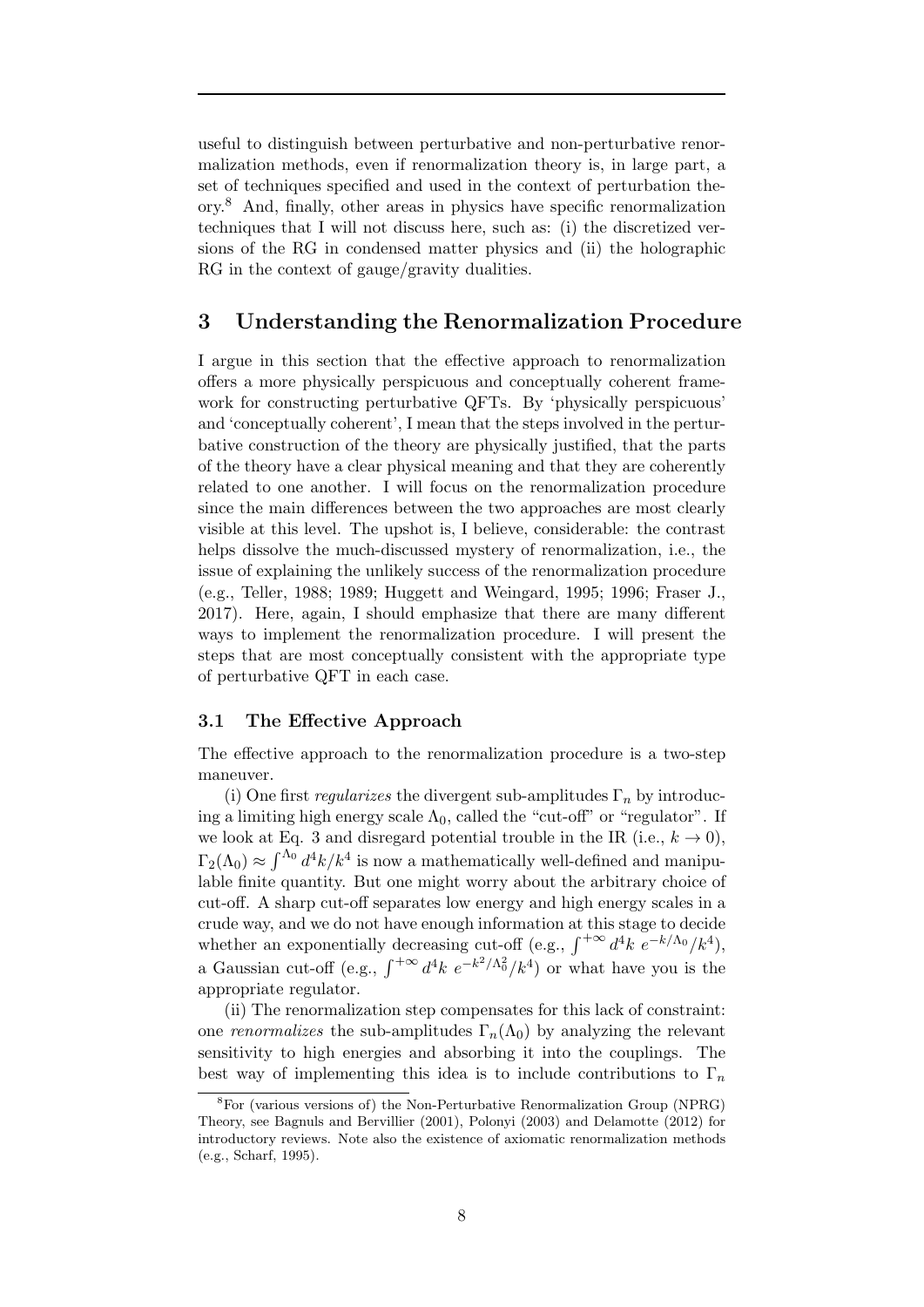from a specific layer of energy scales  $[\Lambda, \Lambda_0]$  into a low energy theory defined only up to  $\Lambda$ . Call the initial regularized theory the "bare" theory  $\mathcal{L}_0(\Lambda_0)$  and its parameters the "bare" parameters  $\lambda_0$  and  $m_0$ . The cut-off scale  $\Lambda_0$  is the physical scale at which the theory is believed to become inapplicable and the "renormalization scale"  $\Lambda$  is the energy scale specifying the physics of interest, with  $\Lambda \ll \Lambda_0$ . In the example above, the contribution from  $[\Lambda, \Lambda_0]$  is equal to

$$
\lambda_0^2 \Gamma_2(\Lambda, \Lambda_0) = \frac{3}{2} \lambda_0^2 \int_{\Lambda}^{\Lambda_0} \frac{d^4 k}{(2\pi)^4} \frac{1}{(k^2 + m_0^2)^2} \approx \frac{3}{16\pi^2} \lambda_0^2 \ln(\frac{\Lambda_0}{\Lambda})
$$
(4)

assuming that the bare parameters are small  $(\lambda_0, m_0/\Lambda \ll 1)^9$ .

The essential point now is that we can simulate the effect of this high energy contribution in the expression of the bare theory  $\mathcal{L}_0(\Lambda)$  restricted to the energy scale  $\Lambda$  (see Fig. 1).<sup>10</sup> For that, we just need to include a new interaction term  $\delta\mathcal{L}_0(\Lambda,\Lambda_0,\lambda_0) := -\frac{\lambda_{ct}}{4!} \phi^4$ , called a "counter-term", with  $\lambda_{ct} = -\frac{3}{16\pi^2} \lambda_0^2 \ln(\frac{\Lambda_0}{\Lambda})$ . Given Eq. 1, this amounts to shifting the value of  $\lambda_0$  to  $\lambda_0 + \lambda_{ct}$ , i.e., to absorbing the contributions from  $[\Lambda, \Lambda_0]$ into the parameter of the theory  $\mathcal{L}_0(\Lambda)$ . If we keep the details explicit and restrict ourselves to the second order, the new "renormalized" scattering amplitude derived from  $\mathcal{L}_0(\Lambda) + \delta \mathcal{L}_0(\Lambda, \Lambda_0, \lambda_0)$  takes the form (cf. Eq. 2):

$$
\Gamma_R(\Lambda) = -(\lambda_0 + \lambda_{ct}) + \frac{3}{16\pi^2} (\lambda_0 + \lambda_{ct})^2 \left( \ln(\frac{\Lambda}{m_0}) - \frac{1}{2} \right) + \dots
$$

$$
= -\lambda_0 + \frac{3}{16\pi^2} \lambda_0^2 \left( \ln(\frac{\Lambda_0}{m_0}) - \frac{1}{2} \right) + O(\lambda_0^3) \tag{5}
$$

The renormalized *effective* theory  $\mathcal{L}_R(\Lambda) := \mathcal{L}_0(\Lambda) + \delta \mathcal{L}_0(\Lambda, \Lambda_0, \lambda_0)$  defined up to  $\Lambda$  is obtained by defining "renormalized" parameters up to the relevant order in perturbation theory:

$$
\lambda_R(\Lambda) := \lambda_0 + \lambda_{ct} = \lambda_0 - \frac{3}{16\pi^2} \lambda_0^2 \ln(\frac{\Lambda_0}{\Lambda}) \tag{6}
$$

This calls for two comments. First, the regularization step violates the continuum assumption only if we take the cut-off to eliminate high energy states in the state space of the original theory. Note, however, that there is a difference between restricting the possible states of a quantum field and assuming that the quantum field is a discrete physical system composed of one individual quantum system at each point of a space-time lattice. One way to see this is to look at the following toy-model. Consider the infinite set of oscillating field configurations  $\phi_a(x) = \exp(iax)$  parametrized by  $a > 0$  over a one dimensional con-

<sup>&</sup>lt;sup>9</sup>For simplicity, I will ignore terms in  $O(1/\Lambda)$  and  $O(1/\Lambda_0)$  and any field renormalization of the bare field  $\phi_0$  ("wavefunction renormalization factors").

 $10$ At this stage, one way of understanding the dependence of the Lagrangian functional density on the parameter  $\Lambda$  (or  $\Lambda_0$ ) is to take it to refer to a restriction imposed on the Feynman rules used to compute scattering amplitudes in momentum space.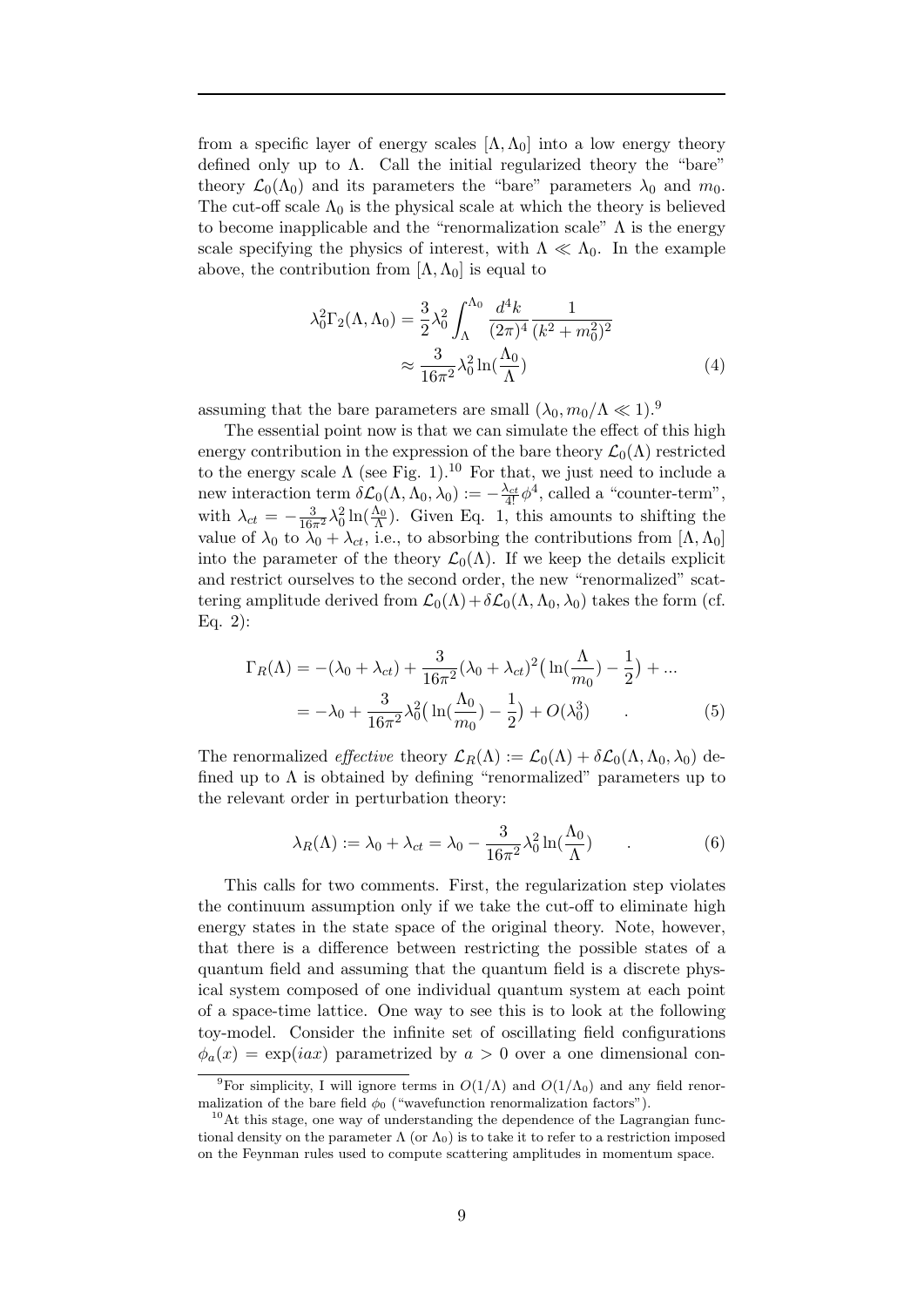

Fig. 1: Schematic representation of the effective approach to the renormalization procedure.

tinuous space and the corresponding infinite set of energy excitations  $\tilde{\phi}_a(k) = \delta(k - \frac{a}{2i})$  $\frac{a}{2\pi}$ ) obtained by Fourier transform. Suppose that the state space of the theory is reduced by multiplying the energy excitations by a step-function parametrized by a cut-off  $\Lambda_0$ :

$$
\tilde{\phi}_{a,\Lambda_0}(k) = \delta(k - \frac{a}{2\pi})\theta(\Lambda_0 - k)
$$
\n(7)

with  $\theta(\Lambda_0 - k) = 1$  if  $k \leq \Lambda_0$  and 0 otherwise. For  $a/2\pi \leq \Lambda_0$  (i.e., for sufficiently long wavelength oscillations), the function  $\theta(\Lambda_0-k)$  does not affect the value of  $\tilde{\phi}_{a,\Lambda_0}(k)$  and we obtain the original oscillating function  $\phi_{a,\Lambda_0}(x) = \exp(iax)$ . Otherwise,  $\phi_{a,\Lambda_0}(x)$  vanishes for  $a > 2\pi\Lambda_0$ . So this toy-model shows that restricting the state space of the theory by a sharp high energy cut-off implies that the possible field configurations have a minimal periodicity pattern (of wavelength  $1/\Lambda_0$  here)—but it does not necessarily imply that the quantum field is discrete. To give a classical analogy, it is as if we had ignored all the possible little ripples of characteristic size smaller than  $1/\Lambda_0$  in the ocean and restricted ourselves to large enough waves in order to evaluate the correlations between the oscillations of two corks floating at some macroscopic distance  $1/\Lambda$  from each other.

Second, the specific counter-term  $\delta\mathcal{L}_0$  leaves the theory empirically invariant, in the sense that  $\mathcal{L}_0(\Lambda_0)$  and  $\mathcal{L}_R(\Lambda) := \mathcal{L}_0(\Lambda) + \delta \mathcal{L}_0(\Lambda, \Lambda_0, \lambda_0)$ generate the same scattering amplitudes. The high energy contributions to  $\Gamma(\Lambda_0)$  are just parceled out among the lower order terms of  $\Gamma_R(\Lambda)$  (see Eq. 5). Had we chosen a different counter-term, say,  $\delta\mathcal{L}_0(\Lambda,\Lambda_0,\lambda_0)+C$ with  $C$  some finite quantity, the original and modified renormalized theories would still be empirically equivalent since we only measure variations of the same renormalized scattering amplitude at different energies (e.g.,  $\Gamma_R(E') - \Gamma_R(E) \propto \ln(E'/E)$ .<sup>11</sup> So the renormalization step is really a matter of reformulating the regularized theory  $\mathcal{L}_0(\Lambda_0)$  in an epistemically safer way, i.e., around the scales  $\Lambda \ll \Lambda_0$  where we can trust its physical content. Inversely, if we fix the value of the renormalized pa-

<sup>11</sup>This is a particular case of "renormalization scheme dependence". I will not discuss this issue here.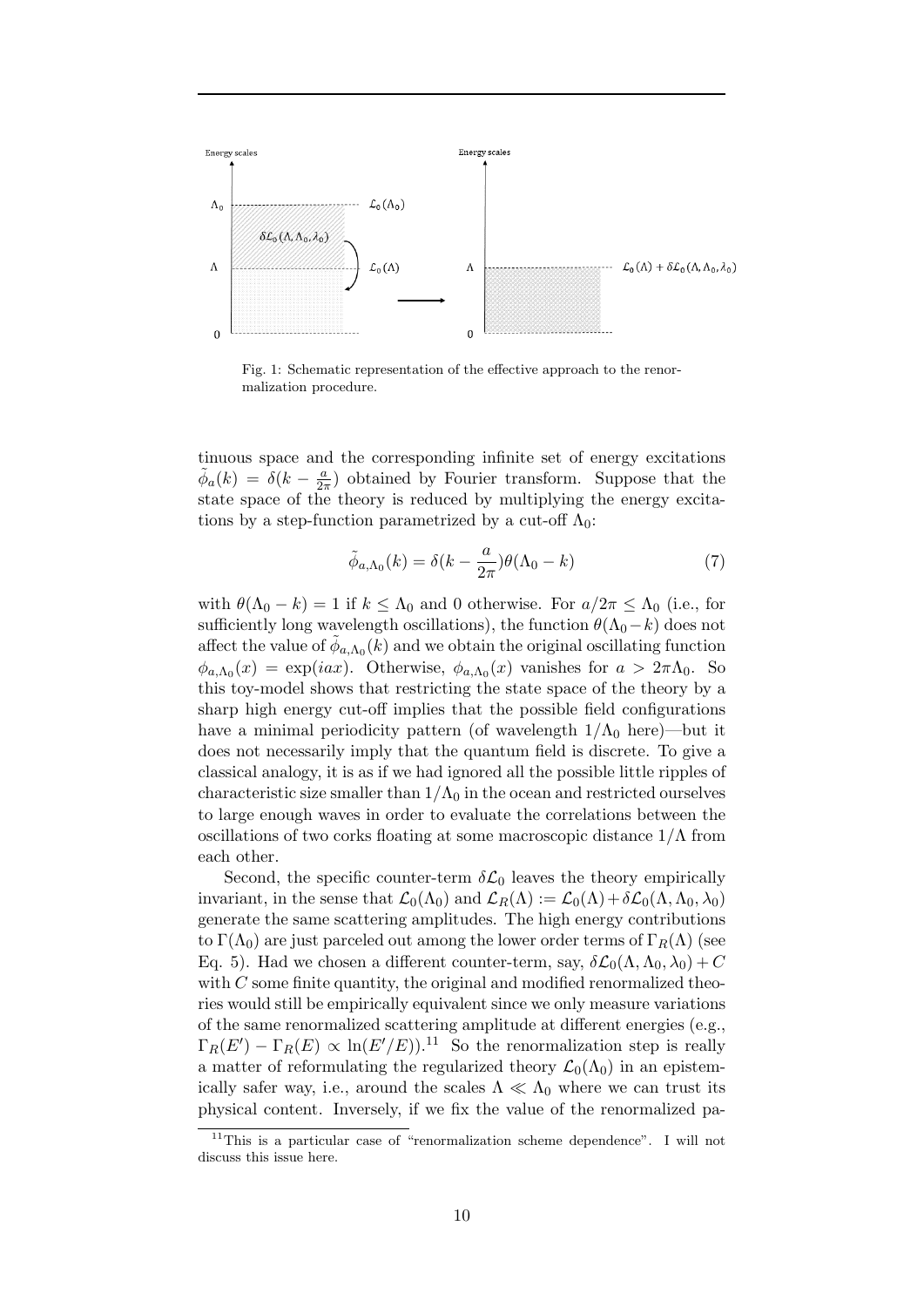rameters at some specific scale, Eqs. 5 and 6 show that variations in the value of the cut-off  $\Lambda_0$  can be absorbed by adjusting the value of the bare parameters, at least for a finite range of energy scales.

### 3.2 The Continuum Approach

Let us now turn to the continuum approach. It is standard in this case too to impose a regulator and split the initial regulator-dependent bare Lagrangian into a renormalized and a counter-term Lagrangian.<sup>12</sup> I will proceed somewhat differently by subtracting counter-terms to the physical Lagrangian. The two methods are equivalent and, most importantly, the conclusion that the continuum approach is physically ambiguous and conceptually incoherent remains the same whether we use one method or the other. The main reason for choosing the second method is that it makes the conceptual differences between the effective and the continuum approach more explicit and allows us to follow more closely the original motivation of the continuum approach.

The natural starting point, then, is to think that the original theory  $\mathcal L$  in Eq. 1 corresponds to the physical theory and that its parameters are fixed by experiments. Upon finding that  $\mathcal L$  yields divergent amplitudes, we introduce a cut-off  $\Lambda_0$  (regularization) and the goal of the renormalization procedure under the continuum approach is to eliminate the problematic  $\Lambda_0$ -dependent terms and take  $\Lambda_0 \to \infty$  at the end. So, contrary to the effective approach, the physical theory of interest is the regularized theory  $\mathcal{L}(\Lambda_0)$  with fixed physical parameters  $\lambda$  and m and not a low energy effective theory defined only up to  $\Lambda$ . Likewise, the problematic  $\Lambda_0$ -dependent terms derived from  $\mathcal{L}(\Lambda_0)$  are cancelled by adding counter-terms to that theory and not by adding them to some low energy theory  $\mathcal{L}_0(\Lambda)$  as defined above. This means that the counter-terms depend on  $\lambda$  instead of  $\lambda_0$  and that the bare theory  $\mathcal{L}_0(\Lambda_0) := \mathcal{L}(\Lambda_0) - \delta \mathcal{L}(\Lambda, \Lambda_0, \lambda)$ , defined up to  $\Lambda_0$  as well, is an intermediary construct under the continuum approach (see Fig.  $2$ ).<sup>13</sup> Finally, the parameter  $\Lambda$  is an arbitrary mass scale introduced to ensure that the physical expressions in the theory have a correct physical dimension, and it parametrizes the particular choice of counter-term: e.g.,  $\delta\mathcal{L}(\Lambda,\Lambda_0,\lambda)=\delta\mathcal{L}(\Lambda',\Lambda_0,\lambda)+C$  for C some finite quantity and  $\Lambda'$  a new definition of the arbitrary mass scale. I will label the renormalization scale  $\mu$  instead of  $\Lambda$  in the continuum approach in order to keep track of the difference of interpretation.

Once all the divergent terms have been removed up to some order  $n$  in the original expression of  $\Gamma$ , we can stop the renormalization procedure and safely take the limit  $\Lambda_0 \to \infty$  in the renormalized expression of Γ. By assumption, the value of the physical parameters  $\lambda$  and m is fixed

 $12$ The method is often called "renormalized perturbation theory" because the perturbative analysis is done in terms of the physical renormalized parameters (e.g., Peskin and Schroeder, 1995, p. 326). See, e.g., Collins (1986, sec. 2.3; 2009, sec. 2) and Schwartz (2013, part III) for different ways of implementing the renormalization procedure.

 $13$ In renormalized perturbation theory, the bare Lagrangian corresponds to the initial Lagrangian with the "wrong" parameters, i.e., with the parameters that we split into a finite and an infinite part in order to cancel divergences.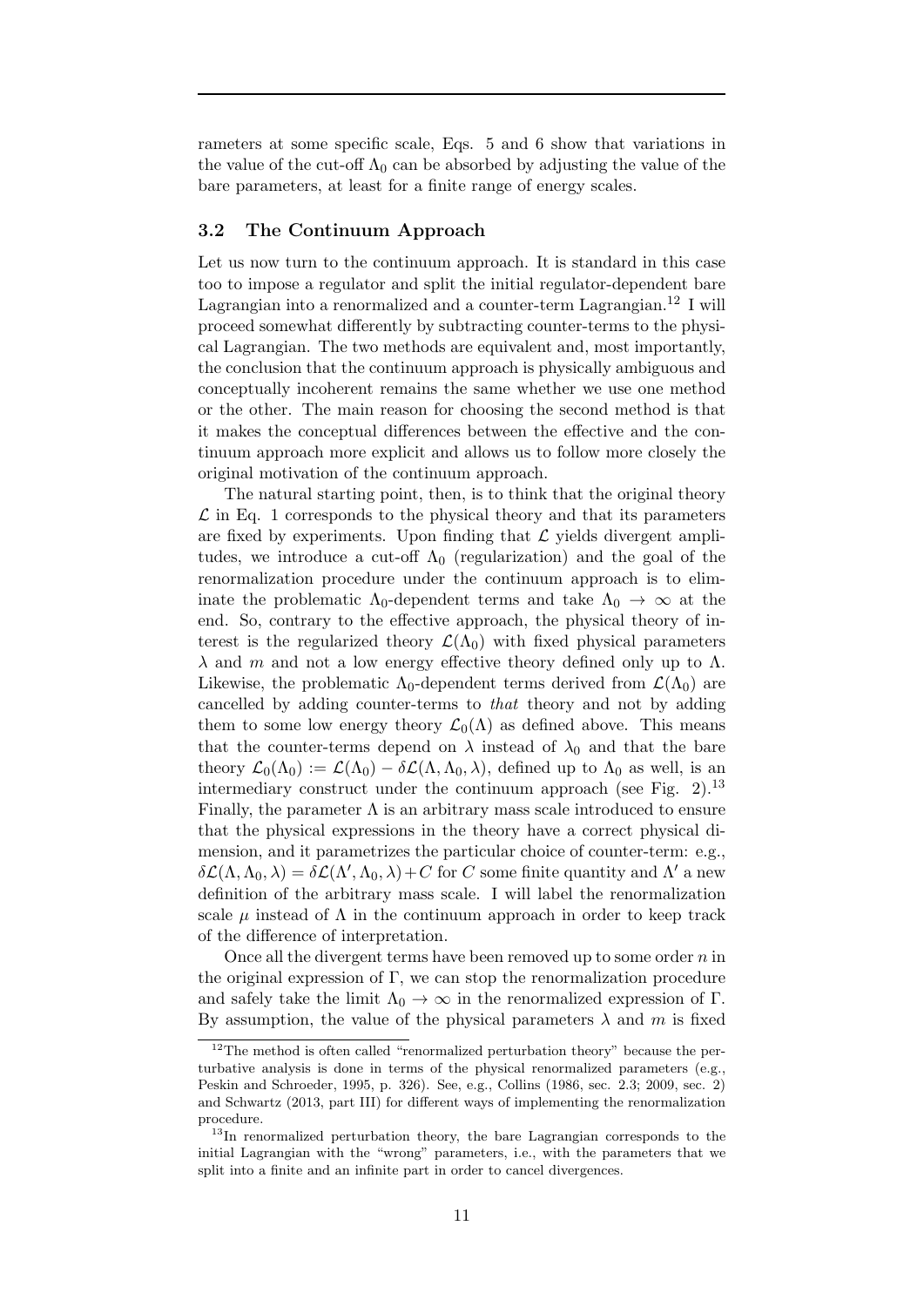(e.g., to their experimental value measured at some energy scale  $E$ ). So, by taking the limit  $\Lambda_0 \to \infty$ , we are required to take the limit of the bare parameters too. In our example,  $\lambda_0$  diverges:

$$
\lim_{\Lambda_0 \to \infty} \lambda_0 = \lim_{\Lambda_0 \to \infty} \left( \lambda + \frac{3}{16\pi^2} \lambda^2 \ln(\frac{\Lambda_0}{\mu}) \right) = +\infty
$$
 (8)

In principle, the original scattering amplitude  $\Gamma$  can be made finite at any order by repeating the procedure. And if we know the experimental values of  $\lambda$  and m at the scale E, we can directly compute the quantum corrections obtained at some higher energy scale  $E'$ .

Complications arise once we realize that the formal expression of the finite renormalized scattering amplitude  $\Gamma_R$  still depends on the arbitrary value of the mass scale  $\mu$ . Since this amplitude is supposed to be a physical amplitude, we have to assume that its formal expression does not depend on some arbitrary choice of  $\mu$ . This has interesting consequences.<sup>14</sup> First, the value of the bare parameters does not depend on  $\mu$  while the value of the original parameters depends on  $\mu$ , as it can be easily seen from the expression of  $\Gamma_R$ :

$$
\Gamma_R = -\lambda + \frac{3}{16\pi^2} \lambda^2 \left( \ln(\frac{\mu}{m}) - \frac{1}{2} \right) + \dots \n= -\lambda_0 + \frac{3}{16\pi^2} \lambda_0^2 \left( \ln(\frac{\Lambda_0}{m}) - \frac{1}{2} \right) + O(\lambda_0^3)
$$
\n(9)

This means that the original theory is a particular case of a more general *renormalized* theory  $\mathcal{L}_R(\mu)$ , defined in terms of renormalized parameters  $\lambda(\mu)$  and  $m(\mu)$ . Second, in the absence of experimental measurement, we can give an explicit perturbative definition of the renormalized parameters by redefining them order by order in terms of the "fixed" (i.e.,  $\mu$ -independent) bare parameters (i.e.,  $\lambda_0 = \lambda(\mu) + O(\lambda^2(\mu)) \longrightarrow \lambda(\mu) =$  $\lambda_0 - O(\lambda^2(\mu))$ . As a result, the general renormalized theory is defined perturbatively by fine-tuning the expression of the  $\Lambda_0$ -dependent bare theory with the help of counter-terms:

$$
\mathcal{L}_R(\mu) := \lim_{\Lambda_0 \to \infty} \mathcal{L}_0(\Lambda_0) + \delta \mathcal{L}(\mu, \Lambda_0, \lambda_0)
$$
 (10)

Note that the correction  $\delta \mathcal{L}$  takes the form of the original counter-term as defined in the effective approach in this simple case.

Let me make one crucial comment. The finite renormalized amplitude  $\Gamma_R := \lim_{\Lambda_0 \to \infty} (\Gamma - \Gamma_{ct})$  obtained by subtracting the appropriate  $\Lambda_0$ -dependent terms  $\Gamma_{ct}$  in the original expansion  $\Gamma$  is derived from the expression of the bare Lagrangian  $\mathcal{L}_0(\Lambda_0)$ .<sup>15</sup> Both the original and the general renormalized theory yield divergent amplitudes  $\Gamma(\Lambda_0, \lambda)$  and  $\Gamma(\Lambda_0, \lambda(\mu))$  in the limit  $\Lambda_0 \to \infty$  if we do not restrict the state space of the theory. Similarly, in the method where the bare Lagrangian is split

<sup>&</sup>lt;sup>14</sup>Note that if we choose to fix the value of  $\mu$  at some energy scale E, the resulting amplitude still depends on the arbitrary choice of counter-term, which we can parametrize by introducing some  $\mu'$ .

<sup>&</sup>lt;sup>15</sup>To see this, note that the expression  $\Gamma - \Gamma_{ct}$  at second order in  $\lambda$  is obtained from Γ<sub>0</sub> by expressing  $\lambda$ <sub>0</sub> in terms of  $\lambda$  at each order.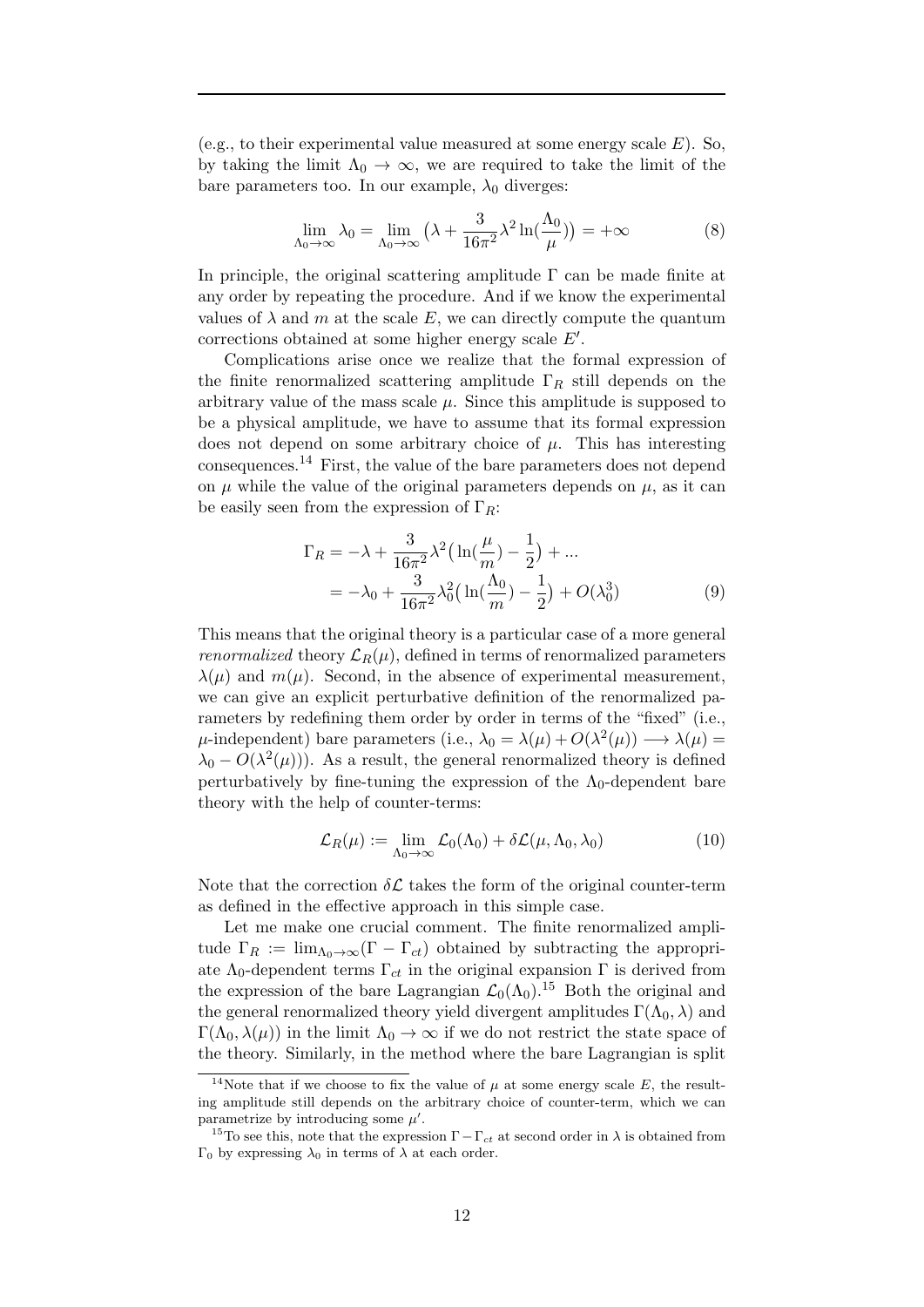

Fig. 2: Schematic representation of the continuum approach to the renormalization procedure.

into a renormalized and a counter-term Lagrangian, the finite renormalized amplitude is derived from the initial bare Lagrangian with the wrong parameters, and the physical renormalized theory yields divergent amplitudes in the limit  $\Lambda_0 \to \infty$ .

### 3.3 Comparing the Effective and the Continuum Approach

Let me now explain why the effective approach offers a more physically perspicuous and conceptually coherent formulation of renormalization. To begin with, in the somewhat naive approach taken so far, the bare theory of most QFTs makes no physical sense under the continuum approach. The reason is that most QFTs, including Quantum Chromodynamics (QCD) and Quantum Electrodynamics (QED), are plagued with UV divergences and these divergences are cancelled by choosing the bare couplings to diverge exactly in the same way. Even in QCD, the naive perturbative expression of the bare coupling parameter between quarks and gluons takes the form of a series in the physical coupling parameter with increasingly divergent  $\Lambda_0$ -dependent terms at each order (see, e.g., Collins, 2011, sec. 3.3). So if we take the limit  $\Lambda_0 \to \infty$  at this level, the bare coupling diverges and the resulting bare Lagrangian is ill-defined (e.g., as in our example,  $\lim_{\Lambda_0 \to \infty} \lambda_0 = \pm \infty$ ).<sup>16</sup> This means that the bare theory used in the renormalization procedure under the continuum approach is nothing more than a physically meaningless intermediary mathematical tool to generate finite renormalized scattering amplitudes. Therefore, we cannot explain the empirical success of the renormalized amplitudes by pointing at their successful derivation by means of some more general law and additional conditions since the bare Lagrangian, i.e., what plays the role of the general law here, has no physical meaning. Appealing to the renormalized Lagrangian does not help either since it generates divergent amplitudes.

A somewhat less naive approach is to realize that the perturbative expression of the bare parameters does not depend on the renormalization scale  $\mu$ . If we take  $\mu = \Lambda_0$  before taking the infinite cut-off limit,

<sup>&</sup>lt;sup>16</sup>More generally, all the cases where the perturbative assumption  $\lambda_0 \ll 1$  breaks down are pathological.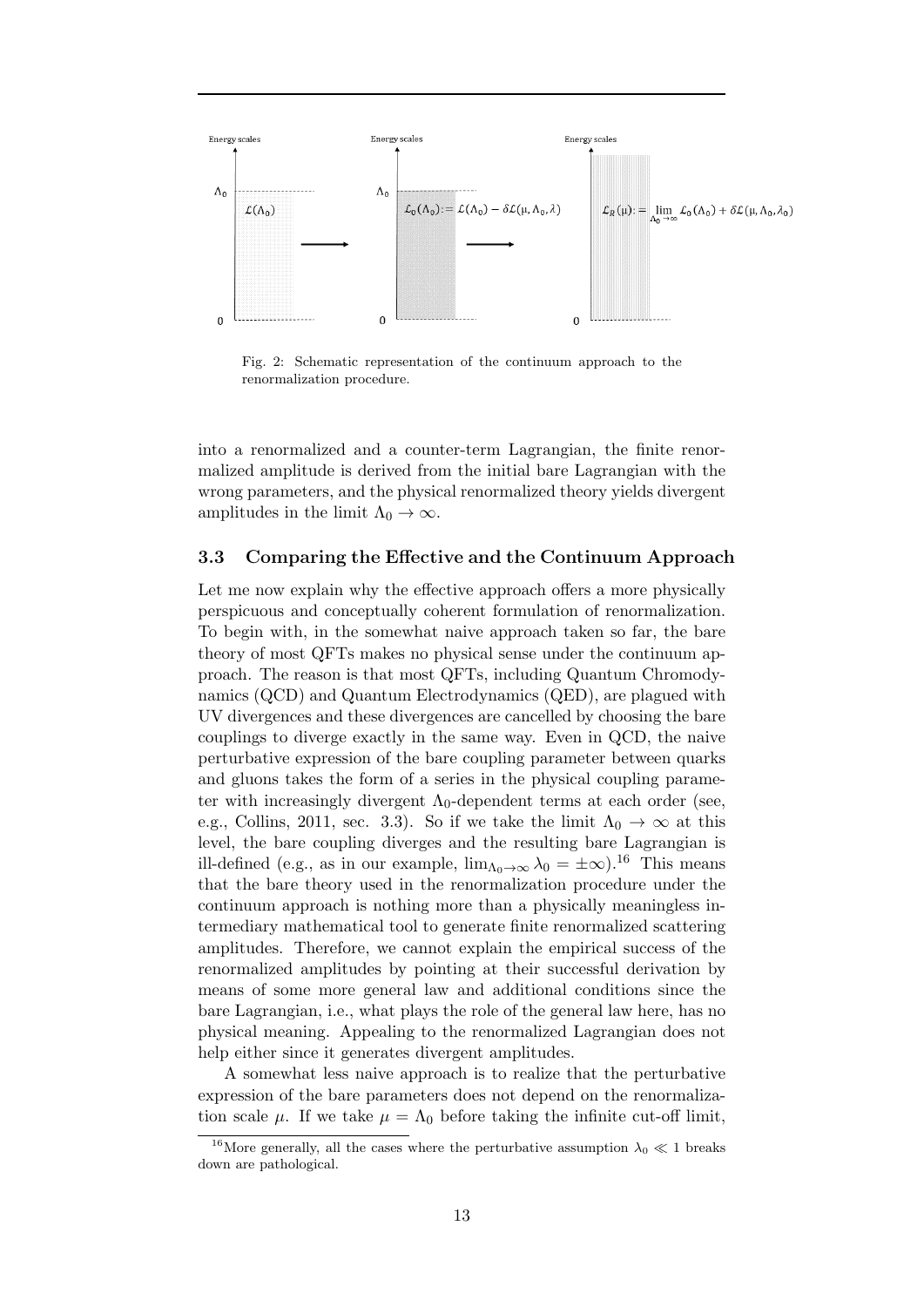the bare parameters are equal to the renormalized parameters defined at the cut-off scale  $\Lambda_0$ . As we will see in sections 5 and 6, the appropriate perturbative expression of the renormalized parameters is obtained by means of RG methods. And we will see that even from the perspective of the RG, it turns out that there are still many QFTs for which the bare parameters diverge. There are even QFTs for which it is impossible to take the infinite cut-off limit without affecting the expression of the renormalized parameters (because of the existence of a so-called "Landau pole", see section 6). At any rate, all of these cases leave us in exactly the same situation as above. But perhaps the continuum approach offers a physically perspicuous and conceptually coherent formulation of renormalization only in well-behaved cases (i.e.,  $0 \leq \lim_{\Lambda_0 \to \infty} \lambda_0 \ll 1$ ). For instance, when we take  $\mu = \Lambda_0$ , the expression of the bare coupling in QCD converges to zero in the infinite cut-off limit and so the bare theory does not seem to be plagued with the same issues as the bare theory in the  $\phi^4$ -theory example.

Still, it turns out that the continuum approach faces important interpretative difficulties and suffers from severe conceptual ambiguities even in well-behaved cases. First, the renormalized theory yields divergent perturbative amplitudes if we do not restrict the state space of the theory. This should at the very least refrain us from taking this theory at face value too quickly (see section 7). Second, the conceptual status of counter-terms is ambiguous under the continuum approach, and this is independent of the value of the bare parameters. Recall that, whether we add the counter-terms to the original theory or obtain them by splitting the initial bare parameters into two pieces, the main role of the counter-terms is to make the original amplitude finite. We might attempt to clarify their conceptual status in two different ways. (i) Counter-terms correspond to surplus component parts of the bare theory which cancel out with other divergent parts of the bare theory when we calculate amplitudes. That is, by adding counter-terms to the physical theory, we simply re-arrange the structure of the bare theory in such a way that its superfluous divergent parts cancel each other. (ii) Counter-terms correspond to scaling factors relating the parameters of the bare and physical theories. That is, by adding counter-terms to the physical theory, we simply reparametrize the original parameters in such a way that the resulting theory, i.e., the bare theory, yields finite predictions. In both cases, however, the counter-terms cancel out precisely because we choose the component parts of the bare theory or the scaling factors of the physical theory in such a way that they cancel the divergent parts of the original amplitudes. That is, in both cases, it seems difficult to escape the conclusion that counter-terms are introduced just for the purpose of canceling divergences, which makes the whole renormalization procedure look ad-hoc. Moreover, it is hard to see how one could possibly interpret the counter-terms in physical terms, including those relating the original field variable and the bare field variable (which I ignored for simplicity), and therefore to make sense of the relationship between the bare and the renormalized theory. The counter-terms are, as it were, intrinsically meaningless formal tools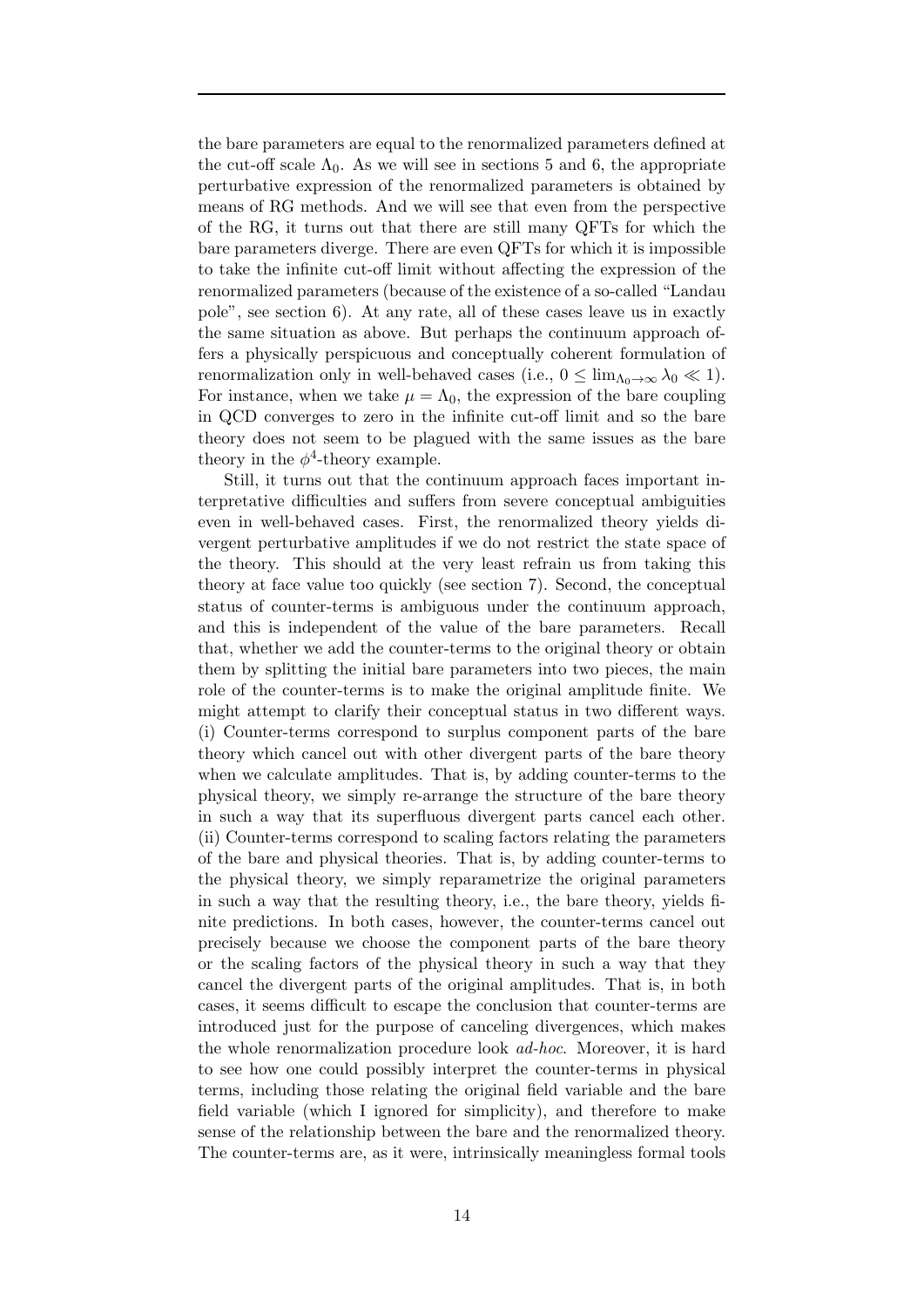to derive finite predictions.

The contrast with the effective approach is striking. First, recall that on this approach, we start with the assumption that the bare theory breaks down at some physically meaningful scale  $\Lambda_0$ . The structure of the theory may give us very good internal reasons to believe that it becomes inconsistent at some point beyond this scale, or we may have very good external reasons to believe that the theory starts to make empirically inaccurate predictions around this scale. Either way, we take the domain of applicability of the theory to be restricted by some limited range of energy scales. On this assumption,  $\mathcal{L}_0(\Lambda_0)$  is naturally interpreted as the most fundamental formulation of the theory, i.e., the theory defined up to the scale  $\Lambda_0$  where it is supposed to break down. The renormalized theory  $\mathcal{L}_R$  is naturally interpreted as a more physically reliable low energy effective version of the bare theory. If we take  $\Lambda = \Lambda_0$ , the physical renormalized theory  $\mathcal{L}_R(\Lambda)$  simply corresponds to the bare theory  $\mathcal{L}_0(\Lambda_0)$  for some appropriate choice of counter-terms. And insofar as  $\Lambda_0$  is kept fixed, both theories yield finite predictions, are mathematically well-defined (at least according to physicists' standards), and even yield exactly the same scattering amplitudes if we choose the counter-terms appropriately. Second, the effective approach offers a physically salient interpretation of counter-terms: whether we fix the parameters of the bare theory or those of the renormalized theory, the counter-terms are naturally interpreted as standing for high energy effects described by the bare theory. Moreover, the introduction of counter-terms is physically justified on the grounds that the low energy scales are not completely insensitive to the high energy ones.

All of this should help to clarify the mystery surrounding the renormalization procedure discussed in the literature (e.g., Teller, 1988; 1989; Huggett and Weingard, 1995; 1996; Fraser J., 2017). The mystery, if anything, is a mystery about the continuum approach: it arises because the meaning and the status of the bare theory, the renormalized theory, and the counter-terms are ambiguous, and because the method used for deriving the renormalized theory and the finite renormalized scattering amplitudes is physically unjustified. By contrast, the effective approach relies on well-specified physical concepts and offers a clear physical picture of inter-scale sensitivity. The effective approach also offers a better rationale for each step of the renormalization procedure: while there are good reasons to expect a physical theory to break down at short distances (regularization step), it does not mean that it automatically fails to provide physically relevant and empirically accurate descriptions at larger distances if the relevant sensitivity to short distances is taken into account (renormalization step).

Now, the mystery surrounding the continuum approach is not as mysterious as it might seem, at least in this simple case.<sup>17</sup> It is a standard principle in physics that physical expressions must have the same physical dimension upon mathematical transformation for them to remain physically meaningful. This principle requires us to introduce the

 $17$ More generally, the following explanation works for QFTs displaying logarithmic divergences (e.g., QED, QCD).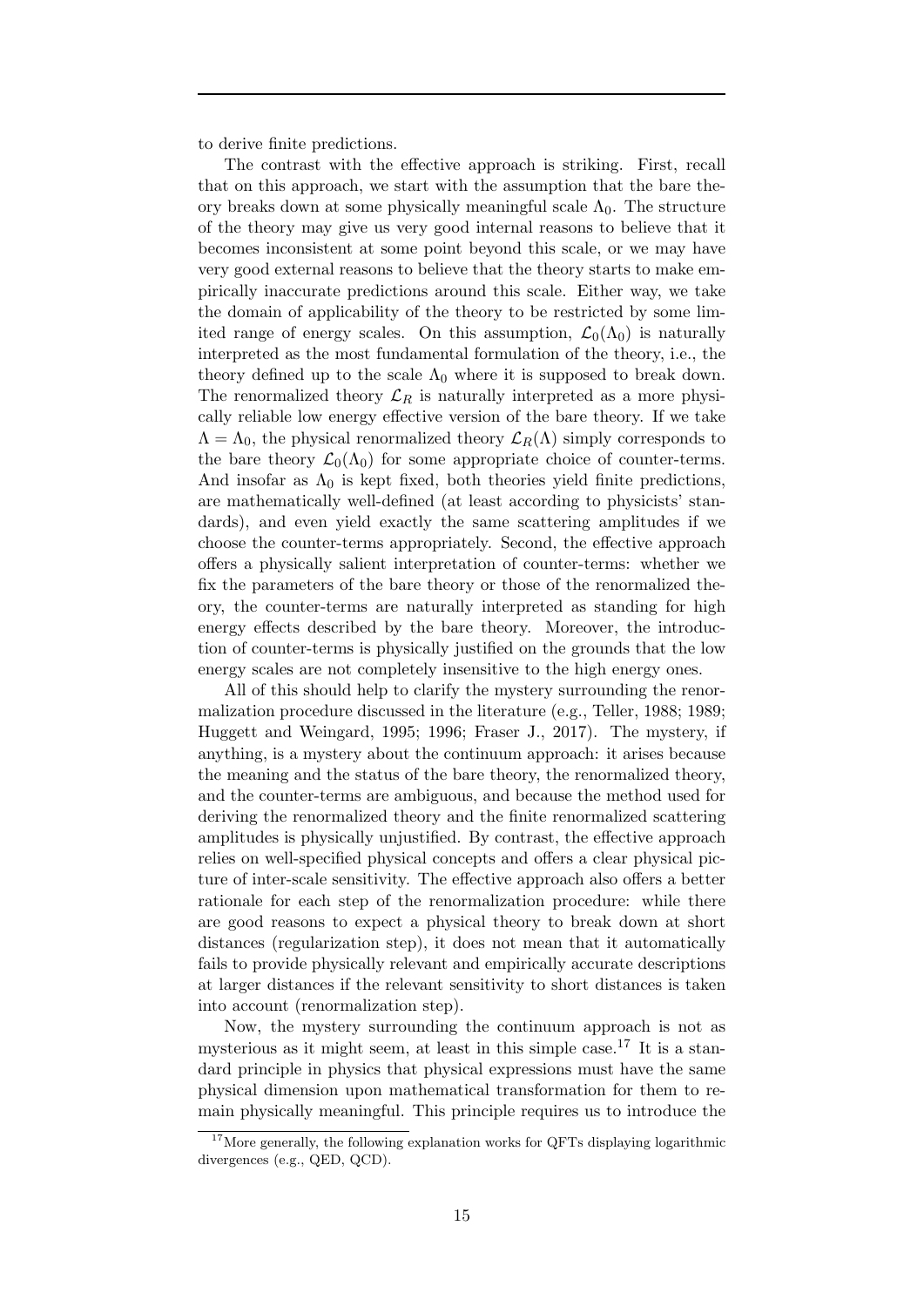new arbitrary parameter  $\mu$  with the introduction of the regulator  $Λ_0$ (e.g., to use  $\lambda^2 \ln(\Lambda_0/\mu)$  instead of  $\lambda^2 \ln(\Lambda_0)$  as a counter-term). In this specific example, this principle also ensures that the arbitrary parameter  $\mu$  captures exactly the sensitivity to high energies as parametrized by the regulator  $\Lambda_0$ , as it can be seen from the expression of the counter-term. The continuum approach therefore successfully offers a measure of the sensitivity of the low energy physics to the high energy physics, and this is in fact all that is needed to explain the empirical success of the theory. Had we chosen a different counter-term, say,  $\lambda^2 \ln(\Lambda_0/\mu) + C$ , with C some finite quantity, the same sensitivity would be captured by some appropriate redefinition of  $\mu$ . Hence, even if the continuum approach offers a highly formalistic and instrumental framework, it remains at least possible to identify the reasons for its empirical success. Needless to say, the effective approach offers a more physically perspicuous and conceptually clear explanation.

Let me conclude this section by responding to two potential concerns. First, taking the limit  $\Lambda_0 \to \infty$  under the effective approach does not turn the situation around. Agreed, there is nothing problematic if the goal is to probe the mathematical structure of the theory, or if we add by hand a high energy cut-off afterwards. But, strictly speaking, taking the limit  $\Lambda_0 \to \infty$  is conceptually incoherent since the introduction of the cut-off  $\Lambda_0$  is justified on the grounds that it marks the physical scale at which the theory is supposed to break down. Another option is that, by taking  $\Lambda_0 \to \infty$ , we are actually making the approximation that the low energy physics is largely insensitive to the high energy physics beyond  $\Lambda_0$ . But in this case, it is implicitly assumed that the theory is restricted to low energies and that it should not be used to make predictions at arbitrarily high energies.

Second, the distinction between the effective and the continuum approach does not crucially depend on the specific regularization method we choose and on the specific way we subtract divergences or absorb the appropriate sensitivity to high energies (although I will emphasize in section 5 that each approach is most conceptually consistent with its own specific type of regularization and renormalization method). In particular, the distinction between the effective and the continuum approach does not reduce to the distinction that Georgi (1992, 1993) and Bain (2013) draw between Wilsonian and continuum EFTs. This distinction is mainly based on whether the split between the low energy and high energy physics depends on the mass parameter of the theory (see Georgi, 1993, sec. 1.2; Bain, 2013, sec. 4). And continuum EFTs are called "continuum" because the most famous mass-independent regularization method, namely, dimensional regularization, does not eliminate high energy states in the state space of the theory. This, however, does not mean that continuum EFTs are meant to be used to make predictions across all energy scales. In particular, they are restricted by the energy scale characterizing the matching conditions.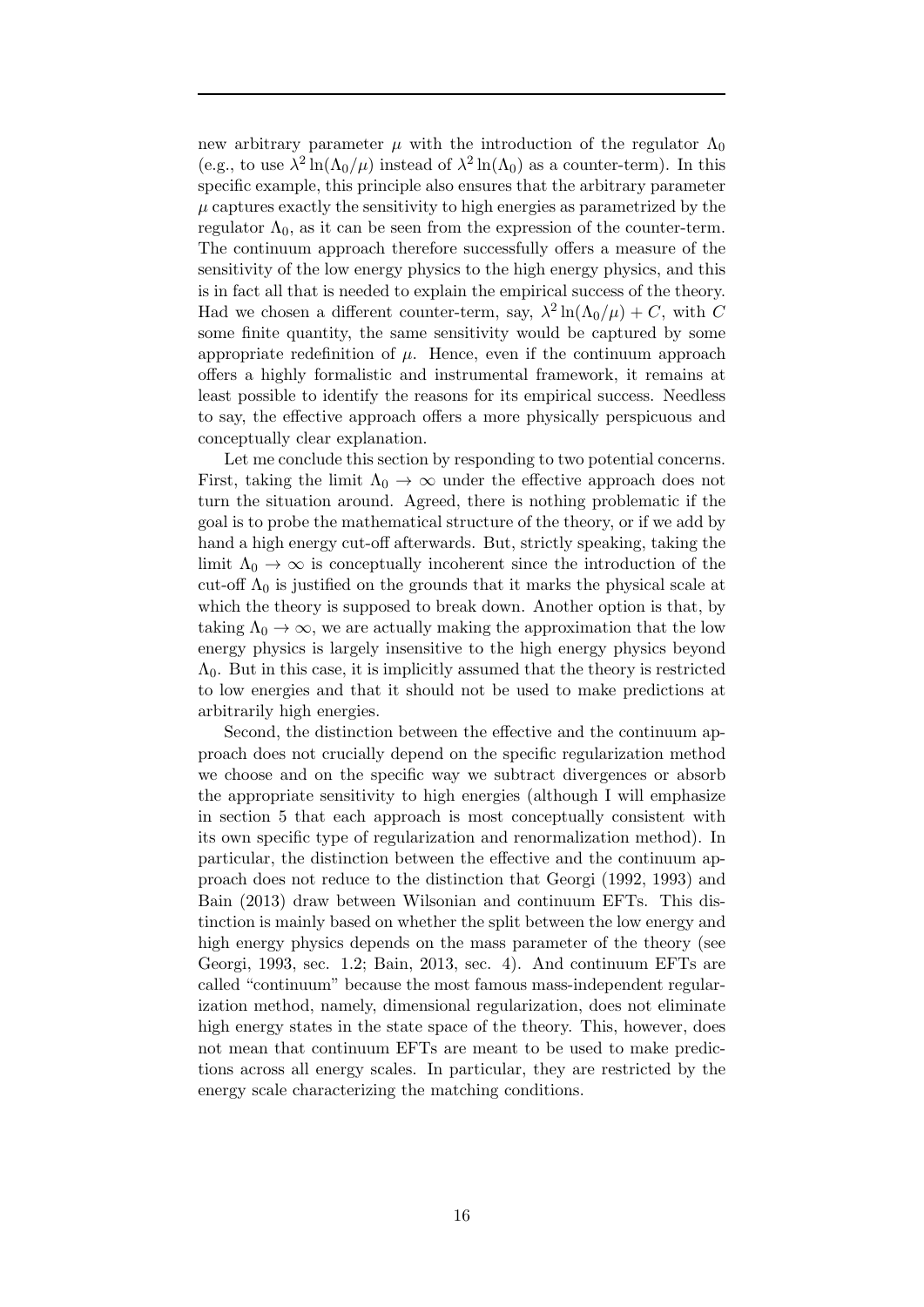# 4 (Perturbative) Renormalizability Yes... But Which One?

We have seen that the continuum approach to the renormalization procedure offers a highly formalistic and instrumental perturbative framework to derive consistent and empirically relevant predictions. It turns out that the situation is even worse for the continuum approach since the procedure only works at every order in perturbation theory for the restricted class of "perturbatively renormalizable" QFTs. After distinguishing between two distinct notions, one for the continuum approach and the other for the effective approach, I argue in this section that the continuum approach is all the less attractive as it fails to apply to a large number of successful and physically significant theories. We will see in sections 5 and 6 that the RG does not substantially affect this claim.

First consider the continuum approach. Here the notion of perturbative renormalizability is best introduced by noting that the  $\phi^4$ -theory example used so far is extremely fortunate. All the divergent terms depending on positive powers of  $\Lambda_0$  or  $\log(\Lambda_0)$  that appear in the perturbative expansion of  $\Gamma(p_1, ..., p_4)$  can be absorbed by introducing counterterms that depend only on the coupling  $\lambda$ . All the finite terms depending on positive powers of  $1/\Lambda_0$  vanish as we take  $\Lambda_0 \to \infty$ . More generally, all the divergences that appear in any sub-amplitude can be cancelled by using only  $\lambda$  and m in the  $\phi^4$ -theory. There are many theories, however, for which infinitely many new couplings need to be introduced the 4-Fermi theory is one such example (see, e.g., Schwartz, 2013, chap. 22)—and the difference between this example and the  $\phi^4$ -theory can be captured as follows:

A theory is perturbatively renormalizable iff we only need to introduce a finite number of independent couplings in order to eliminate divergences and define  $\mathcal{L}_R(\mu)$  at any order in perturbation theory in the limit  $\Lambda_0 \to \infty$ .

A theory is perturbatively non-renormalizable iff we need to introduce an infinite number of independent couplings.

This characterization is of course somewhat superficial. According to Dyson's criterion, what makes a theory perturbatively non-renormalizable is that it contains at least one "non-renormalizable" individual interaction term, i.e., an interaction term parametrized by a coupling  $q_i$  with strictly negative mass dimension  $\Delta_i$ .<sup>18</sup> These types of interactions generate an infinite number of sub-amplitudes with an increasing degree of divergence, and each of the resulting types of divergent quantities usually requires the introduction of a new counter-term. In contrast, the socalled "renormalizable" ( $\Delta_i = 0$ ) and "super-renormalizable" ( $\Delta_i > 0$ ) interaction terms generate only a finite number of different types of divergences.<sup>19</sup> Having said that, perturbative non-renormalizability is

<sup>&</sup>lt;sup>18</sup>The mass dimension  $\Delta$  of a physical quantity is the power of that quantity expressed in terms of some energy variable (i.e., energy<sup>△</sup>) with natural units  $c = \hbar = 1$ .

<sup>&</sup>lt;sup>19</sup>The longer explanation is based on the so-called "power-counting" argument (e.g.,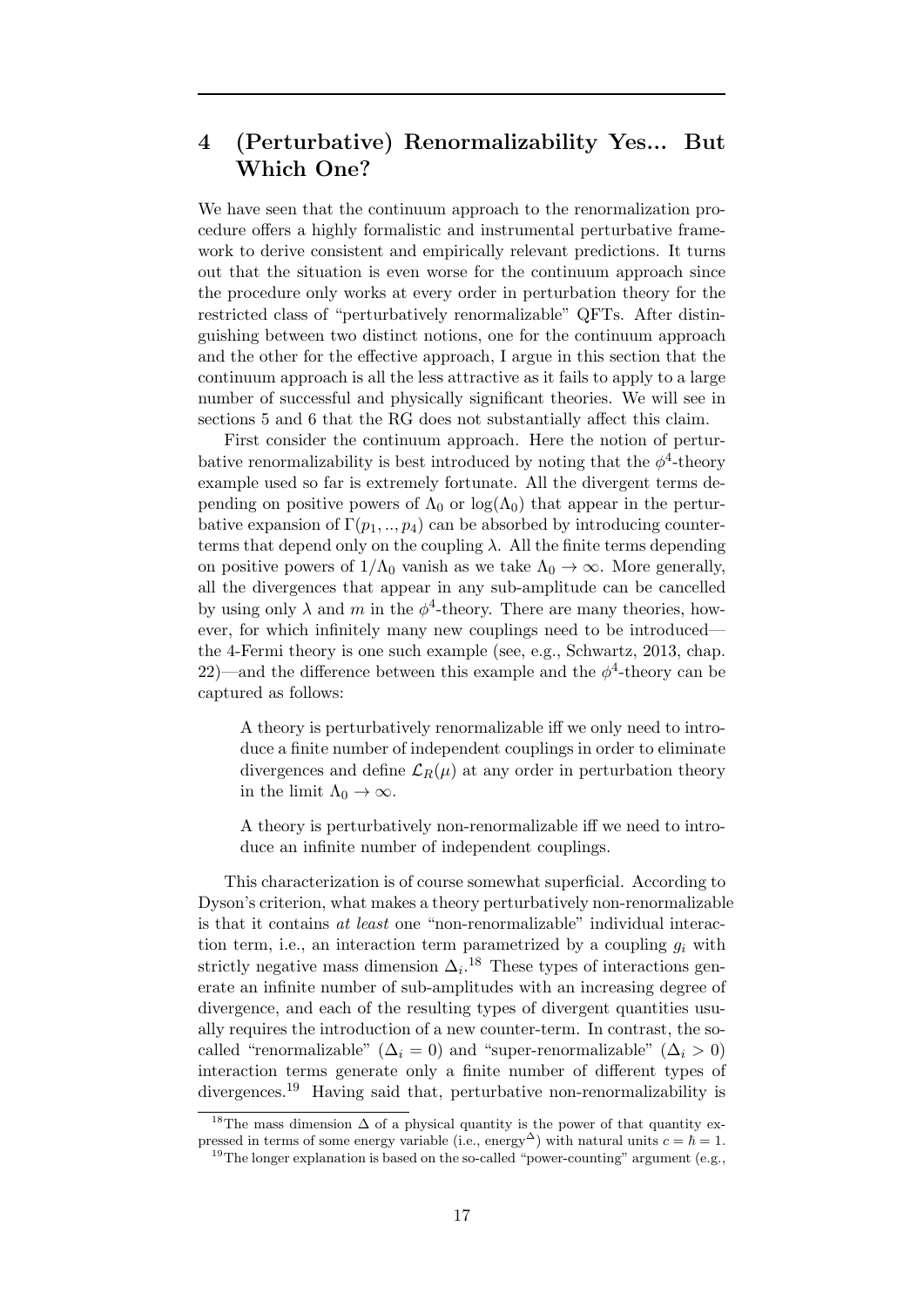not a dead end. In general, both perturbatively renormalizable and nonrenormalizable theories are "renormalizable" in the sense that the structure of the theory is such that it is possible to construct a counter-term to cancel any type of divergence at any order in perturbation theory. I will call this notion "renormalizability  $_{RT}$ " to avoid confusion as it is sometimes referred to as the "Renormalization Theorem" (e.g., Osborn, 2016, sec. 4.3).<sup>20</sup> We can even take the limit  $\Lambda_0 \rightarrow \infty$  in a number of expressions obtained from perturbatively non-renormalizable theories at each finite order in perturbation theory if the theory is not too exotic (i.e., if  $\lim_{\Delta_0 \to \infty} g_0$  formally exists for each bare coupling  $g_0$  given some fixed finite order in perturbation theory).

At first sight, it seems that the distinction between perturbatively renormalizable and non-renormalizable theories captures the amount of work needed in order to renormalize a theory—and the amount is of course infinite if we want to define the parameters of a non-renormalizable theory at every order in perturbation theory. In fact, the notion of perturbative renormalizability provides a much stronger criterion of theoryselection under the continuum approach. If the perturbative expression of a non-renormalizable theory is defined by introducing an infinite number of new parameters, it means that quantum corrections to scattering amplitudes depend on the specification of an infinite number of constants and that we therefore need an infinite number of experiments in order to fix their value. Since this is impossible in practice, the perturbative formulation of non-renormalizable theories obtained by applying the renormalization procedure at every order in perturbation theory turns out to be empirically useless. We should therefore restrict the class of empirically relevant theories to perturbatively renormalizable theories under the continuum approach.

So far, the analysis only applies to the continuum approach and one might wonder whether there is any equivalent notion of perturbative

Weinberg, 1995, sec. 12.1). A divergent integral  $I = \int_{0}^{\infty} dk k^{D-1}$  is characterized by the value of its superficial degree of divergence  $D$  (the integral diverges in the UV if  $D \geq 0$  and D can be expressed in terms of the mass dimensions  $\Delta_i$  of the interactions involved in the scattering process described by  $I$ : schematically,  $D =$ positive number $-\sum_i n_i\Delta_i$ , with  $n_i$  the number of times we need to use the interaction  $i$  to define the integral. Then, if there is at least one non-renormalizable interaction in the theory ( $\Delta_i$  < 0), it is possible to find infinitely many different types of divergent integrals  $(D \geq 0)$  by considering more and more complex sub-amplitudes at higher orders in the perturbative expansion. By contrast,  $D$  has a positive upper bound for (super-) renormalizable theories, i.e., there is only a finite number of different types of divergent integrals. Note, however, that the superficial degree of divergence is not always reliable: there are cases where  $D < 0$  and the integral diverges (notably because of the so-called "sub-divergence" problem), and cases where  $D \geq 0$  and the integral is finite (usually the divergence cancels because of symmetry constraints). Perturbatively renormalizable theories are sometimes called "renormalizable in the power-counting sense" or "renormalizable in Dyson's sense".

 $^{20}$ In contrast, the term 'non-renormalization theorem' usually refers to a specific result to the effect that a parameter or an interaction term does not need to be renormalized at all at any order in perturbation theory, as it is common in supersymmetric QFTs (see, e.g., Weinberg, 2000, sec. 27.6). Of course, in practice, the interesting question is whether a theory is renormalizable<sub>RT</sub> given a set of constraints imposed on the construction of counter-terms (e.g., that they leave the resulting Lagrangian invariant under the action of a given symmetry group).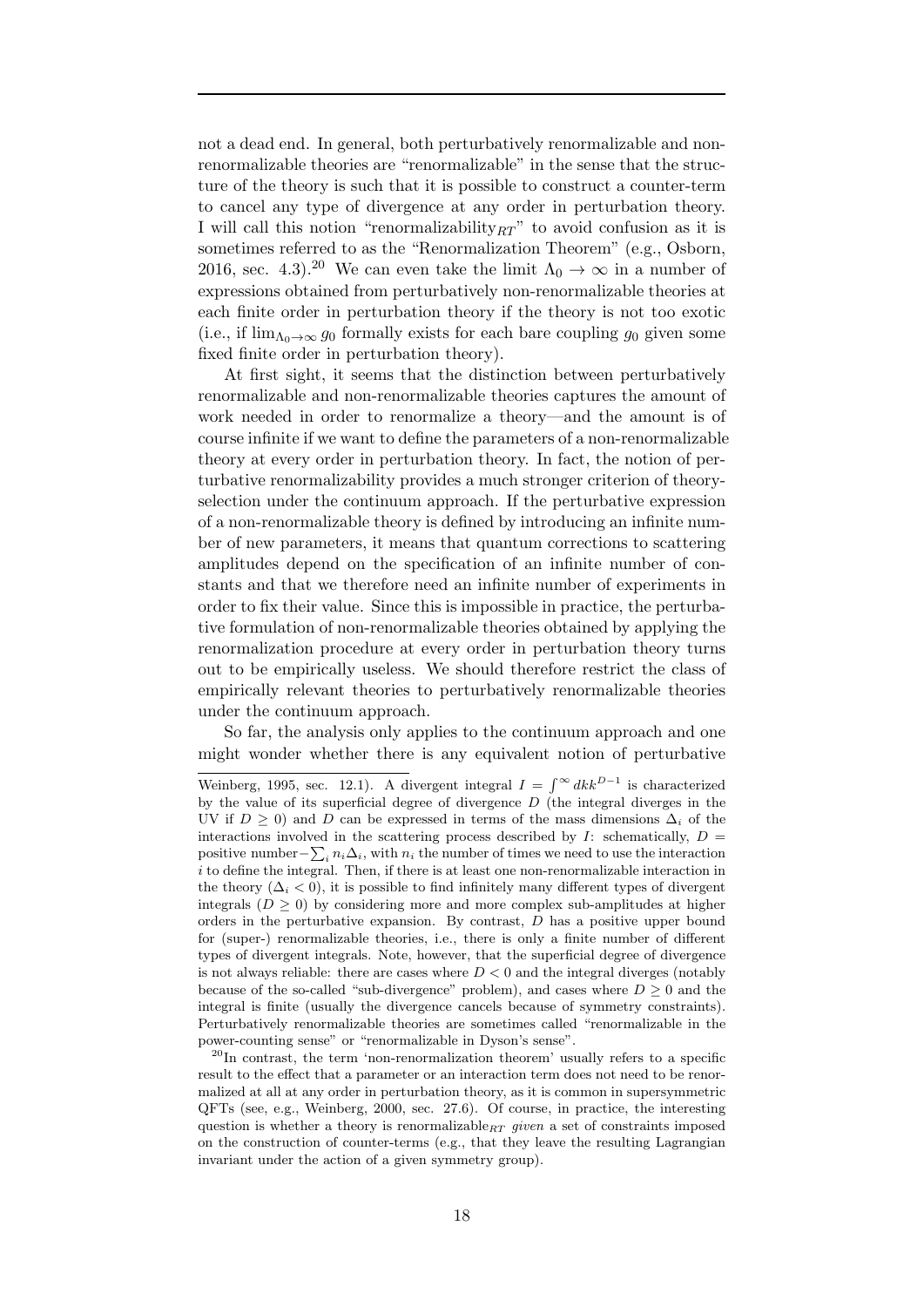renormalizability under the effective approach and, if so, whether it plays the same role. Let me suggest the following notion of "perturbative renormalizability $E^"$ , to be distinguished from the traditional notion and the notion of renormalizability  $RT$ :

A theory is perturbatively renormalizable<sub>E</sub> iff for any  $p \in \mathbb{Z}$ , all the possible contributions to predictions up to order  $O((\Lambda/\Lambda_0)^p)$ obtained from  $\mathcal{L}_0(\Lambda_0)$  can be absorbed in  $\mathcal{L}_R(\Lambda)$  by introducing only a finite number of new parameters. (mutatis mutandis for perturbatively non-renormalizable $_E$ .)

The basic idea is the following: a theory is perturbatively renormalizable  $E$ if we can always simulate high energy effects up to a specific accuracy  $\epsilon$  with only a finite number of couplings, and perturbatively nonrenormalizable $E$  if we cannot. It is not entirely clear what perturbatively non-renormalizable $_E$  theories would look like. Presumably, these types of theories would have to include exotic interaction terms such that the contributions of these terms vary too rapidly between  $\Lambda_0$  and  $\Lambda$  to be approximated by the contributions of a finite number of independent polynomial interaction terms in the field variables and their derivatives given some accuracy  $\epsilon$ . For instance, we can imagine a theory with an exotic non-local interaction term including some non-analytic function  $F(\phi(x), \phi(y))$  of field variables specified at distinct space-time points x and y such that the contributions of F vary too abruptly between  $\Lambda_0$ and  $\Lambda$  to be approximated by the contributions of a finite number of independent polynomial interaction terms.

Be that as it may, the notion of perturbative renormalizability  $E$  is much less constraining than the traditional notion of perturbative renormalizability. Perturbative renormalizability  $E$  is satisfied if the interaction terms of the theory are local polynomials in the field variables and their derivatives and if the theory has a finite number of independent interaction terms with the same dimension  $\Delta_i$ . Most crucially, the notion of perturbative renormalizability  $E$  does not prevent the theory from including non-renormalizable interaction terms. Quite the contrary: under the effective approach, we often need to introduce non-renormalizable terms into the effective theory if we want to absorb contributions in  $O((\Lambda/\Lambda_0)^p)$  ( $p > 0$ ) obtained—say—from the renormalizable interaction terms of the bare theory.<sup>21</sup> There is no specific reason to worry about these contributions in the continuum approach since they cancel out in the limit  $\Lambda_0 \to \infty$ . But to the extent that we keep the cut-off fixed, we usually need to include non-renormalizable terms in the effective theory if we want to maximize the match between the effective and the bare theory.

As a corollary, if we keep the cut-off fixed, perturbatively non-renormalizable theories remain perfectly predictive and empirically relevant. Typically, it is sufficient to consider interaction terms with dimension larger or

<sup>&</sup>lt;sup>21</sup>Lepage (1989, sec. 2.3) provides a concise explanation of this pattern. If we consider again the superficial degree of divergence of integrals (see footnote 19), it is possible for any renormalizable interaction to generate infinitely different types of finite integrals with negative superficial degrees of divergences, i.e., with contributions in  $O((\Lambda/\Lambda_0)^p)$   $(p>0)$ . For some examples, see Schwartz (2013, chap. 21).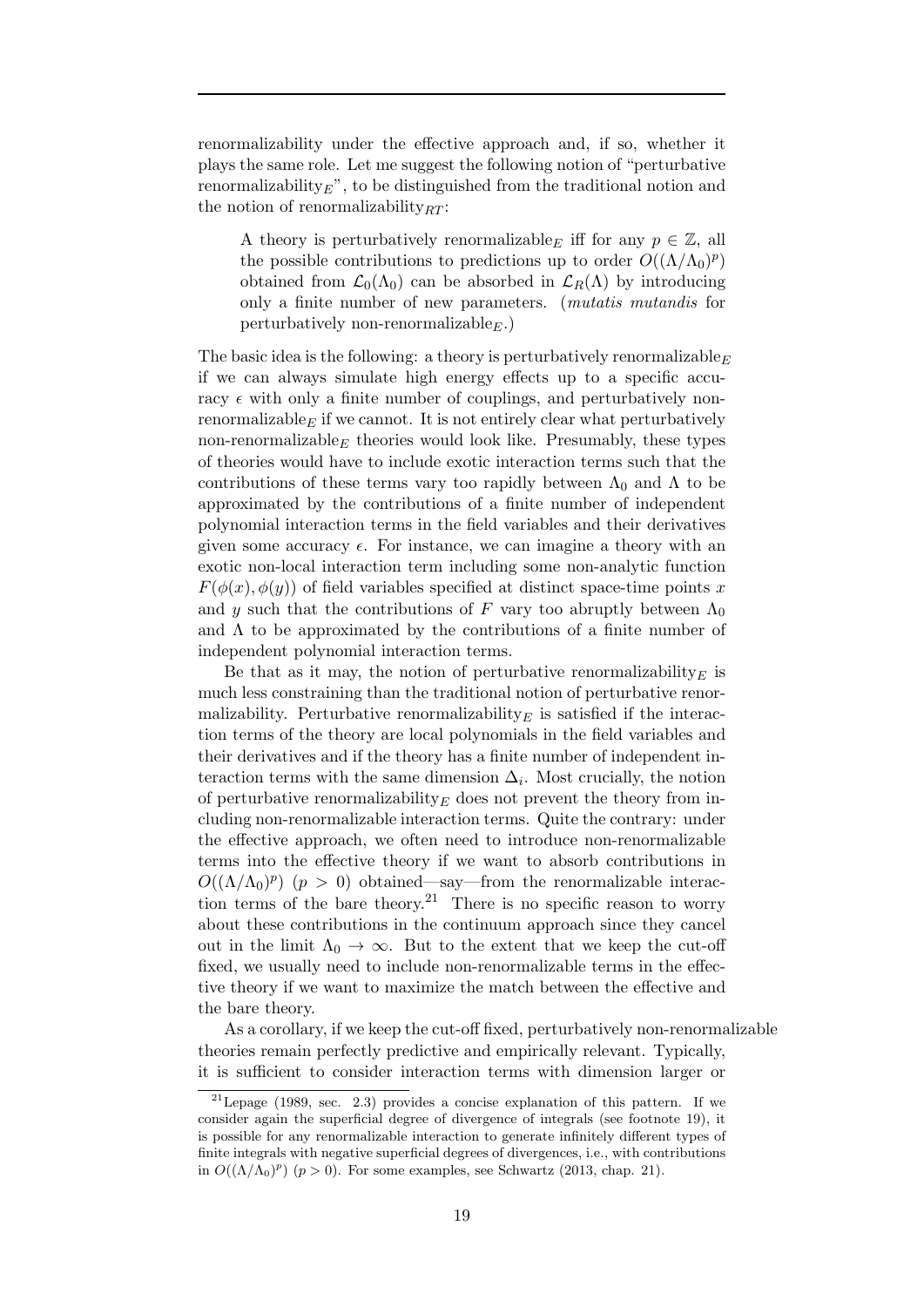equal to  $\Delta_{\epsilon} = -\ln(\epsilon)/\ln(\Lambda/\Lambda_0)$  in order to make predictions at the energy scale  $\Lambda$  with accuracy  $\epsilon$  (e.g., Georgi, 1993, p. 214). The total number of interaction terms with  $\Delta \geq \Delta_{\epsilon}$  is finite in standard QFTs and we can increase the empirical accuracy of the theory by adding non-renormalizable interaction terms with  $\Delta < \Delta_{\epsilon}$  (keeping in mind that the mass dimension of non-renormalizable interaction terms is negative). In general, the most empirically successful and physically informative version of an effective theory (the so-called "Wilsonian" effective Lagrangian) includes all the possible interaction terms compatible with the assumption of the theory—in particular, its symmetries.<sup>22</sup> To give an example, the effective Lagrangian  $\mathcal{L}_W$  generalizing the  $\phi^4$ -theory takes the following form:

$$
\mathcal{L}_W = -\frac{1}{2}(\partial \phi)^2 - \frac{m^2}{2}\phi^2(x) - \frac{\lambda}{4!}\phi^4(x) - \sum_{n \ge 3} g_{2n}\phi^{2n} - \sum_{n \ge 2} g'_{2n}(\partial \phi)^{2n} - \sum_{n,m \ge 1} g''_{2n,2m}(\partial \phi)^{2n}\phi^{2m}
$$
\n(11)

Non-renormalizable interaction terms are those associated with the couplings  $g_{2n}$  with  $n \geq 3$ ,  $g'_{2n}$  with  $n \geq 2$  and  $g''_{2n,2m}$  with  $n,m \geq 1$  in this example.

Perturbatively non-renormalizable theories have been much appraised in the recent physical and philosophical literature (e.g., Lepage, 1989; Cao and Schweber, 1993; Butterfield and Bouatta, 2015; Williams, 2018). I do not have much to add here, except the following four important points. First, for any approach, the restriction to a finite number of independent couplings is necessary in practice if we want to make empirical predictions. Second, the effective approach provides a clear physical justification for the introduction of an infinite number of additional non-renormalizable interaction terms: they capture the full sensitivity of the low energy physics to high energies, even the most insignificant parts of it. Third, perturbative renormalizability remains a decisive criterion of theory-selection for the perturbative formulation of continuum theories insofar as it is possible to define (at least formally) perturbatively non-renormalizable theories at every order in perturbation theory in the  $\Lambda_0 \to \infty$  limit. Fourth, the notion of perturbative renormalizability $E$  under the effective approach offers a highly inclusive criterion of theory-selection and, as far as I can tell, all the traditional perturbatively renormalizable and non-renormalizable QFTs are perturbatively renormalizable<sub>E</sub>. In a way, perturbative renormalizability<sub>E</sub> is as non-constraining as the notion of renormalizability  $_{RT}$  discussed above (but less general, though).

Now, it is a matter of fact that perturbatively non-renormalizable theories have proven to be extremely useful in deriving successful empirical predictions and describing physically relevant patterns at different energy scales, from low energy effective phenomenological models to

 $^{22}$ A complication comes from anomalies: i.e., the renormalization procedure might require new terms which explicitly break the symmetries of the theory. This is called "anomalous" or "quantum" symmetry breaking, but I will ignore this problem here.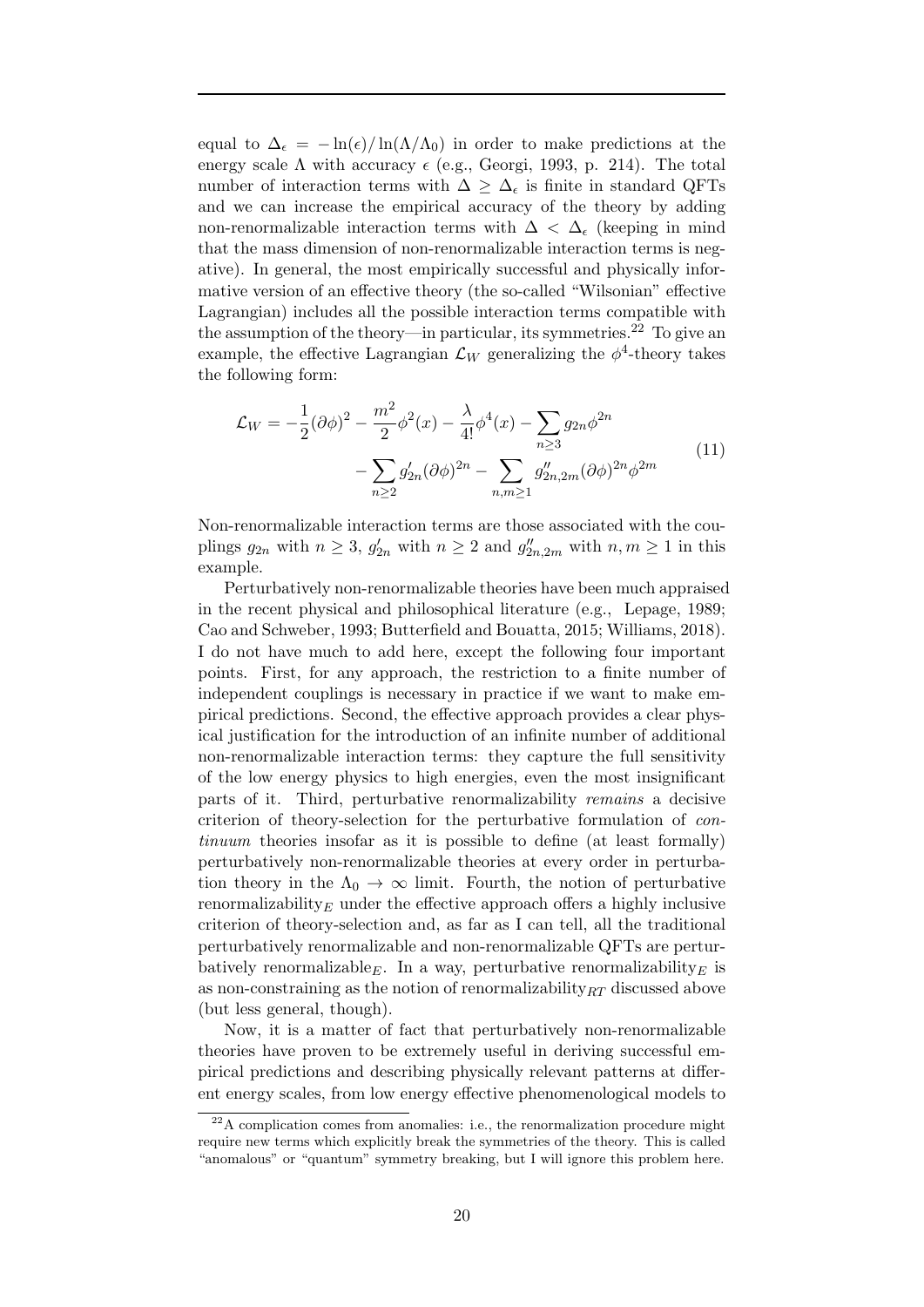extensions of QFTs beyond the Standard Model. This success, however, requires us to explicitly restrict the domain of applicability of these theories by means of some finite cut-off. For if we attempt to define the perturbative formulation of these theories across all scales and derive exact predictions without making any approximation, we will find that these theories lose their predictive power and empirical relevance. Of course, if we have empirical inputs and restrict ourselves to some finite order in perturbation theory, we may take the limit  $\Lambda_0 \rightarrow \infty$  at this order and use the perturbatively non-renormalizable theory to make predictions. For instance, if we know the value of the Fermi constant  $G_F \sim 10^{-5} \text{ GeV}^{-2}$ , we can use the 4-Fermi theory to make tree-level predictions. However, if we endorse the continuum approach and intend to renormalize theories at every order in perturbation theory, we will be forced to rule out a large class of empirically and physically relevant theories. And so insofar as we want to praise a framework for constructing perturbative QFTs that proves to be (sufficiently) universal, the effective approach looks more attractive than the continuum approach.

## 5 The Renormalization Group Theory

What has been at the center stage of the renormalization procedure so far is the attempt to address the problem of UV divergences:

(1) How can finite and accurate predictions be obtained if the original theory is inconsistent?

We have seen that in both the effective and the continuum approach, the introduction of an arbitrary mass scale  $\Lambda$  (or  $\mu$ ) is forced upon us if we want to derive the expression of renormalized quantities. The genius of the physicists who developed the Renormalization Group (RG) theory was to use this seemingly idle and arbitrary parameter as a lever to address the (new) questions:

- (2) What is the scaling behavior of the theory?
- (3) Does the theory make consistent predictions in the continuum limit?

The goal of this section is to show how the RG theory clarifies the notion of renormalizability and therefore complicates the argument of section 4. Of crucial importance is the possibility that a theory both includes nonrenormalizable interaction terms and makes consistent predictions in the continuum limit. At the same time, some perturbatively renormalizable theories such as the Standard Model of particle physics are likely to make inconsistent predictions at very high energies. This suggests that the scope of the continuum approach might not be as restricted as initially thought—and yet still restricted in important ways.

### 5.1 The Effective and the Continuum RG

What, exactly, is the RG? Strictly speaking, the RG refers to the structure of invariance of theories under rescaling by the renormalization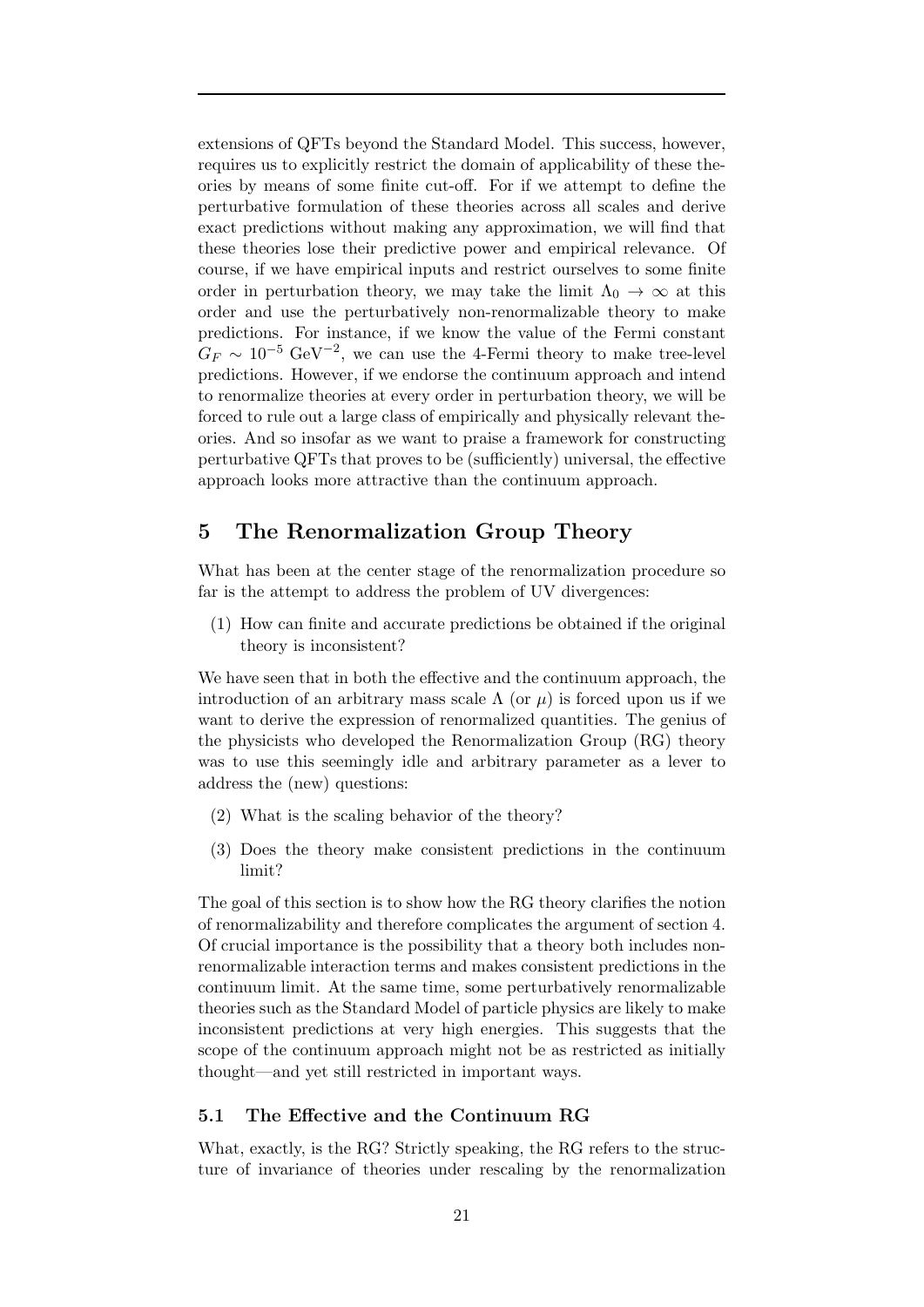scale  $\Lambda$  (or  $\mu$ ). It is helpful, though, to distinguish between three types of RG equations. First, at the level of theories, the RG describes how the path integral, the action and the Lagrangian transform under rescaling. In a way, the renormalization procedure already gives us a rudimentary RG transformation: e.g., in the effective approach,  $\mathcal{L}_0(\Lambda_0) \to \mathcal{L}_R(\Lambda) = \mathcal{L}_0(\Lambda) + \delta \mathcal{L}_0(\Lambda, \Lambda_0)$  for  $\Lambda_0 \to \Lambda$ . Second, at the level of scattering amplitudes and correlation functions, the RG describes the specific trade-off between the kinetic and interacting parts of the theory required for the scattering amplitudes to remain invariant under rescaling. The so-called "Callan-Symanzik" equation for a N-particle amplitude with one renormalized coupling  $q$  is given by:

$$
\left(\Lambda \frac{\partial}{\partial \Lambda} + \beta \frac{\partial}{\partial g} + N\gamma_{\phi}\right) \Gamma_R(p_1, ..., p_N; g(\Lambda)) = 0 \tag{12}
$$

where  $\beta(g) = \Lambda \frac{\partial g}{\partial \Lambda}$  is the "beta-function" of the coupling g and  $\gamma_{\phi}$  is where  $\rho(g) = \Lambda_{\partial\Lambda}$  is the seta-rancement of the coupling y and  $\eta_{\phi}$  is<br>the "anomalous dimension" of the field. Eq. 12 describes how much we need to shift the value of the coupling  $(\beta \frac{\partial}{\partial g})$  and the size of the field configurations  $(N\gamma_{\phi})$  in order to absorb an infinitesimal rescaling  $(\Lambda \frac{\partial}{\partial \Lambda})$ and leave the amplitude  $\Gamma_R$  invariant. Third, at the level of couplings and local operators, the RG describes how the strength of an interaction varies across scales in accordance with the sign of its beta-function. For instance, the quartic interaction in the  $\phi^4$ -theory becomes increasingly strong at high energies:

$$
\Lambda \frac{\partial \lambda_R}{\partial \Lambda} = \beta(\lambda_R) = \frac{3}{16\pi^2} \lambda_R^2 + \mathcal{O}(\lambda_R^3)
$$
 (13)

Note, however, that this perturbative RG equation remains only valid for  $\lambda_R \ll 1$ .

The effective (or Wilsonian) RG and the continuum (or Gell-Mann & Low) RG have a relatively similar formal structure overall. But again, there are significant conceptual differences between the two. $^{23}$  Most crucially, the effective renormalized theory is obtained by integrating out high energy field configurations in the path integral, while the continuum renormalized theory is obtained by fine-tuning the expression of the bare theory. Schematically,

$$
\begin{aligned}\n\text{Effective theory:} \qquad & \int d[\phi_{\leq \Lambda}] e^{S_{\text{eff}}(\Lambda, \Lambda_0)} = \int d[\phi_{\leq \Lambda_0}] e^{S_0(\Lambda_0)} \\
\text{Continuum theory:} \qquad & \int d[\phi] e^{S(\mu)} = \lim_{\Lambda_0 \to \infty} \int d[\phi] e^{S_0(\Lambda_0) + \delta S(\mu, \Lambda_0)} \quad (14)\n\end{aligned}
$$

with the same conventions as before  $(\phi_{\leq \Lambda})$  refers to field configurations with energy lower than  $\Lambda$ ). The effective RG transformation obtained by decreasing  $\Lambda$  is irreversible since it eliminates high energy degrees of freedom, while the continuum RG transformation obtained by varying

<sup>23</sup>For more technical details, see, e.g., Weinberg (1995, sec. 12.4; 1996, chap. 18); Zinn-Justin (2007); Schwartz (2013, chap. 23). Here I rely on the standard understanding of the Wilsonian RG. For a formal interpretation, see Rosaler and Harlander (2019).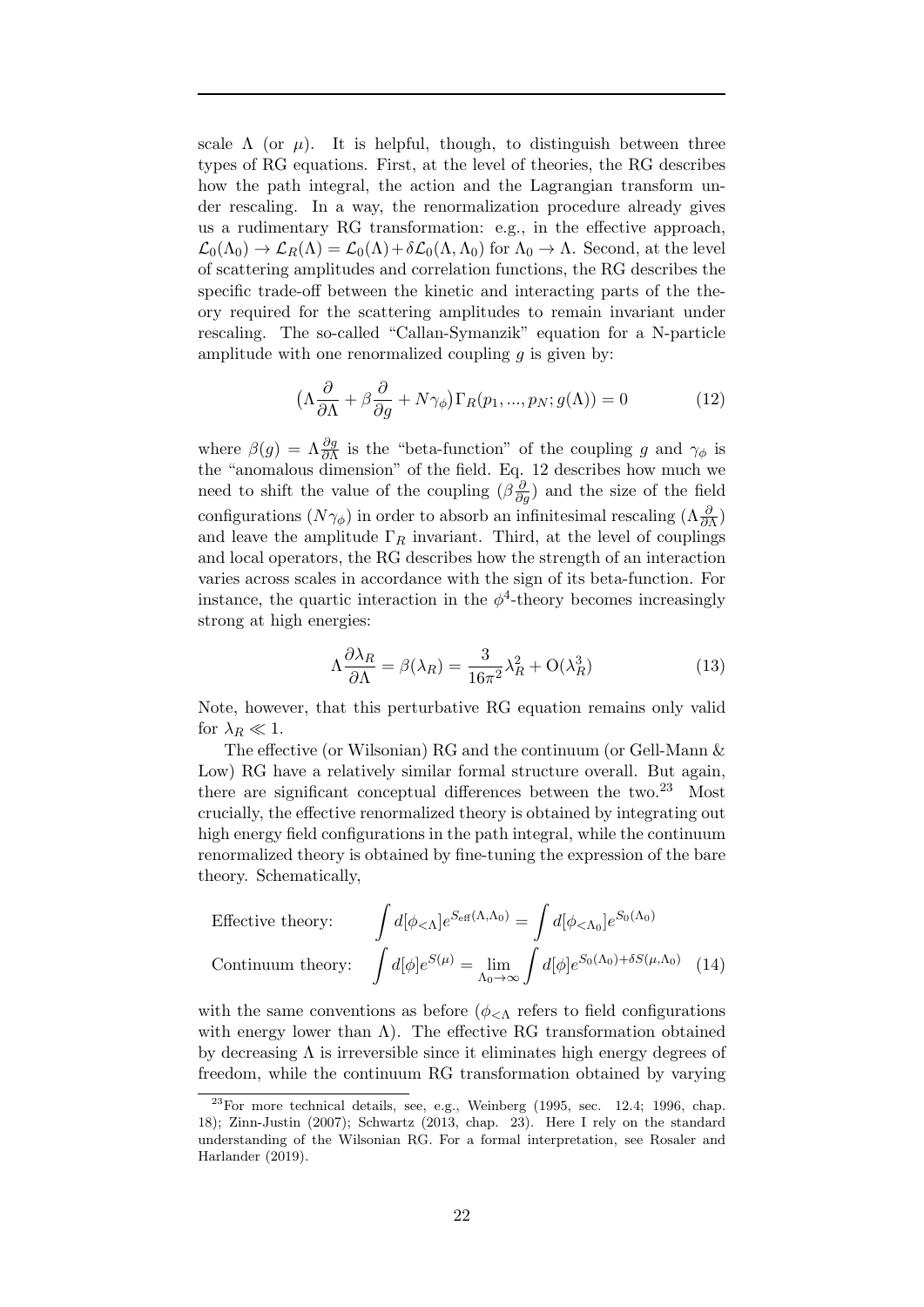$\mu$  is reversible since it merely amounts to subtracting or adding some finite quantity in the action (i.e., to imposing a different renormalization condition).<sup>24</sup>

Next, the most conceptually consistent interpretation of the cut-off and of the renormalization scale is not the same in the two cases. In the effective approach, the idea of integrating out all the high energy degrees of freedom makes sense only if we use a sharp cut-off (e.g., a lattice or a momentum cut-off). If we use a smooth cut-off, the path integral measure is still defined by summing over arbitrarily high energy states. Similarly, if we have good reasons to think that the high energy states close to the sharp cut-off  $\Lambda_0$  misrepresent, in some way or another, the correct state of matter, we should make sure that we exclude them. One conceptually simple and clear way of ignoring these high energy states is to integrate out all the high energy degrees of freedom between  $\Lambda$  and  $\Lambda_0$ . In contrast, the continuum approach is based on the idea that all the degrees of freedom in the original theory  $\mathcal L$  are relevant in some respect. One way of making sure that the continuum assumption holds is to use a regularization method that gives weight to the physical states of interest without eliminating the others. In the method of dimensional regularization, for instance, the divergences are analyzed by shifting the dimension of space-time by  $\pm \epsilon$ , and the state space of the theory is smoothly distorted in the UV in a way that keeps all the possible energy states but significantly lowers the weight of the states above the scale  $\mu.^{25}$ 

Agreed, one important lesson of the modern understanding of renormalization is that the specific value of the cut-off and the specific details of the regularization method do not really matter. They can always be absorbed in the formal expression of the renormalized parameters and, overall, the predictions obtained with different regularization methods are empirically equivalent.<sup>26</sup> Yet, this does not mean that all regularization methods are on the same footing. If the goal is to define a theory across all energy scales, for instance, it appears somewhat conceptually inconsistent to construct the theory by first eliminating all the high energy degrees of freedom beyond some fixed scale. Similarly, if the goal is to offer a restricted description of low energy degrees of freedom, it appears somewhat conceptually inconsistent to include the contributions from arbitrarily high energy degrees of freedom when calculating low energy predictions. At the very least, some regularization methods make

 $^{24}\rm{Note}$  the difference between active and passive transformation in both cases. An active RG transformation corresponds to a genuine change of scales (and hence to integrating out degrees of freedom in the effective case). A passive RG transformation corresponds to a conventional redefinition of energy units (in which case no degree of freedom is integrated out in the effective case).

<sup>&</sup>lt;sup>25</sup>In more detail, if we take  $d = 4 \pm \epsilon$ , we have to rescale each coupling by some power of the renormalization scale  $\mu$  for dimensional consistency (e.g., replace  $\lambda$  by  $\lambda \mu^{\epsilon}$  and modify the dimension of the divergent integrals. Integrating out the extra  $\epsilon$  dimension in those integrals leaves an additional damping factor in the integrand that depends on both  $\epsilon$  and  $\mu$ . If we ignore potential trouble in the IR, this damping factor smoothly vanishes for momenta much larger than  $\mu$  with  $\epsilon$  small and  $\mu$  fixed (Georgi, 1992, p. 4; 1993, sec. 2.4, provides a very helpful and concise explanation).

 $^{26}{\rm I}$  would like to thank a referee for pressing me on this point.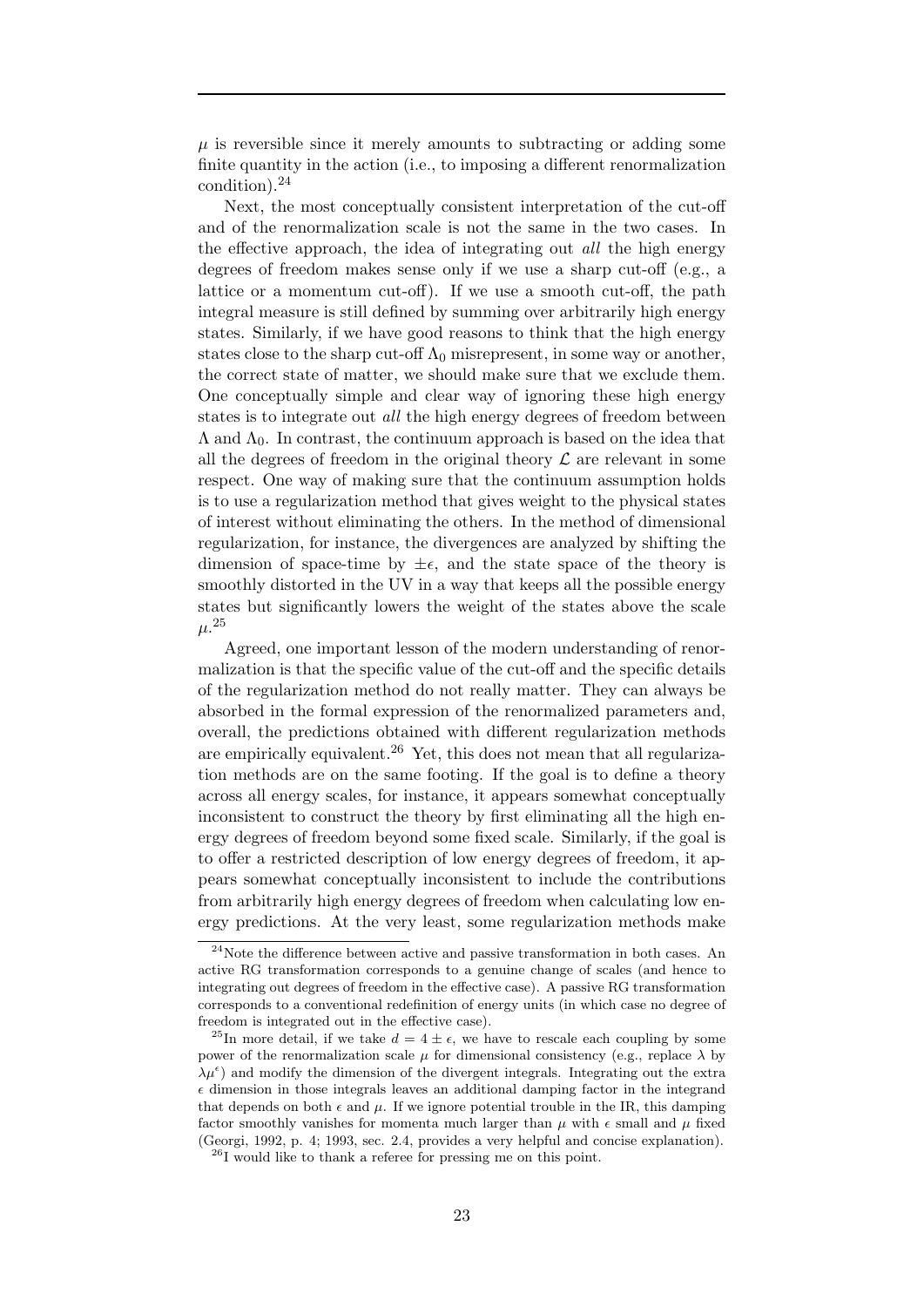these specific goals more explicit and provide a conceptually simpler and clearer way of achieving those goals. In the case of the effective approach, for instance, a deformation that eliminates all the high energy degrees of freedom appears to be more natural than a deformation that merely lowers the weight of UV contributions. For if we believe that the theory literally breaks down at high energies, we should rather avoid using those high energy degrees of freedom altogether instead misrepresenting their properties and using them to compute low energy predictions. Likewise, a sharp cut-off introduces a conceptually simple and clear classification of low energy and high energy field configurations, while a smooth cutoff makes the boundary between them somewhat fuzzier. Agreed again, both a sharp and a smooth cut-off offer a highly idealized representation of the boundary between the low energy and high energy regimes of the theory. But we do not need to take the exact form of the cut-off to be physically meaningful in order to grant that those differences between a sharp and a smooth cut-off regularization method are significant. And of course, if our primary goal is simply to compute low energy predictions, we should probably select the regularization method which allows us to achieve this goal in the simplest, most efficient and appropriate way.

### 5.2 RG and Renormalizability

Now, let us look at the implications of the RG for the notion of renormalizability and for the scope of the continuum approach. Before we do that, it is necessary to spend some time clarifying: (i) the notion of RG space or theory space; (ii) the notion of fixed point; and (iii) the different types of local behaviors in the vicinity of fixed points.<sup>27</sup>

(i) Consider first the infinite set of renormalized couplings  $g_n(\Lambda)$ , including both couplings from renormalizable and non-renormalizable interactions, which can be used to define any sort of renormalized (local) QFT in four dimensions for a specific set of fields and symmetries. The infinite set of RG equations span an infinite dimensional space, the so-called "RG space", where each coupling stands for an independent coordinate and where each point in the space represents a theory defined at some energy scale  $\Lambda$  (see Fig. 3). The RG transformations of the couplings induce trajectories in this space, the so-called "RG flows", either towards the IR or the UV as we respectively decrease or increase the value of  $\Lambda^{28}$ 

(ii) Fixed points  $g^*$  are defined by the points in theory space where the RG flow terminates. The fixed point is either IR or UV depending on whether the RG flow converges to the fixed point in the low energy or high energy limit. In each case, the  $\beta$ -function  $\beta(g_n^*)$  of each coupling vanishes at the fixed point, which means that each coupling  $g_n(\Lambda) = g_n^*$ remains constant whether the value of  $\Lambda$  is increased or decreased and that the theory specified by the couplings  $g_n^*$  is scale-invariant. It turns

 $27$ The analysis does not depend on the type of RG used since the effective and the continuum RG are formally equivalent at the level of couplings.

 $^{28}$ Typically, an effective theory is defined by a finite segment of the RG flow with an upper bound while a (well-defined) continuum theory is defined by a complete segment specified by the values of  $g_n(\mu)$  for any  $\mu$ .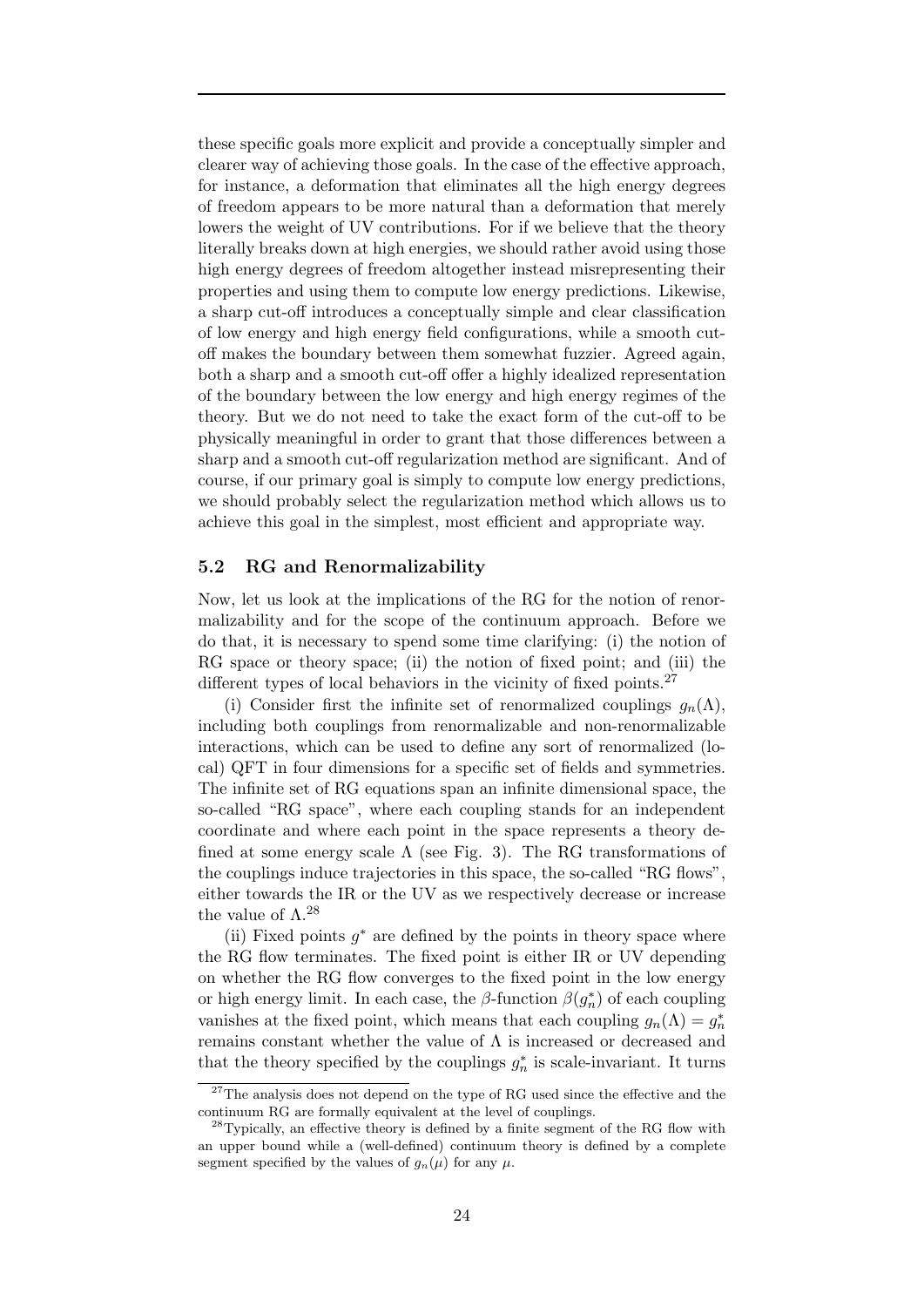out that we can distinguish between two kinds of fixed points. A Gaussian fixed point  $g^* = 0$  defines a non-interacting theory, and theories converging towards a Gaussian fixed point are called "asymptotically free". A Wilson-Fisher fixed point  $g^* \neq 0$  defines a non-trivial scaleinvariant dynamics, and theories converging towards a Wilson-Fisher fixed point are called "asymptotically safe". As we can already anticipate, the existence of a UV fixed point indicates that the corresponding continuum theory behaves well at high energies, i.e., that the value of its couplings remains finite at high energies.<sup>29</sup>

(iii) The infinite set of RG equations determine local topological properties of the RG flow on theory space. To see that, we need to examine first the behavior of couplings in the vicinity of a fixed point. In the simple case of a Gaussian fixed point, the perturbative RG equation for a coupling q looks like:

$$
\Lambda \frac{\partial g}{\partial \Lambda} = \beta(g) \approx (-\Delta + \gamma)g + bg^2 + cg^3 + O(g^4)
$$
 (15)

where  $\gamma$ , b and c are constants. Assuming that  $\gamma$  is negligible, the solution at lowest order is given by:

$$
g(\Lambda) = \left(\frac{\Lambda}{\Lambda_0}\right)^{-\Delta} g(\Lambda_0) \tag{16}
$$

Three types of behaviors can be distinguished from this elementary perturbative equation, and each of them clarifies the scale-dependence of the non-renormalizable, renormalizable and super-renormalizable individual interaction terms defined in section 4 (here with the flow directed towards the IR):

- (a) Super-renormalizable interaction: If  $\Delta > 0$ , the coupling  $q(\Lambda)$ becomes large at small scales  $\Lambda \ll \Lambda_0$  and negligible near the cutoff  $\Lambda \lesssim \Lambda_0$ . The coupling and the corresponding operator are said to be "relevant" at low energies.
- (b) Non-renormalizable interaction: If  $\Delta$  < 0, the coupling  $g(\Lambda)$  becomes negligible at small scales  $\Lambda \ll \Lambda_0$  and large near the cut-off  $\Lambda \lesssim \Lambda_0$ . The coupling and the corresponding operator are said to be "irrelevant" at low energies.
- (c) Renormalizable interaction: If  $\Delta = 0$ , dimensional analysis is ineffective. The sign of the next dominant term in Eq. 15 determines whether the coupling is "marginally" relevant or irrelevant. For instance, the (dimensionless)  $\lambda_R$  coupling in  $\phi^4$ -theory is marginally irrelevant (see Eq. 13).

With these three properties in hand, we can specify the distinct local topological features of the RG flow in theory space (see Fig. 3).

 $^{29}$ More precisely, there are three conditions for asymptotic safety/freedom in both the IR and the UV case: (a) the vanishing of the  $\beta$ -function; (b) the existence of a finite-dimensional surface in the vicinity of the fixed point if we want the theory to be predictive; and (c) the existence of a well-behaved RG flow on the way to and at the fixed point. In the IR case, for instance, condition (c) obtains if  $\sup_{\Lambda \leq \Lambda'} g(\Lambda) < \infty$ for some  $\Lambda'$  and  $\lim_{\Lambda \to 0} g(\Lambda) = g* < \infty$ .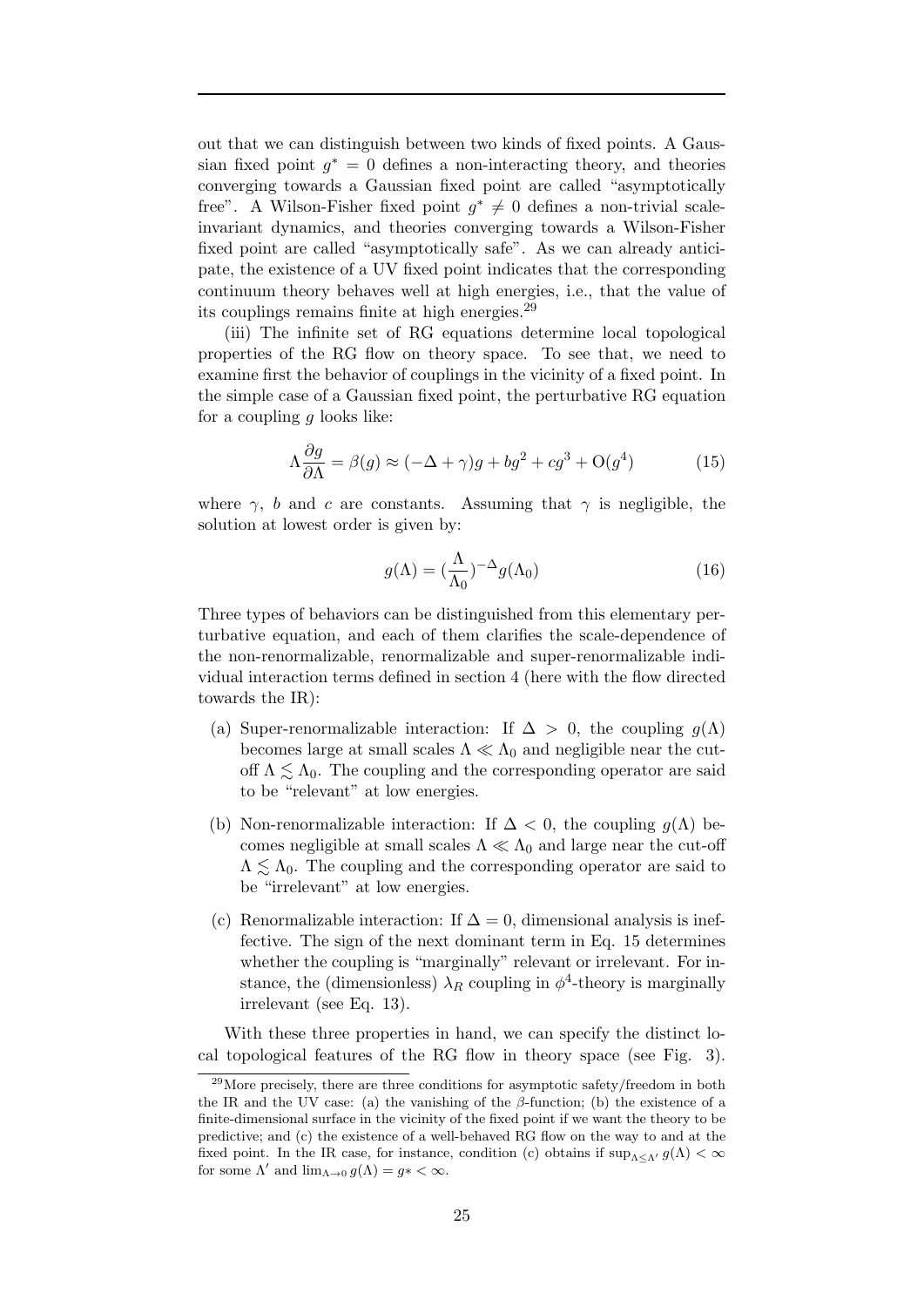The "critical surface" is defined by the set of couplings whose trajectory ends on the fixed point and the "unstable manifold" is defined by the set of couplings whose trajectory departs from the fixed point. In general, trajectories can be extremely varied: the flow might seemingly converge toward a fixed point and quickly diverge away as it comes too close to it, or the flow might seemingly diverge away from a fixed point and suddenly converge extremely fast towards it. Some RG flows even display periodic behaviors (see Wilson, 1971, and Bulycheva and Gorsky, 2014, for a discussion and examples of cyclic flows). In typical cases, the critical surface corresponds to the subspace spanned by the set of irrelevant couplings while the unstable surface corresponds to the subspace spanned by the set of relevant couplings, and most trajectories converge towards the fixed point and suddenly diverge away as the relevant couplings become too important (as depicted in Fig. 3). The analysis applies both to IR and UV fixed points, and we may speak similarly of IR/UV relevant, irrelevant and marginal operators.



Fig. 3: Theory space in three dimensions, with a two dimensional critical surface and a one dimensional unstable manifold. The possible trajectories towards the IR are denoted by the lines with arrows.

This analysis has three important implications.<sup>30</sup> First, it shows that the pathological high energy behavior of non-renormalizable interactions (i.e., IR-irrelevant/UV-relevant interactions) is closely linked to the fact that they generate increasingly divergent integrals in perturbation theory. Consider for instance a scalar theory in four dimensions with one non-renormalizable interaction term  $g_6\phi^6$ . The 6-particle physical amplitude  $\Gamma(p_1, ..., p_6)$  is just equal to  $g_6$  at first order. On dimensional grounds, the total amplitude Γ and any of the higher order sub-amplitudes  $g_6^n \Gamma_n$  ( $n > 1$ ) have mass dimension -2. As I briefly

<sup>30</sup>Note that this analysis also explains why typical realistic QFTs are likely to be only approximately perturbatively renormalizable since they might contain IR irrelevant interactions that we have not detected yet (e.g., Butterfield and Bouatta, 2015; Williams, 2018).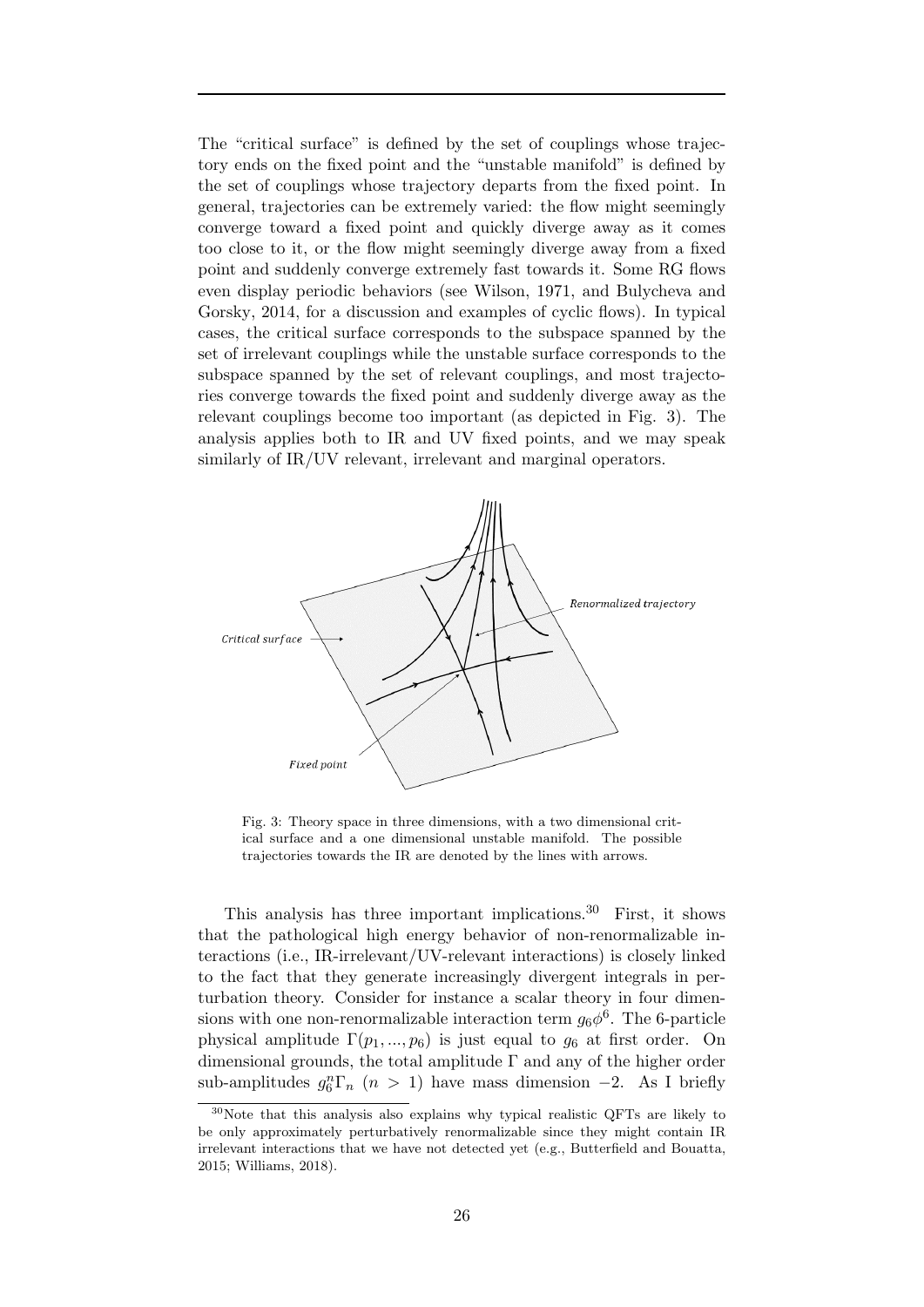indicated above, the amplitudes at some order  $n$  have in general the schematic form  $g_6^n \int dk k^{D_n-1}$ . On dimensional grounds, we can therefore infer from the mass dimension of  $g_6^n$  (namely,  $-2n$ ) that the number  $D_n$  increases with  $n (D_n = 2n - 2)$ , which shows that the sensitivity of non-renormalizable interactions to high energies is closely linked to the pathological perturbative behavior of the theory.

Second, the RG theory suggests a general non-perturbative characterization of renormalizability. In the continuum approach, the notion can be defined as follows (I drop the label "non-perturbative" for simplicity):

A theory is renormalizable RG iff there is some  $\mu'$  such that the RG flow remains on the same finite dimensional surface as the theory is rescaled toward the UV (i.e., for any  $\mu > \mu'$ ). (*mutatis mutandis* for non-renormalizable  $_{RG}$ .)

In other words, the theory is renormalizable  $_{RG}$  if it can be expressed in terms of a finite number of independent couplings as the theory flows towards high energies and non-renormalizable  $_{RG}$  if it is impossible to constrain the RG flow to stay on a finite subspace. If we add the additional requirement that the theory converges toward a UV fixed point  $g^*$ as  $\mu$  is increased, we obtain Weinberg's characterization of renormalizability as asymptotic safety (Weinberg, 1979, p. 802). The couplings of a theory satisfying this more sophisticated criterion of renormalizability, call it renormalizability $_{AS}$ , remain finite at arbitrarily high energies. As we will see in section 6, this is a good sign that the predictions of the theory remain under good mathematical control at high energies.<sup>31</sup>

Third, the RG theory implies that the scope of the continuum approach is not as restricted as initially considered. The definition of relevant, irrelevant and marginal operators by means of dimensional analysis in Eq. 16 is only valid near a fixed point. In general, this is a good rule of thumb. But it is perfectly possible that some non-perturbative effects come into play either at low or high energies. In particular, it is perfectly possible that a coupling which looks UV-relevant at low energies actually happens to be well-behaved at high energies because of fortuitous nonperturbative quantum corrections. That is, a theory can both converge towards a UV Wilson-Fisher fixed point and include non-renormalizable interactions, as some physicists expect for the quantum field theoretic approach to quantum gravity.<sup>32</sup> Likewise, we might attempt to tame the pathological UV behavior of a given theory by embedding it into a larger theory displaying a UV fixed point. Overall, this suggests that the continuum approach is suitable for a larger class of physically relevant theories than initially expected. Yet, there still remains a large number of theories ill-handled under this approach, namely those which fail to converge towards a UV fixed point. As we will see in the next section,

 $31$ We can also speak of degrees of renormalizability As or "approximate" renormalizability<sub>AS</sub> in the case of a renormalizable<sub>AS</sub> theory with additional UVrelevant interaction terms diverging at high energies if the contributions of these UV-relevant interactions are negligible compared to the contributions of the other interactions at low energies.

 $32$ See Niedermaier and Reuter (2006) for a review of the asymptotic safety scenario.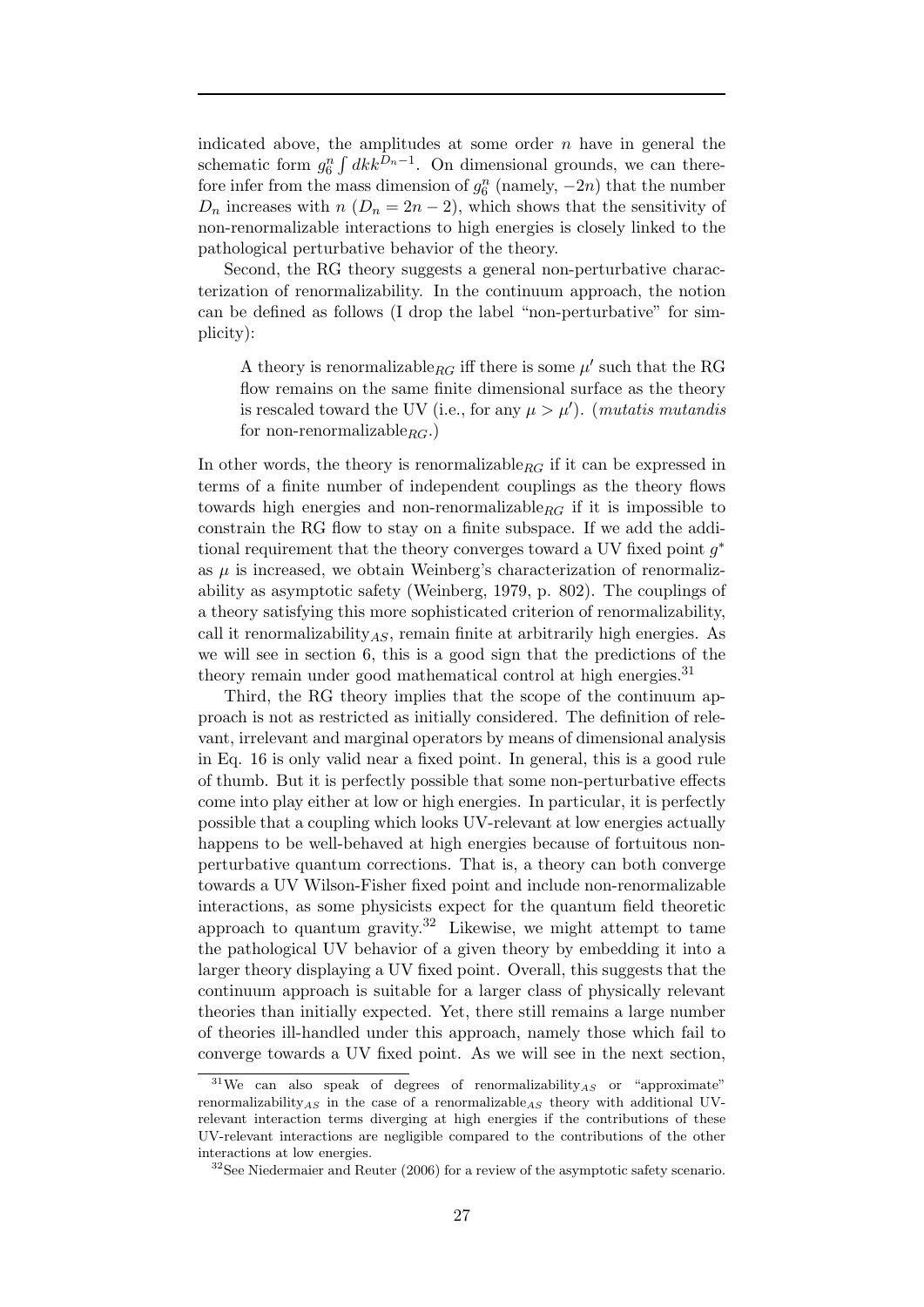if we take the current perturbatively renormalizable formulation of the Standard Model by itself for instance, there are very good reasons to believe that it exhibits a Landau pole singularity and therefore makes inconsistent predictions at very high energies.

# 6 The infinite cut-off limit and the continuum limit

The goal of this section is to distinguish between different types of QFTs on the basis of their behavior in the continuum limit. For the sake of the argument, I will assume that the theory at hand has been renormalized under the continuum approach, except that we have kept the parameter  $\Lambda_0$  fixed and not yet attempted to take the limit  $\Lambda_0 \to \infty$ . I will also assume that the analysis applies both to the perturbative and the non-perturbative case (with specific provisos when needed and with the speculative assumption that the non-perturbative notion of continuum QFT makes sense in realistic cases).

The first thing to note is that the notion of "continuum limit" is ambiguous. It may refer either to the *infinite cut-off limit*  $(Λ<sub>0</sub> → ∞)$  or to the *continuum limit* ( $\mu \to \infty$ ), properly speaking.<sup>33</sup> Note, moreover, that the distinction is robust under different regularization methods. For instance, the infinite cut-off and continuum limits correspond respectively to  $\epsilon \to 0$  and  $\mu \to +\infty$  for dimensional regularization. Likewise, using this terminology, taking the lattice spacing to zero in a lattice QFT amounts to taking the infinite cut-off limit, except in cases where the lattice spacing also plays the role of the renormalization scale (in which case there is only one type of limit).

Accordingly, the notion of "good behavior" in the limit should be understood in two distinct ways:

- (1) The low energy predictions of the theory at  $\mu$  are unaffected by taking the infinite cut-off limit  $\Lambda_0 \to \infty$ .
- (2) The theory makes consistent predictions at arbitrarily high energies  $(\mu \to \infty)$ .

(1) corresponds to cases where the low energy physics described by the theory is sufficiently insensitive to the high energy physics described by the theory, while (2) corresponds to cases where the high energy predictions of the theory do not violate typical assumptions such as unitarity.<sup>34</sup> So  $(2)$  is not about empirical adequacy, properly speaking. After all, the theory might turn out to be empirically inaccurate at very high energies. But we should at least require that it makes consistent predictions, say, by making sure that the values of the couplings remain sufficiently small for unitarity to hold.

<sup>&</sup>lt;sup>33</sup>For a slightly different understanding of this distinction emphasizing the difference between the removal of a perturbative regulator and the removal of a non-perturbative regulator, see Delamotte (2012, sec. 2.6; esp. 2.6.3).

 $34$ Unitarity is the assumption that the total sum of probabilities for the possible measurement outcomes of some specific physical process add up to unity.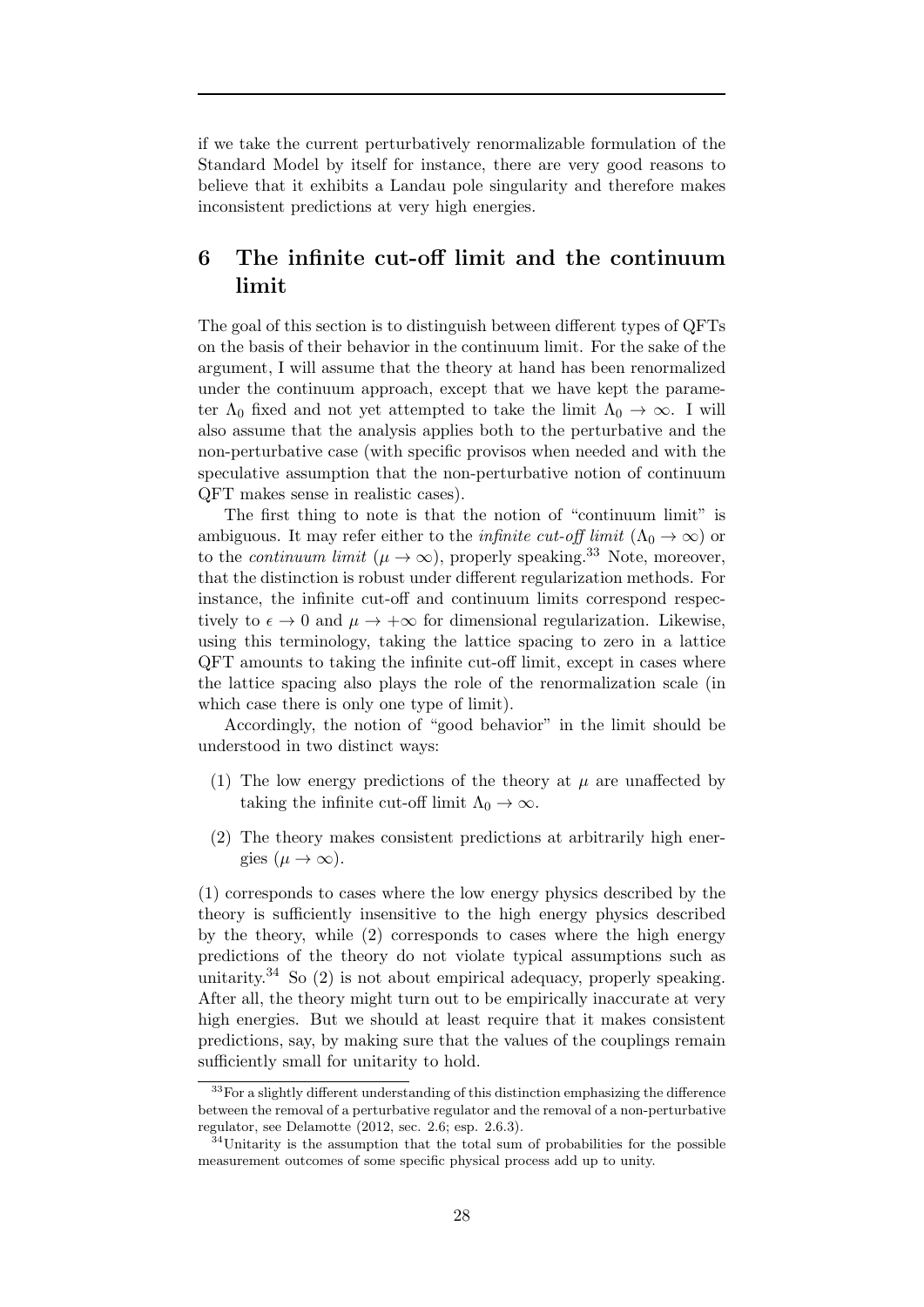How should we discriminate between well-behaved and ill-behaved theories in the two cases then? Consider first the case of the infinite cutoff limit. Let us bracket any issue about the violation of the perturbative assumption in the case of the bare theory, and simplify the discussion by looking at the following toy-model theory  $\mathcal{L}_R(\mu)$  with two renormalized couplings  $(g_0 \text{ and } g'_0 \text{ correspond to the bare couplings})$ :

$$
\begin{cases}\ng(\mu) = \left(\frac{\mu}{\Lambda_0}\right)^{-\Delta} g_0(\Lambda_0) \\
g'(\mu) = \left(\frac{\mu}{\Lambda_0}\right)^{\Delta} g'_0(\Lambda_0) \\
\Delta > 0\n\end{cases} \tag{17}
$$



Fig. 4: Theory space in two dimensions with one IR-relevant/UVirrelevant coupling g and one IR-irrelevant/UV-relevant coupling  $g'$ .

The condition  $\Delta > 0$  implies that g is super-renormalizable and g' nonrenormalizable or, equivalently, that  $g$  and  $g'$  are respectively relevant and irrelevant near the IR Gaussian fixed point, and irrelevant and relevant near the UV Gaussian fixed point. In general, RG equations define families of solutions parametrized by different boundary conditions and, in the present case, each solution  $(g(\mu), g'(\mu))$  of the two dimensional RG equation is uniquely determined by specifying a single point  $(g_0(\Lambda_0), g'_0(\Lambda_0))$  for some  $\Lambda_0$  (see Fig. 4). Inversely, if the value of the renormalized couplings at  $\mu$  is fixed by means of experiments, we can analyze the behavior of the bare theory in the infinite cut-off limit.

This toy-model is interesting because it displays two common types of behaviors. (i)  $g'(\mu) = 0$  and  $g(\mu) \neq 0$ : that is, we do not detect nonrenormalizable effects at low energies and take the liberty to fine-tune  $g'_{0}(\Lambda_{0})$  to zero, which implies  $g'(\mu)=0$ . In this case, the RG flow lies on what is called the "renormalized trajectory" (see Fig. 3 and the  $q(\mu)$ ) axis in Fig. 4) and we can take the infinite cut-off limit by assuming that the relevant bare coupling appropriately vanishes at infinity (i.e., such that  $\lim_{\Lambda_0 \to \infty} \Lambda_0^{\Delta} g_0(\Lambda_0)$  is finite). It is therefore possible to take the infinite cut-off limit without affecting the low energy predictions of the theory.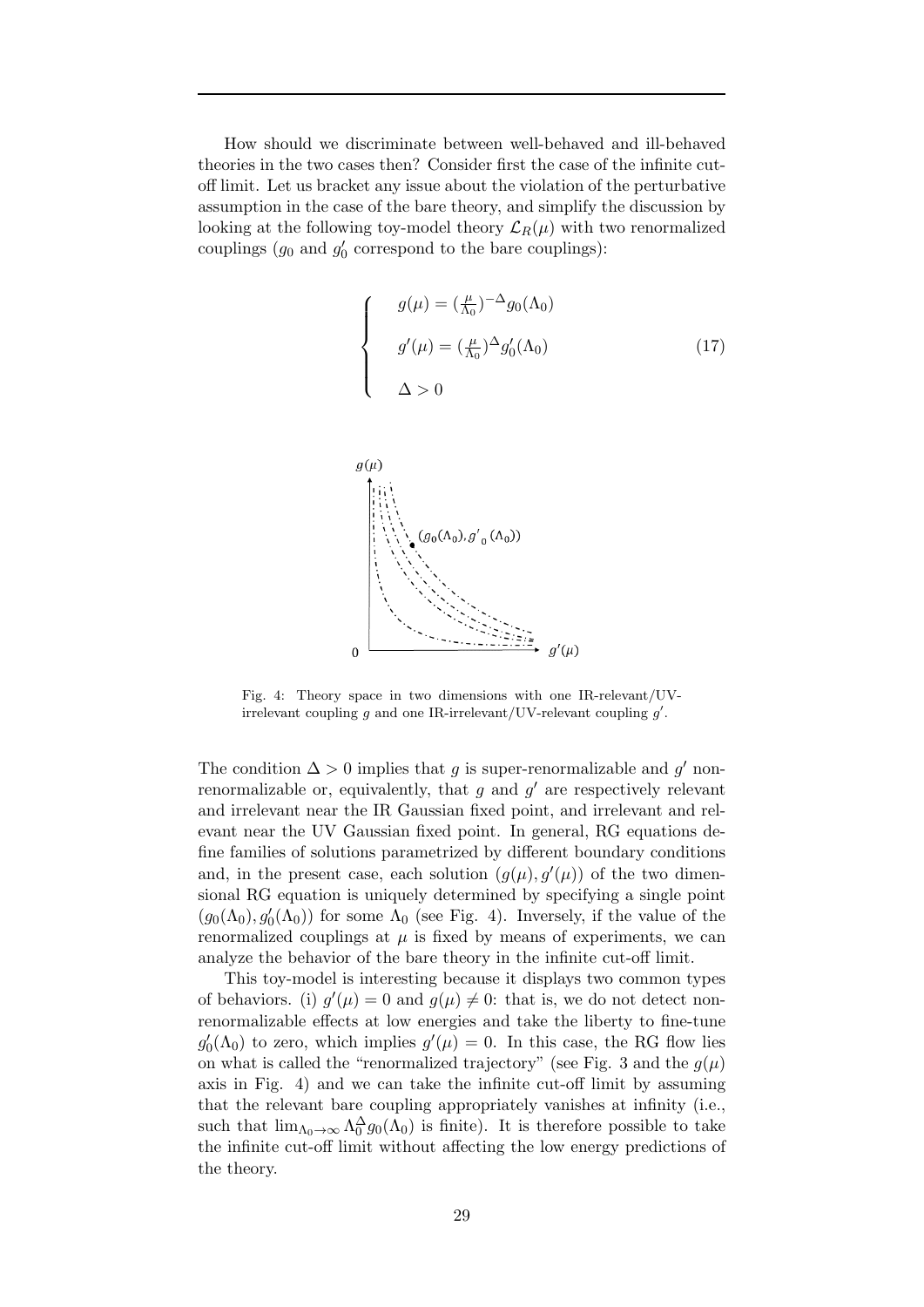(ii) The most likely case is that both  $g(\mu)$  and  $g'(\mu)$  are non-zero, i.e., that the theory contains UV-relevant couplings. The toy-model indicates that the constraints we need to impose on these couplings are relatively minimal: the infinite cut-off limit leaves the low energy predictions intact with the appropriate limits  $g_0(\infty) = 0$  and  $g'_0(\infty) = +\infty$ . Of course, in general, taking the limit  $\mathcal{L}_R(\mu) = \lim_{\Lambda_0 \to \infty} (\mathcal{L}_0 + \delta \mathcal{L})$  might require some delicate fine-tuning with the bare theory; and, as already emphasized, the perturbative assumption is explicitly violated in the case of the bare theory. But, overall, the RG theory is highly permissive since it is possible to take the infinite cut-off limit (at least formally) even if the theory contains pathological UV-relevant couplings. As we will see shortly, this fails to be the case if the renormalized coupling diverges at some finite energy scale  $\Lambda_M$  on the way to the limit.

Consider now the case of the continuum limit. RG flows towards the UV fall under four main types (e.g., Weinberg, 1996, sec. 18.3).<sup>35</sup> (i) Asymptotic freedom  $(g^* = 0)$  and (ii) asymptotic safety  $(g^* \neq 0)$  are the best case scenarios. In both cases, the values of the renormalized couplings remain finite in the continuum limit, which is a good sign that the theory makes consistent predictions at high energies since the main source of violations of (perturbative) unitarity comes from arbitrarily large values of the renormalized couplings in the expression of the scattering amplitudes. Of course, in those two cases as much as in the two cases below, our confidence in the behavior of couplings across energy scales depends on the reliability of the methods used to derive their expression. Asymptotic freedom is a special case in that respect. It is firmly based on perturbation theory like many of the results usually obtained from renormalization theory. But the fact that the values of the couplings become arbitrarily small at very high energies justifies the use of perturbation theory in the first place and suggests that nonperturbative results do not spoil the asymptotic behavior of the theory (e.g., a non-perturbative contribution to a scattering amplitude depending on some factor  $e^{-1/g(\mu)}$  becomes arbitrarily negligible for  $\mu \to \infty$  if  $\lim_{\mu\to\infty} g(\mu) = 0$ .

(iii) Let me call "asymptotic UV instability" the type of limiting behavior characteristic of theories containing divergent UV-relevant interactions as  $\mu$  tends to  $\infty$  (e.g.,  $g'$  in the toy-model above). This case is problematic because, in general, these divergent UV-relevant interactions lead to violations of (perturbative) unitarity at high energies. These interactions even contain explicit information about the energy scale where those violations of unitarity arise. That being said, it is still possible to define the perturbative expression of the renormalized theory in the infinite cut-off limit  $\Lambda_0 \to \infty$  if we restrict the range of the parameter  $\mu$  to low energies. Moreover, if we use a smooth regularization method, the renormalized theory still includes negligible contributions from arbitrarily high energy excitation states (compared to contributions from low energy states). Hence, even though the theory behaves badly in the continuum limit, the continuum assumption holds in this

<sup>&</sup>lt;sup>35</sup>Other cases include scale-invariance ( $\beta(g) = 0$ ), in which case the RG does not flow, strictly speaking, and the cyclic behaviors mentioned above.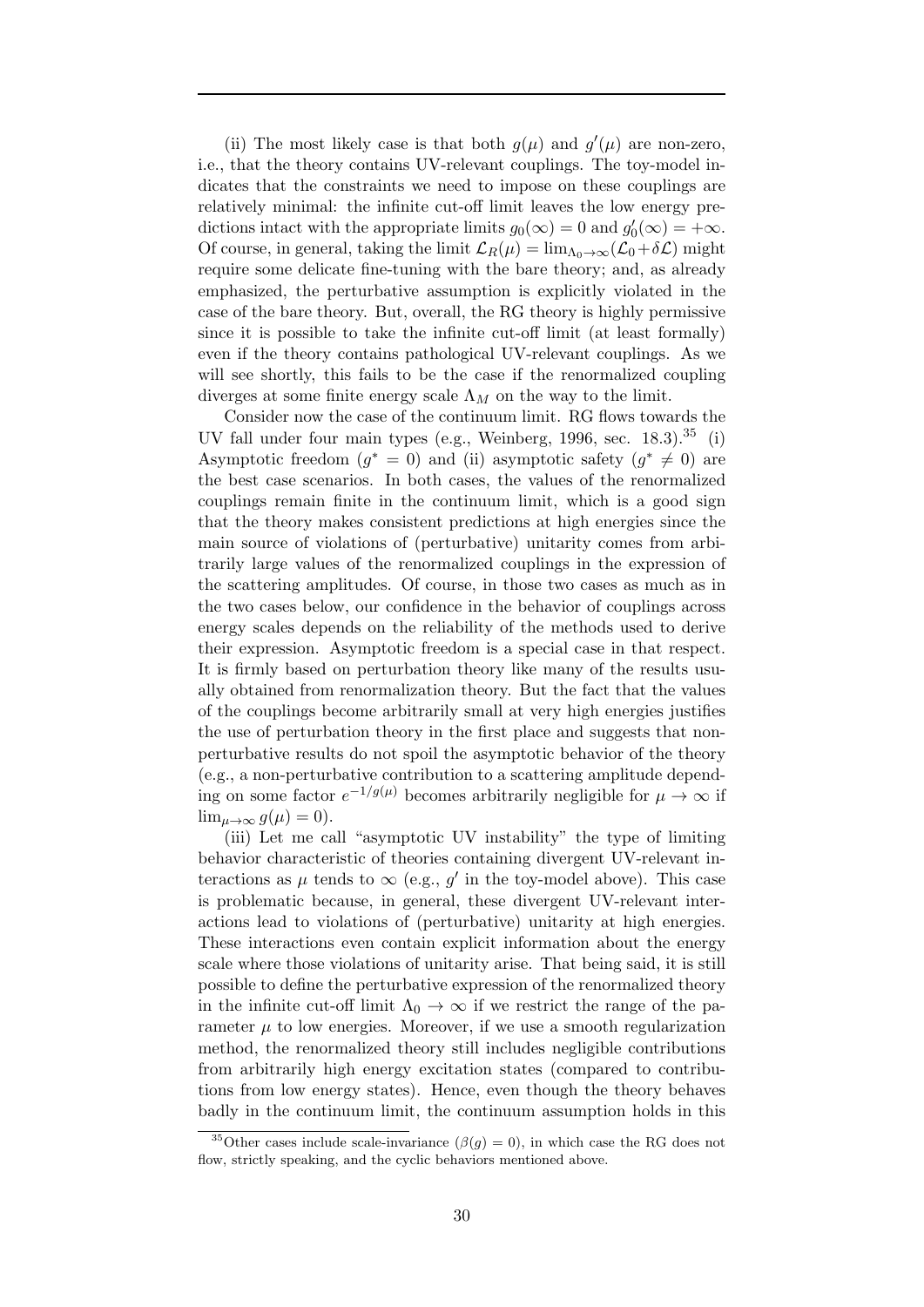case for processes probed at sufficiently low energies.

(iv) Let me call "finite UV instability" the type of limiting behavior characteristic of theories containing a Landau pole, i.e., a finite energy scale  $\Lambda_M$  at which at least one of the couplings  $g(\Lambda_M)$  diverges. As the  $\phi^4$ -theory shows, finite UV instability is the worst case scenario. The solution to the perturbative RG equation of the quartic coupling  $\lambda_R(\mu)$ is given by (cf. Eq. 13):

$$
\lambda_R(\mu) = \frac{\lambda_R(\mu')}{1 - \frac{3\lambda_R(\mu')}{16\pi^2} \ln(\frac{\mu}{\mu'})}
$$
(18)

Given a fixed experimental value  $\lambda_R(E)$  at the energy scale E, the coupling  $\lambda_R$  diverges at  $\Lambda_M = E \exp(16\pi^2/3\lambda_R(E))$ . Similarly, if we evaluate the expression of the bare coupling at the scale  $\mu = \Lambda_0$ , the bare coupling diverges at the same finite scale  $\Lambda_M$ . And if we do not make any low energy measurement and decide to take  $\lambda_R(\mu) = 0$ , we have to give up the initial assumption that the theory is an interacting theory. So, overall, the theory cannot be consistently defined in the infinite cut-off and continuum limits.<sup>36</sup> Now, the framework of the continuum approach is such that it is possible to take the infinite cut-off limit at the level of perturbative scattering amplitudes if we restrict ourselves to the first few orders in perturbation theory (see Eq. 8). However, the RG reveals that the partial perturbative relationship between the bare and the renormalized coupling obtained from the renormalization procedure is only superficially well-defined in the infinite cut-off limit: if we include the leading logarithms at higher orders in perturbation theory (as the derivation of the RG automatically does), we find a Landau pole.

In sum, continuum QFTs are likely to make consistent predictions at high energies when they are known with confidence to have a fixed point. The most reliable property of QFTs that we can typically find by means of perturbative methods is asymptotic freedom. And, for the large majority of continuum QFTs, there are good reasons to believe that they are not only conceptually incoherent and physically dubious but also that they make inconsistent predictions at high energies—or, at the very least, that standard perturbative techniques cannot be used in those cases. Table 1 below summarizes the main interpretative differences between the effective and the continuum approach, including the results from section 6.

<sup>36</sup>Of course, it might be the case that the Landau pole turns out to be an artifact of the perturbative analysis. For a discussion about the existence of a Landau pole and triviality in the case of QED, see, e.g., Gockeler et al. (1998a,b); Gies and Jaeckel (2004).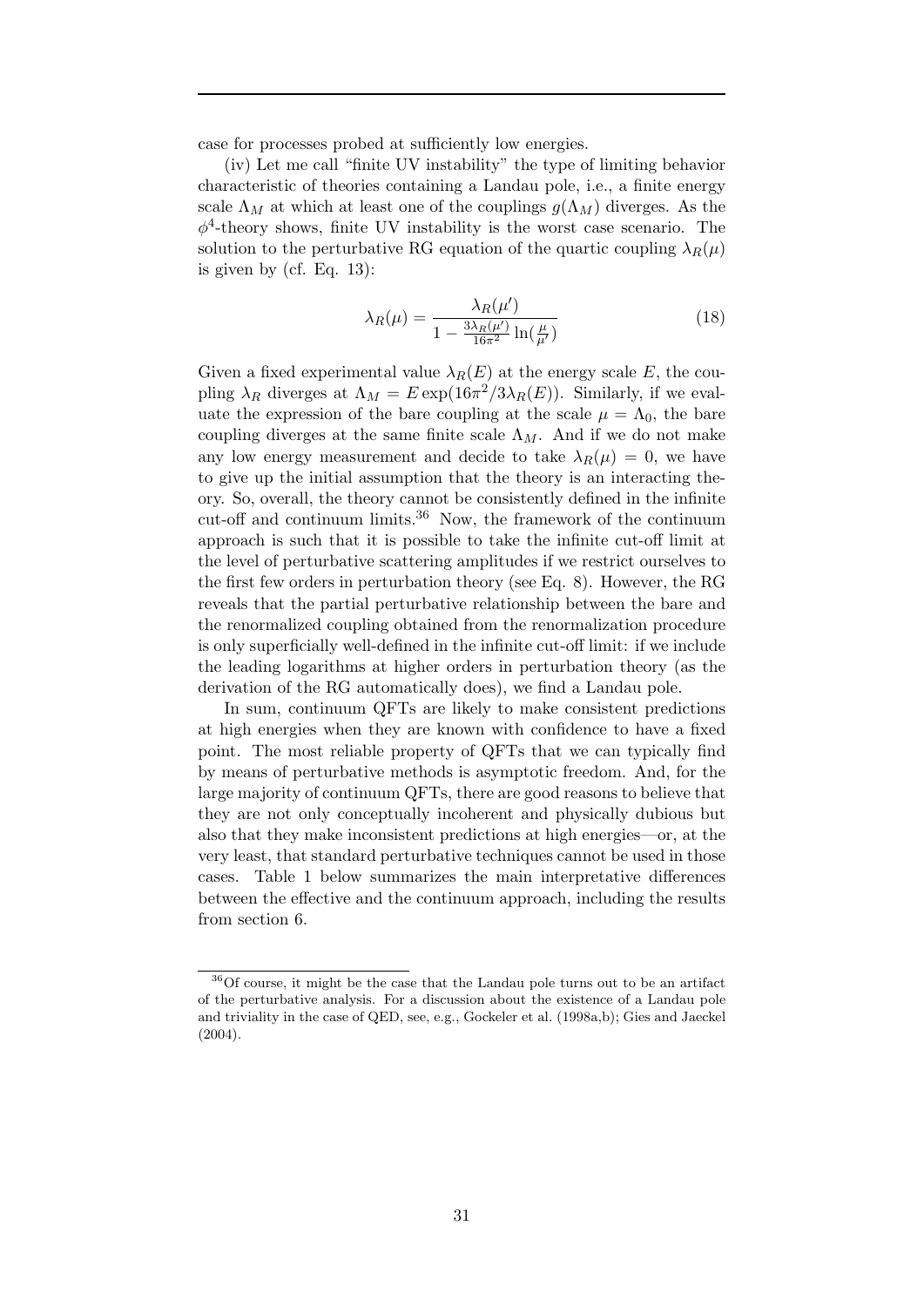|                                                                                                  | Effective approach                                                                     | Continuum approach                                                        |
|--------------------------------------------------------------------------------------------------|----------------------------------------------------------------------------------------|---------------------------------------------------------------------------|
| The continuum as-<br>sumption                                                                    | False                                                                                  | True                                                                      |
| Goal                                                                                             | Select the appropriate low<br>energy degrees of freedom                                | Define the theory across all<br>length scales                             |
| Bare theory                                                                                      | Physical theory                                                                        | Intermediary/initial math-<br>ematical tool                               |
| Renormalized the-<br>ory                                                                         | Effective theory                                                                       | Physical theory                                                           |
| Regulator $\Lambda_0$                                                                            | The scale at which the the-<br>ory breaks down                                         | mathemati-<br>Intermediary<br>cal tool                                    |
| Regularization<br>and<br>renormal-<br>ization<br>method<br>conceptually<br>(most)<br>consistent) | Sharp cut-off $(\Lambda)$                                                              | Smooth cut-off $(\mu)$                                                    |
| Infinite<br>$cut-off$<br>limit                                                                   | Physically irrelevant                                                                  | Mandatory                                                                 |
| Continuum limit                                                                                  | Physically irrelevant                                                                  | Consistent for a restricted<br>class of well-behaved theo-<br>ries        |
| Perturbative<br>renormalizability                                                                | Perturbative<br>predictions<br>within $\epsilon$ with a finite<br>number of parameters | Exact perturbative predic-<br>tions with a finite number<br>of parameters |
| Non-perturbative<br>renormalizability                                                            | Finite dimensional RG sur-<br>face within $\epsilon$ + IR fixed<br>point               | Finite dimensional RG sur-<br>$face + UV$ fixed point                     |

Table 1: Main interpretative differences between the effective and the continuum approach.

### 7 Butterfield and Bouatta on continuum QFTs

An advocate of the axiomatic approach might raise the following objection at this point: why should we take the differences between the effective and the continuum approach seriously if both fail to meet satisfying standards of mathematical rigor in the first place? And why should we attach any importance to the good behavior of asymptotically safe QFTs as opposed to finitely unstable QFTs if there is a chance that they are both mathematically inconsistent and a fortiori physically incoherent? $37$  Wallace (2006, sec. 3-4; 2011, sec. 6-9) has rightly argued, I believe, that effective Lagrangian QFTs are as well-defined as any of the past theories that we usually take to be mathematically well-defined, and therefore should be considered fit for foundational and philosophical scrutiny. Butterfield and Bouatta (2014) recently extended this claim to continuum QFTs (see also Butterfield, 2014, pp. 8-9, sec. II.2-3, p. 31). They argue that even if the path integral formulation of realistic continuum QFTs has not yet received a precise mathematical definition

<sup>&</sup>lt;sup>37</sup>One might see these objections as particular cases of the general objection that the conventional mathematical apparatus of QFTs is ill-defined (e.g., Halvorson, 2007, p. 731; Fraser D., 2008, p. 550; Kuhlmann, 2010; Baker, 2016, p. 5; Summers, 2016).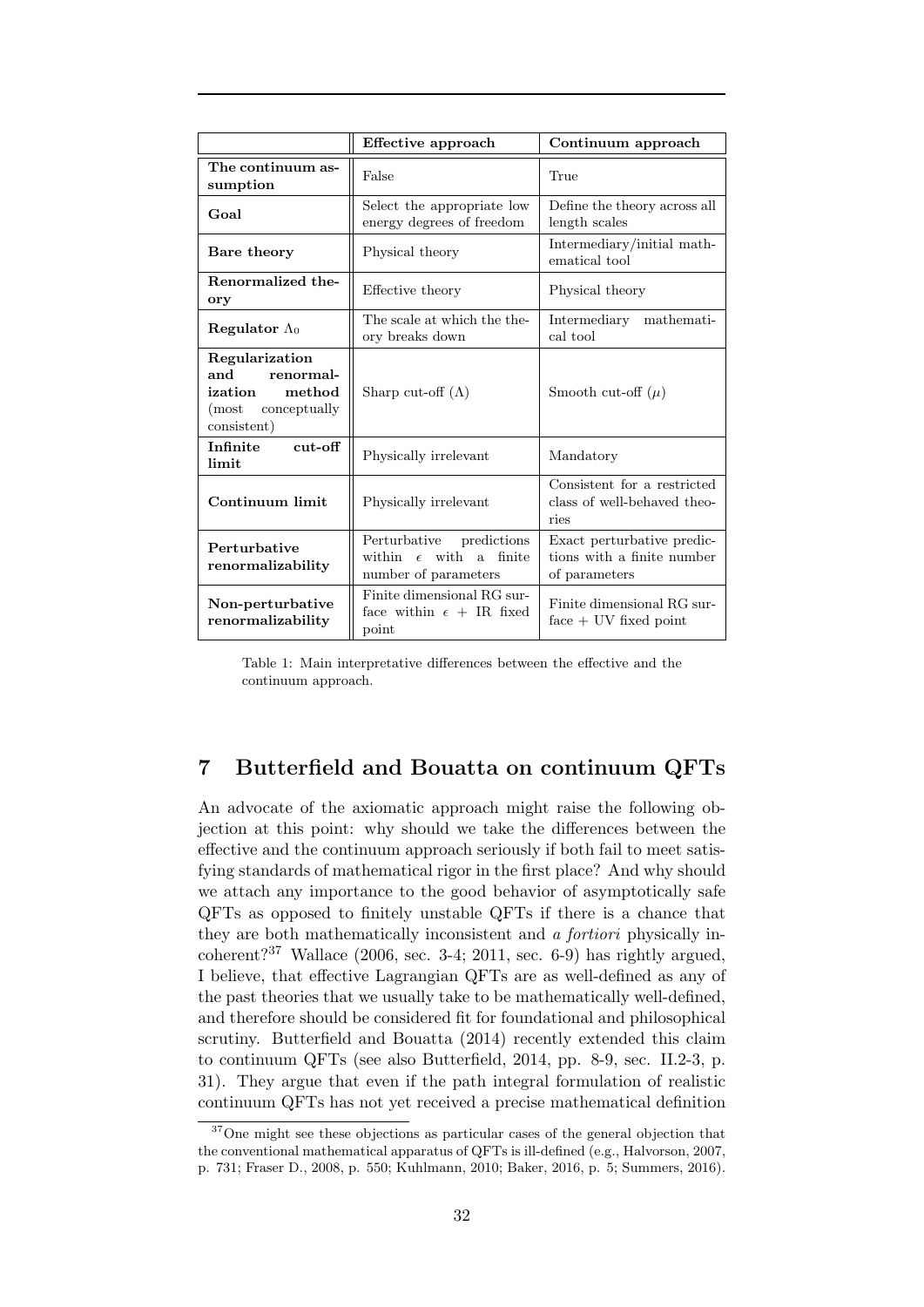according to the standards exhibited in the axiomatic, algebraic and constructive programs, some of these theories appear to be sufficiently mathematically well-defined according to physicists' common standards to be fit for philosophical scrutiny. Hence, by endorsing less stringent criteria of mathematical rigor, they claim, we should feel confident to draw world pictures for the heuristic formulation of some continuum QFTs. I will argue that the methodological and conceptual differences between the effective and the continuum approach discussed in sections 3-6 suggest reasons to temper Butterfield and Bouatta's claim.

Let me begin by making two friendly amendments to their discussion of continuum QFTs. (i) They contend that the contrast between theories likely to be (A) mathematically well-defined and (B) mathematically ill-defined depend, broadly speaking, "on the type of fields in the theory concerned" (Butterfield and Bouatta, 2014, p. 65). Agreed: as Butterfield and Bouatta rightly emphasize, in four dimensions, QFTs including only non-abelian gauge fields fall under case (A) while QFTs including only scalar or fermionic fields typically fall under case (B). In general, however, the field content of a QFT does not provide a reliable guide to assess whether the QFT is mathematically well-defined or not. Examples of asymptotically free scalar and fermionic QFTs in two and three dimensions show that the mathematical well-definedness of a QFT is not simply determined by the type of its quantum field operators.<sup>38</sup> In contrast, the scaling behaviors of QFTs exhibited by means of RG methods offer a more systematic way of distinguishing between (A) and (B), and Butterfield and Bouatta's diagnosis somewhat obscures the remarkable fact that this criterion does not depend on the content of the theory. Agreed, the definition of a particular RG space depends on the specification of a set of couplings and therefore on the specification of a set of (local) interactions—which, in turn, depends on the specification of a set of fields (e.g., scalar, fermionic, gauge, etc.), symmetries, and a space-time dimension. However, the possible types of RG trajectories, i.e., the possible types of behaviors of theories across energy scales, do not depend on these constraints. And so what it means for a theory to be mathematically well-defined is independent of the specific QFT model considered.

(ii) Butterfield and Bouatta's classification of QFTs under (A) and (B) is also incomplete. They argue that we should group asymptotically free, safe and conformal theories under (A) and theories presenting a Landau pole under (B). Agreed, this provides a good rule of thumb for the high energy limit of continuum theories; and, for the perturbative theories we have so far, there are, in general, good reasons to expect that Landau poles in the IR ("infrared slavery") are perturbative artifacts, as it seems for perturbative QCD. However, it is worth being more systematic here since the non-perturbative definition of a theory might display, say, a Landau pole in the IR and asymptotic freedom in

 $38$ See, e.g., Weinberg (1996, sec. 18.3); Gross (1999, lecture 3, sec. 3.2; lecture 4). Examples of asymptotically safe theories in lower dimensions involving scalar or fermionic fields include: the Gross-Neveu model, the nonlinear  $\sigma$ -model with dimension  $2 < d < 4$ , and the 2d sine-Gordon model.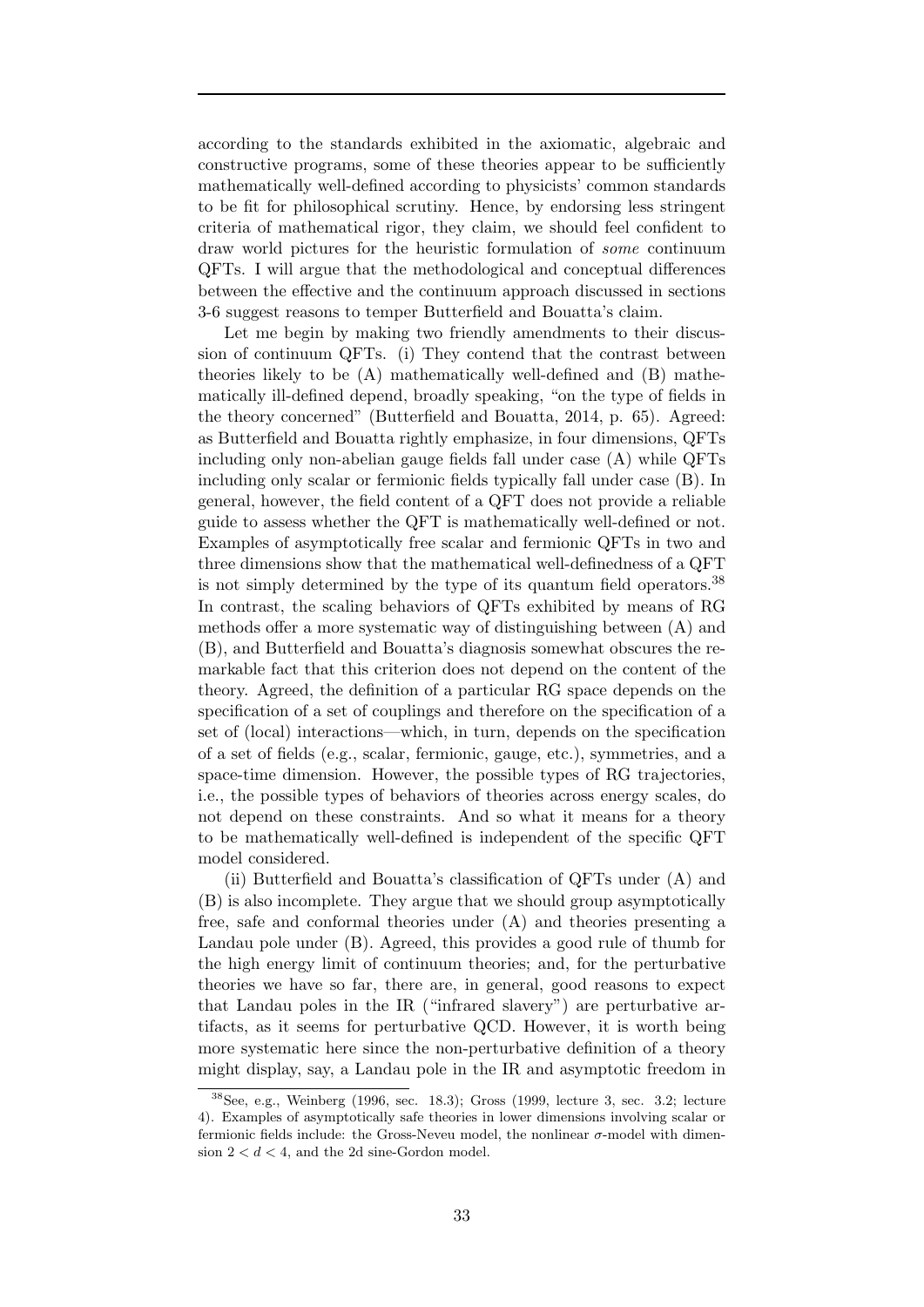the UV. I distinguished in section 6 between (a) finite instability (i.e., existence of a Landau pole), (b) asymptotic instability (i.e., asymptotically divergent couplings), (c) asymptotic freedom (i.e., convergence to a zero fixed point), and (d) asymptotic safety (i.e., convergence to a non-zero fixed point), to which we might add the two additional cases of (e) non-convergent cyclic scaling behavior (i.e., non-convergent oscillating couplings) and (f) scale-invariant theories (i.e., theories defined at a fixed point). It is perfectly possible that the non-perturbative definition of a theory displays two properties out of the five (a)-(e).

We should therefore only include under  $(A)$  theories defined by a continuous RG flow between two distinct fixed points and theories defined at a fixed point (ignoring (e)). The first class of theories corresponds to the class of IR/UV asymptotically safe/free theories, i.e., theories that continuously connect two conformal theories in the RG space.<sup>39</sup> For instance, the RG equation  $\mu dg/d\mu = Ag - Bg^2$  for some coupling g with  $A, B > 0$  describes the behavior of a theory asymptotically free in the IR (flowing towards the fixed point  $g^* = 0$ ) and asymptotically safe in the UV (flowing towards the fixed point  $g^* = A/B$ ). The second class of theories corresponds to the class of scale-invariant theories (i.e.,  $dq/d\mu = 0$ . Although this has not been proven for models in dimension  $d > 2$ , these scale-invariant theories can typically be formulated as conformal field theories (CFTs).<sup>40</sup> Moreover, since our confidence in the existence of the properties (c), (d) and (f) is usually based on perturbative methods (as Butterfield and Bouatta rightly recognize), we should add the further constraint  $g^* \ll 1$  for perturbation theory to be reliable.<sup>41</sup>

Let us now turn to Butterfield and Bouatta's claim that some continuum QFTs are ripe for metaphysical inquiry. At least as I understand them, Butterfield and Bouatta's claim relies on two key ideas. First, physics exhibits various standards of mathematical well-definedness and mathematical existence, and the heuristic standard commonly used in physics' practice provides a perfectly reasonable standard for interpretative purposes. In the context of QFT, the heuristic standard requires the theory to have a finite UV scaling behavior. By contrast, a theory is mathematically well-defined according to the axiomatic standard if it is axiomatizable and has a consistent model (Butterfield and Bouatta, 2014, p. 69). Second, the current perturbative formulation of some realistic continuum Lagrangian QFTs displays a UV fixed point and therefore satisfies the heuristic standard. QCD is one such example. Of course, the finite behavior of the theory at high energies does not mean that the functional integral resulting from the path integral quantization of the classical Lagrangian density is mathematically well-defined according to more stringent criteria of rigor. But the lack of a mathematically well-defined formulation should not prevent us from interpreting

 $\overline{{}^{39}\mathrm{For}}$  reference to the existence of well-defined and non-trivial RG flows from IR to UV fixed points, see, e.g., Caswell (1974); Banks and Zaks (1982); Bond and Litim (2017).

 $^{40}$ For references and discussions, see Polchinski (1988); Dymarsky et al. (2015).

<sup>41</sup>Here it is worth mentioning the efforts made to formulate non-perturbative theories in the asymptotic safety scenario programme briefly mentioned in section 5.2.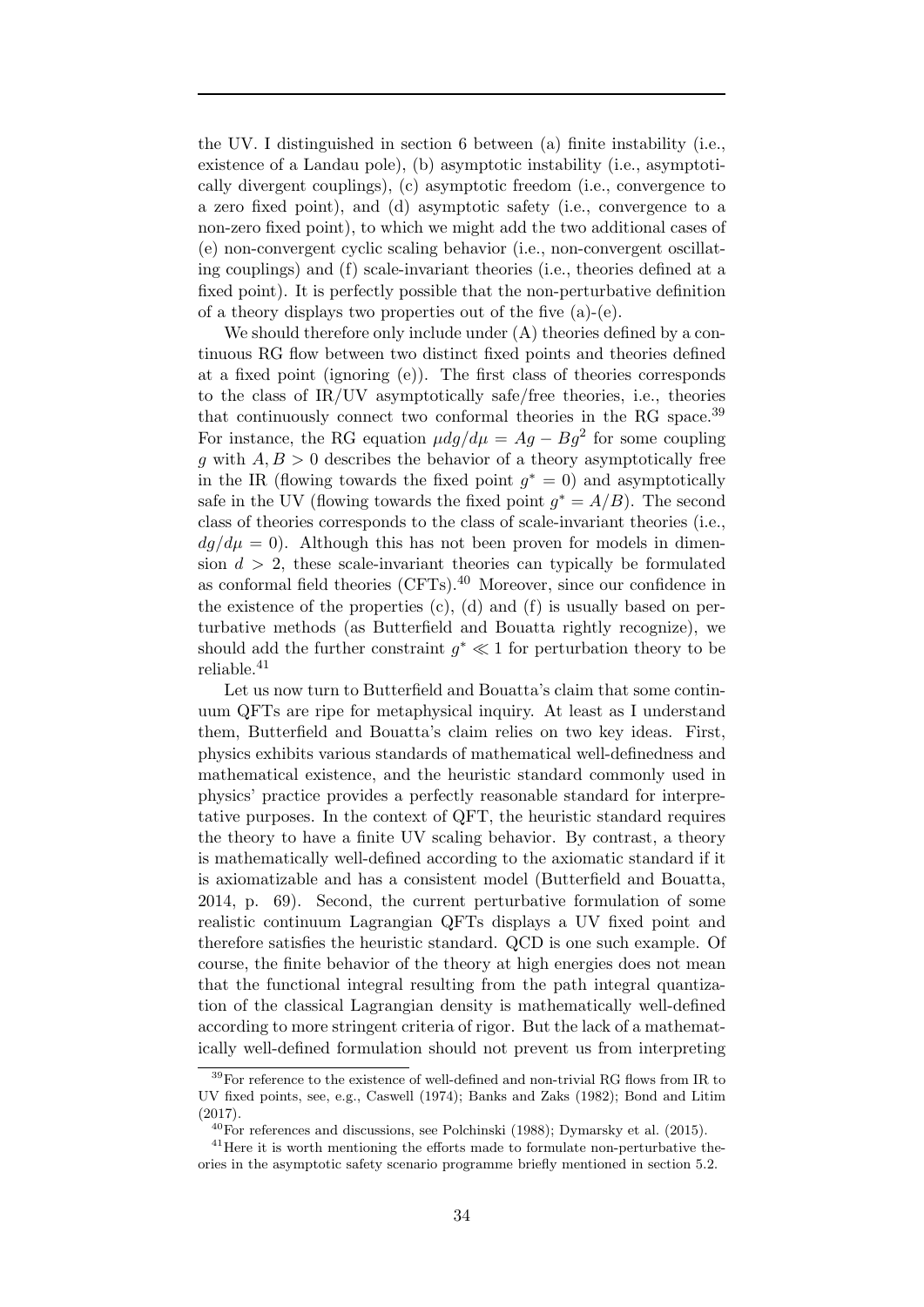the heuristic formulation of our best continuum QFTs (Butterfield, 2014, p. 15). I take it that when Butterfield and Bouatta speak of the "heuristic" formulation of QFTs (Butterfield and Bouatta, 2014, p. 64, p. 68; Butterfield, 2014, p. 15), they refer to the current perturbative formulation that we have of these theories. And by 'perturbative formulation' I mean the formal expression of the path integral and the perturbative expression of the renormalized action and Lagrangian together with the set of perturbative techniques used to compute correlation functions.

Now, even if we accept to endorse less stringent criteria of mathematical rigor and philosophically assess the heuristic formulation of some continuum QFTs, it does not mean that we are warranted in attempting to draw "ontological claims" or "world-pictures" for these continuum QFTs (e.g., Butterfield and Bouatta, 2014, p. 68). It was central to the argument of section 3 that the structure of a physical theory does not only need to be under good mathematical control but also needs to make physical sense. Even if a QFT has a finite behavior at all energy scales, it is no indication that the theory has a physically coherent interpretation. Agreed, we do not need to demand that all the component parts of the theory make physical sense in order to dive into the metaphysical interpretation of a theory. But we should at least require that the core component parts of the theory do. Section 3 suggests that the perturbative formulation of our best continuum QFTs does not even meet this requirement in contrast to effective QFTs.

The argument goes as follows. To simplify the discussion and as already emphasized, I will follow Butterfield's usage of the term 'theory' in its specific sense and identify the perturbative formulation of a QFT with the perturbative formulation of its Lagrangian (Butterfield, 2014, p. 31). Then, we may either interpret the renormalized Lagrangian or the bare Lagrangian (or both) in order to extract dynamical information. Consider first the renormalized Lagrangian. However we construct it, the renormalized Lagrangian together with the standard rules for deriving amplitudes yields divergent quantities if we do not restrict the state space of the theory. Hence, if the goal is to interpret empirically successful theories, we have no reason to even attempt to draw a world picture out of the renormalized theory or to take the renormalized Lagrangian to give us reliable dynamical information about the target system. At the very least, we should show some degree of caution.

Let us look at the bare Lagrangian. In the least naive perturbative construction of a renormalized continuum QFT, we start with some initial bare Lagrangian with the "wrong" parameters and we split it into a physical Lagrangian and a counter-term Lagrangian. The split is made in such a way that the counter-terms cancel the original divergences in the scattering amplitudes derived from the bare Lagrangian. And, by re-expressing the parameters of the bare Lagrangian, we find that the original bare amplitude is actually finite. The problem, however, is that the parameters of the bare Lagrangian diverge in the infinite cut-off limit. We precisely use the freedom that we have in defining the original bare parameters to absorb the UV divergences that we find in the original perturbative expansion. So, at least at this level, the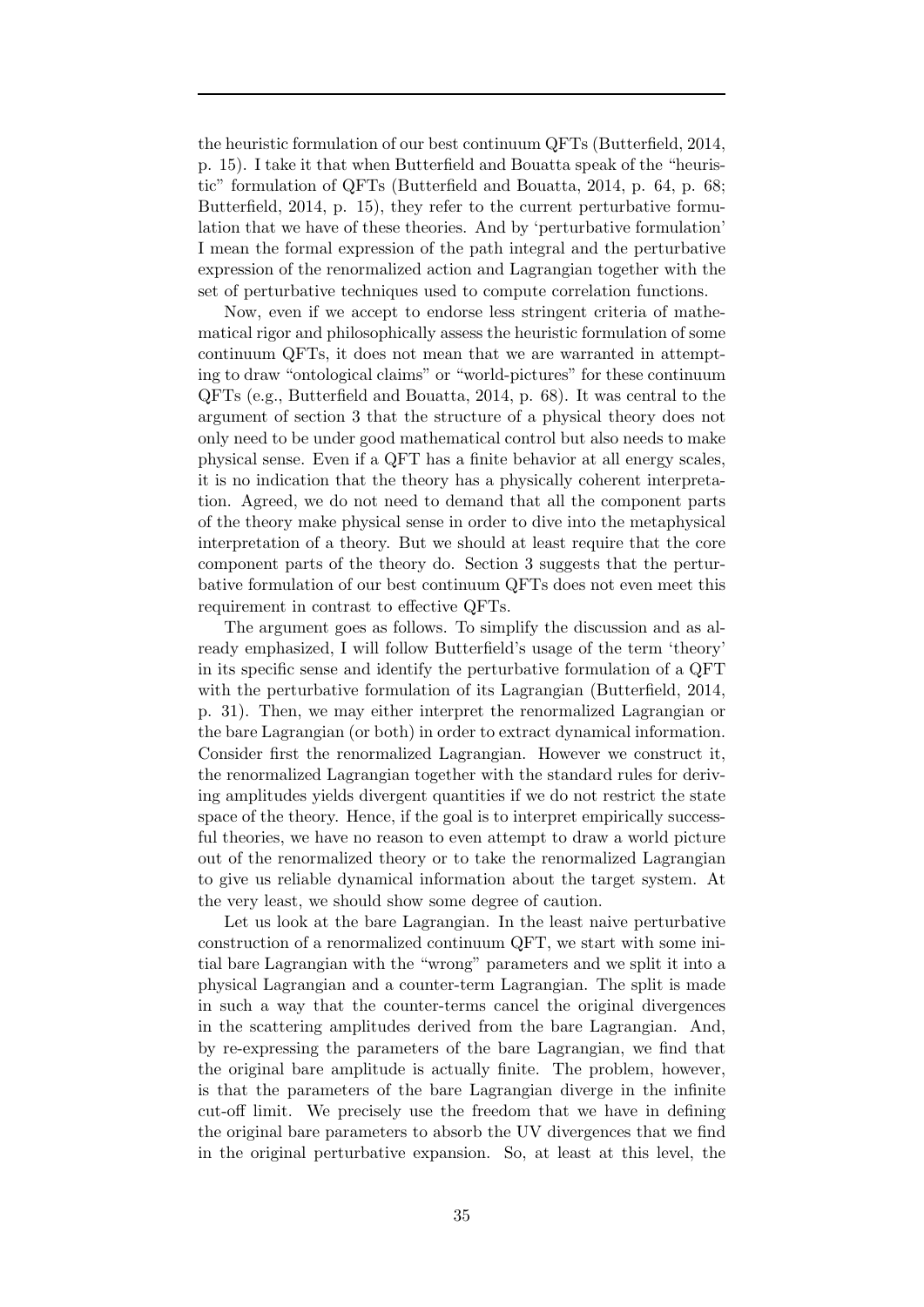original expression of the bare theory makes little physical sense. How about the "true" bare theory, i.e., the theory defined by the renormalized parameters evaluated at the cut-off  $\Lambda_0$  (see section 3.2)? As already emphasized in section 3.3, there are concrete examples of theories where these bare parameters converge to a finite value in the infinite cut-off limit. However, if we choose to identify the bare parameters in this way, the resulting bare Lagrangian yields, once again, divergent predictions. Finite amplitudes are always derived from the theory which has the "wrong" parameters, as it were, since we always need to reexpress the original couplings of the divergent amplitudes in order to absorb the divergences. And so whether we look at the renormalized or the bare Lagrangian, it does not appear that we can justifiably draw a world picture out of the perturbative formulation of a continuum QFT constructed under the continuum approach.

### 8 Conclusion

The aim of this paper has been twofold: (i) to propose a general conceptual framework to understand the various aspects of renormalization theory based on the distinction between effective and continuum QFTs; and (ii) to show that the effective approach to renormalization offers a more physically perspicuous, conceptually coherent and widely applicable way to construct perturbative QFTs in comparison to the continuum approach. The oddities of the continuum approach are best illustrated by the absence of physical justification for the introduction of counterterms, the instrumental status of the bare theory, and the fact that, strictly speaking, the renormalized theory yields divergent amplitudes if we do not restrict the state space of the theory. Evaluating the limiting behavior of continuum QFTs also provides important conceptual and classificatory insights into the scope of the continuum approach: only asymptotically safe and free theories are likely to make consistent predictions at high energies in contrast to asymptotically and finitely unstable theories. In comparison, the effective approach is applicable to any local QFT model (as far as I am aware). The paper concluded with some lessons for the debate over the interpretation of QFTs in response to Butterfield and Bouatta's paper (2014): the distinction between the effective and the continuum approach gives reasons to doubt that perturbative continuum QFTs are yet ripe for metaphysical analysis.

### Acknowledgments

I would like to thank David Albert, Jonathan Bain, Alexander Blum, Jeremy Butterfield, Bertrand Delamotte, Michael Miller, David Wallace, Porter Williams, as well as audiences at Oxford and Utrecht, for many helpful discussions and/or correspondences on the materials discussed in this paper. David Albert, Jonathan Bain, Jeremy Butterfield, Michael Miller, David Wallace, Porter Williams, as well as three anonymous referees, provided invaluable comments, suggestions and/or criticisms on previous drafts; the final product has greatly benefited from their generosity. .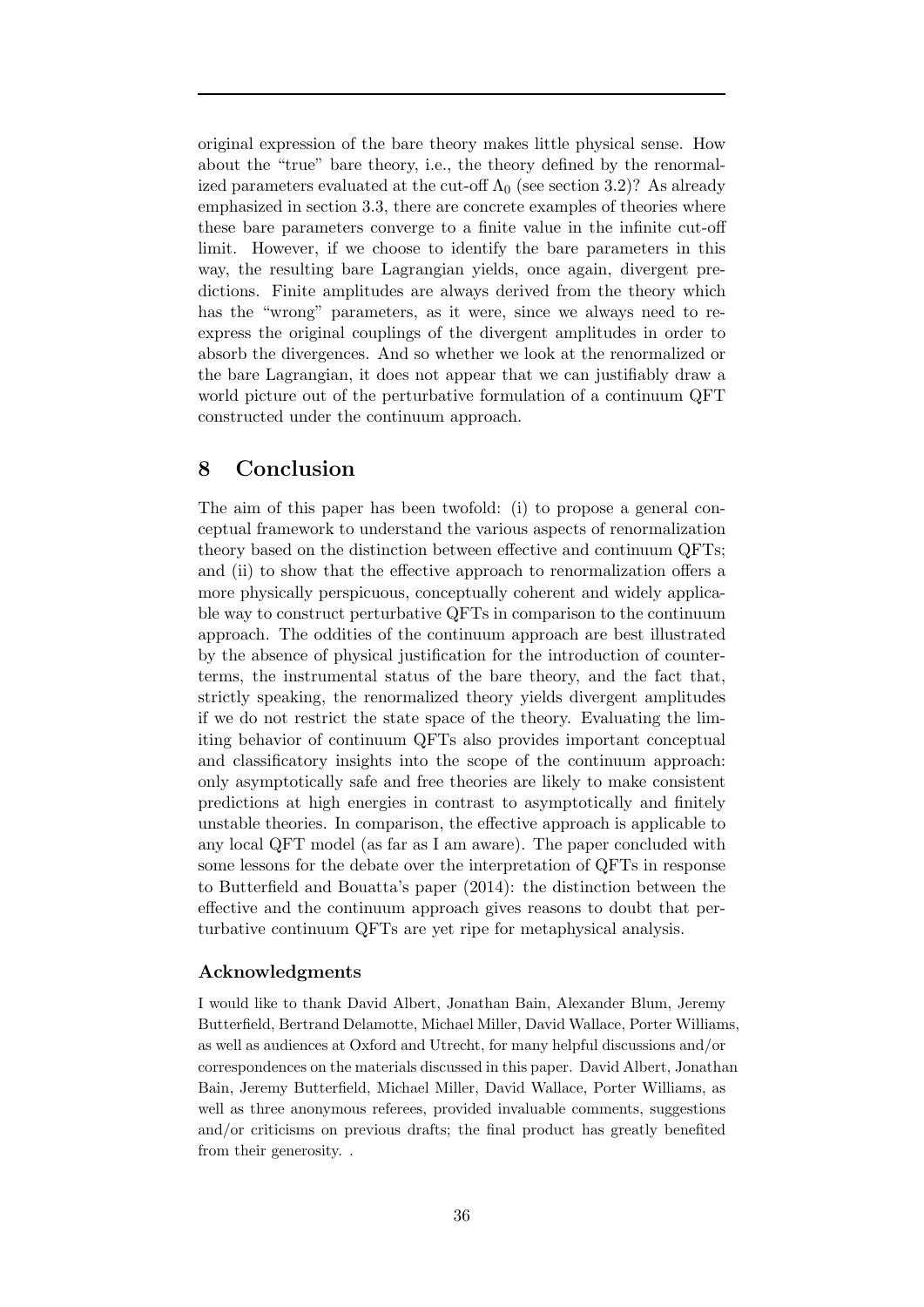### References

- Bagnuls, C. and C. Bervillier (2001). Exact Renormalization Group Equations. An Introductory Review. Physics Reports 348 (1-2), 91– 157.
- Bain, J. (2013). Effective Field Theories. In R. Batterman (Ed.), The Oxford Handbook of Philosophy of Physics, pp. 224–254. Oxford: Oxford University Press.
- Baker, D. J. (2016). The Philosophy of Quantum Field Theory. Oxford Handbooks Online. Philsci preprint: http://philsciarchive.pitt.edu/12678/.
- Banks, T. and A. Zaks (1982). On the Phase Structure of Vector-like Gauge Theories with Massless Fermions. Nuclear Physics  $B$  196(2), 189–204.
- Bond, A. D. and D. F. Litim (2017). Theorems for Asymptotic Safety of Gauge Theories. The European Physical Journal C 77 (6), 429. ArXiv:1608.00519.
- Bulycheva, K. and A. Gorsky (2014). RG Limit Cycles. ArXiv:1402.2431.
- Butterfield, J. (2014). Reduction, Emergence and Renormalization. Journal of Philosophy  $111(1)$ , 5–49.
- Butterfield, J. and N. Bouatta (2014). On Emergence in Gauge Theories at the 't Hooft Limit. European Journal for Philosophy of Science  $5(1), 55-87.$
- Butterfield, J. and N. Bouatta (2015). Renormalization for Philosophers. In T. Bigaj and C. Wuthrich (Eds.), Metaphysics in Contemporary Physics, pp. 437–485. Leiden: Brill Rodopi. ArXiv:1406.4532.
- Cao, T. Y. and S. S. Schweber (1993). The Conceptual Foundations and the Philosophical Aspects of Renormalization Theory. Synthese  $97(1)$ , 33–108.
- Caswell, W. E. (1974). Asymptotic Behavior of Non-Abelian Gauge Theories to Two-Loop Order. Physical Review Letters 33 (4), 244– 246.
- Collins, J. (1986). Renormalization: An Introduction to Renormalization, the Renormalization Group and the Operator-Product Expansion. Cambridge: Cambridge University Press.
- Collins, J. (2009). The Problem Of Scales: Renormalization and All That. ArXiv:hep-ph/9510276.
- Collins, J. (2011). Foundations of Perturbative QCD. Cambridge: Cambridge University Press.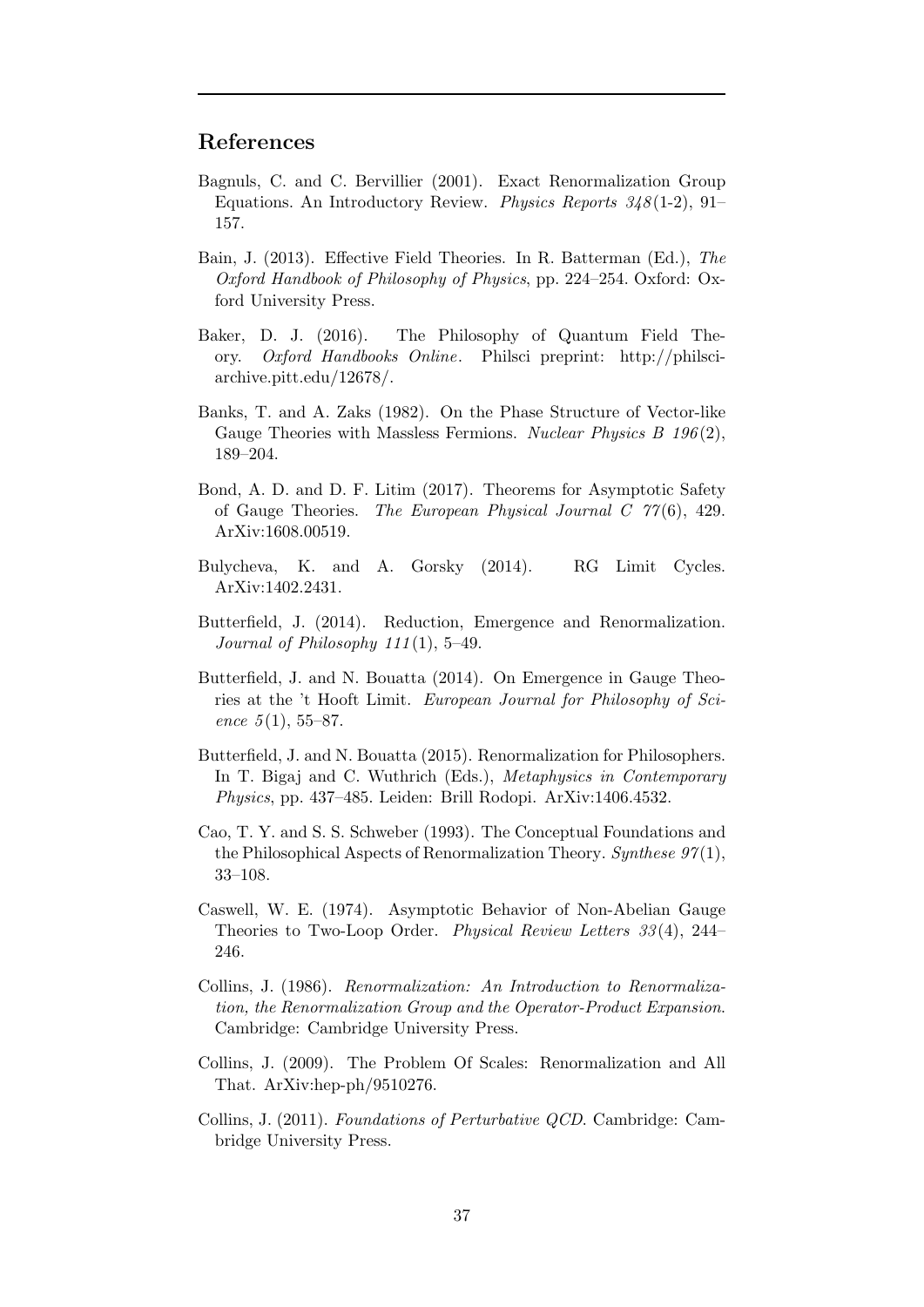- Crowther, K. and N. Linnemann (2017). Renormalizability, Fundamentality, and a Final Theory: The Role of UV-Completion in the Search for Quantum Gravity. The British Journal for the Philosophy of Science axx052. Philsci preprint: http://philsci-archive.pitt.edu/13219/.
- Delamotte, B. (2012). An Introduction to the Nonperturbative Renormalization Group. In A. Schwenk and J. Polonyi (Eds.), Renormalization Group and Effective Field Theory Approaches to Many-Body Systems, Lecture Notes in Physics, pp. 49–132. Springer-Verlag Berlin Heidelberg.
- Duncan, A. (2012). The Conceptual Framework of Quantum Field Theory. Oxford: Oxford University Press.
- Dymarsky, A., Z. Komargodski, A. Schwimmer, and S. Theisen (2015). On Scale and Conformal Invariance in Four Dimensions. Journal of High Energy Physics (10), 171. ArXiv:1309.2921.
- Franklin, A. (2018). Whence the Effectiveness of Effective Field Theories? The British Journal for the Philosophy of Science axy050. Philsci preprint: http://philsci-archive.pitt.edu/14731/.
- Fraser, D. (2008). The Fate of 'Particles' in Quantum Field Theories with Interactions. Studies in History and Philosophy of Science Part  $B$  39(4), 841–859.
- Fraser, J. D. (2017). The Real Problem with Perturbative Quantum Field Theory. The British Journal for the Philosophy of Science  $axx042$ . Philsci preprint: http://philsci-archive.pitt.edu/13348/.
- Fraser, J. D. (2018). Towards a Realist View of Quantum Field Theory. Philsci preprint: http://philsci-archive.pitt.edu/14716/.
- Georgi, H. (1992). Thoughts on Effective Field Theory. Nuclear Physics B - Proceedings Supplements 29 (2), 1–10.
- Georgi, H. (1993). Effective Field Theory. Annual Review of Nuclear and Particle Science  $43(1)$ , 209-252.
- Gies, H. and J. Jaeckel (2004). Renormalization Flow of QED. Physical Review Letters 93 (11).
- Gockeler, M., R. Horsley, V. Linke, P. Rakow, G. Schierholz, and H. Stuben (1998a). Is There a Landau Pole Problem in QED? Physical  $Review \ Letters 80(19), 4119-4122.$
- Gockeler, M., R. Horsley, V. Linke, P. Rakow, G. Schierholz, and H. Stuben (1998b). Resolution of the Landau Pole Problem in QED. Nuclear Physics B - Proceedings Supplements 63 (1), 694–696.
- Gross, D. J. (1999). Renormalization Groups. In P. Deligne, P. Etingof, D. S. Freed, L. C. Jeffrey, D. Kazhdan, J. W. Morgan, D. R. Morrison, and E. Witten (Eds.), Quantum Fields and Strings: A Course for Mathematicians. Vol. 1, pp. 551–596. Providence: American Mathematical Society.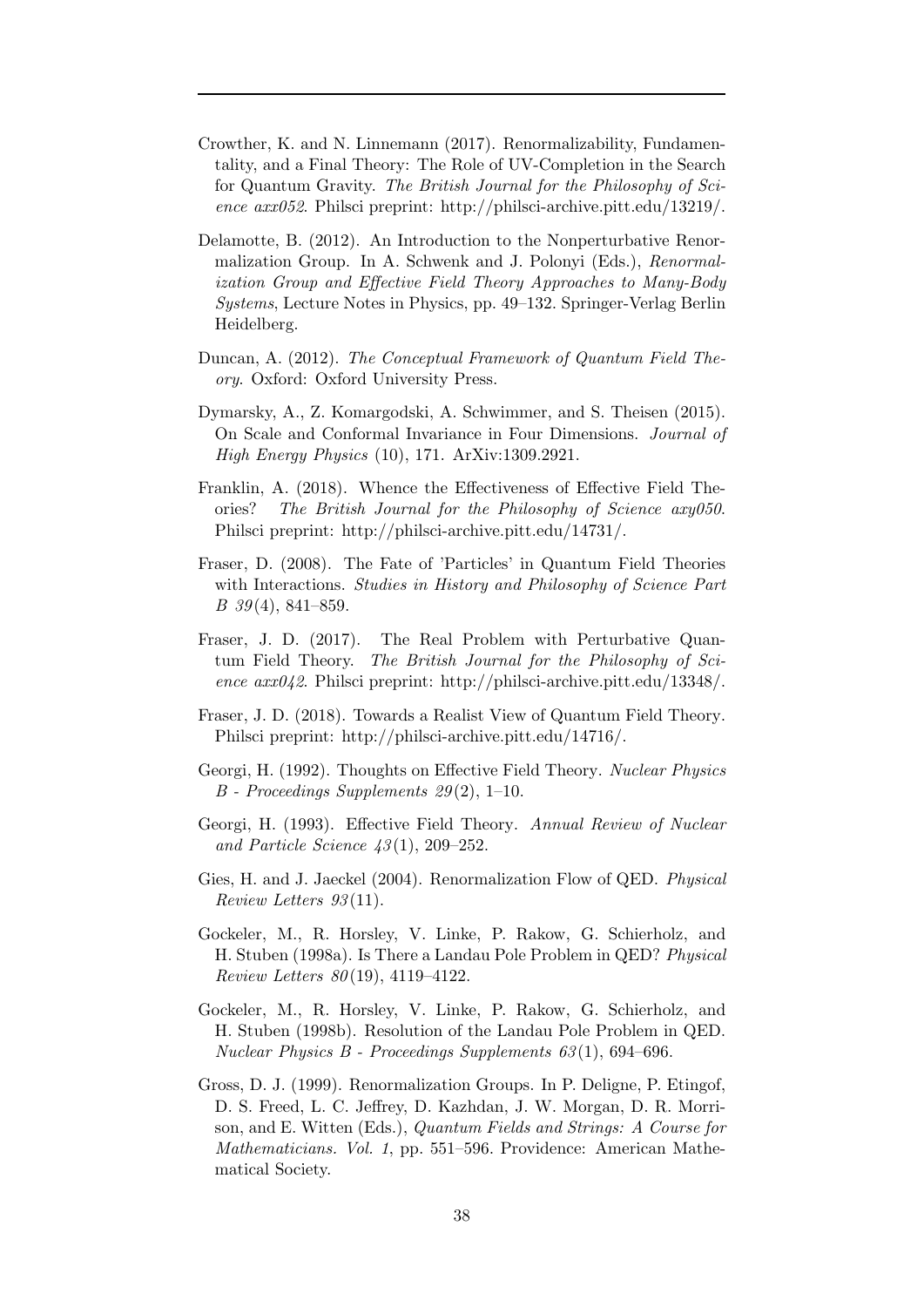- Halvorson, H. (2007). Algebraic Quantum Field Theory. In J. Butterfield and J. Earman (Eds.), Handbook of the philosophy of physics, part A, pp. 731–864. North Holland.
- Helling, R. C. (2012). How I Learned to Stop Worrying and Love QFT. ArXiv:1201.2714 .
- Hollowood, T. J. (2013). Renormalization Group and Fixed Points. SpringerBriefs in Physics. Springer.
- Huggett, N. and R. Weingard (1995). The Renormalisation Group and Effective Field Theories. Synthese  $102(1)$ , 171–194.
- Huggett, N. and R. Weingard (1996). Exposing the Machinery of Infinite Renormalization. Philosophy of Science 63 (3), S159–S167.
- Kuhlmann, M. (2010). Why Conceptual Rigour Matters to Philosophy: On the Ontological Significance of Algebraic Quantum Field Theory. Foundations of Physics  $40(9-10)$ , 1625–1637.
- Lepage, G. P. (1989). What is Renormalization? In T. DeGrand and D. Toussaint (Eds.), From Actions to Answers, Proceedings of the 1989 Theoretical Study Institute in Elementary Particle Physics, pp. 483–509. World Scientific.
- Miller, M. (2016). Mathematical Structure and Empirical Content. Philsci preprint: http://philsci-archive.pitt.edu/12678/.
- Niedermaier, M. and M. Reuter (2006). The Asymptotic Safety Scenario in Quantum Gravity. Living Rev. Relativity 9.
- Osborn, H. (2016). Advanced Quantum Field Theory Lecture Notes. Available at http://www.damtp.cam.ac.uk/user/ho/AQFTNotes.pdf.
- Peskin, M. E. and D. V. Schroeder (1995). An Introduction to Quantum Field Theory. Chicago: Westview Press.
- Polchinski, J. (1988). Scale and Conformal Invariance in Quantum Field Theory. Nuclear Physics B  $303(2)$ , 226–236.
- Polonyi, J. (2003). Lectures on the Functional Renormalization Group Method. Open Physics  $1(1)$ , 1–71.
- Rosaler, J. and R. Harlander (2019). Naturalness, Wilsonian Renormalization, and "Fundamental Parameters" in Quantum Field Theory. Studies in History and Philosophy of Modern Physics. Philsci preprint: http://philsci-archive.pitt.edu/15810/.
- Scharf, G. (1995). Finite Quantum Electrodynamics: The Causal Approach (2nd ed.). Springer-Verlag Berlin Heidelberg.
- Schwartz, M. D. (2013). Quantum Field Theory and the Standard Model. Cambridge: Cambridge University Press.
- Steinmann, O. (2000). Perturbative Quantum Electrodynamics and Axiomatic Field Theory. Springer-Verlag Berlin Heidelberg.